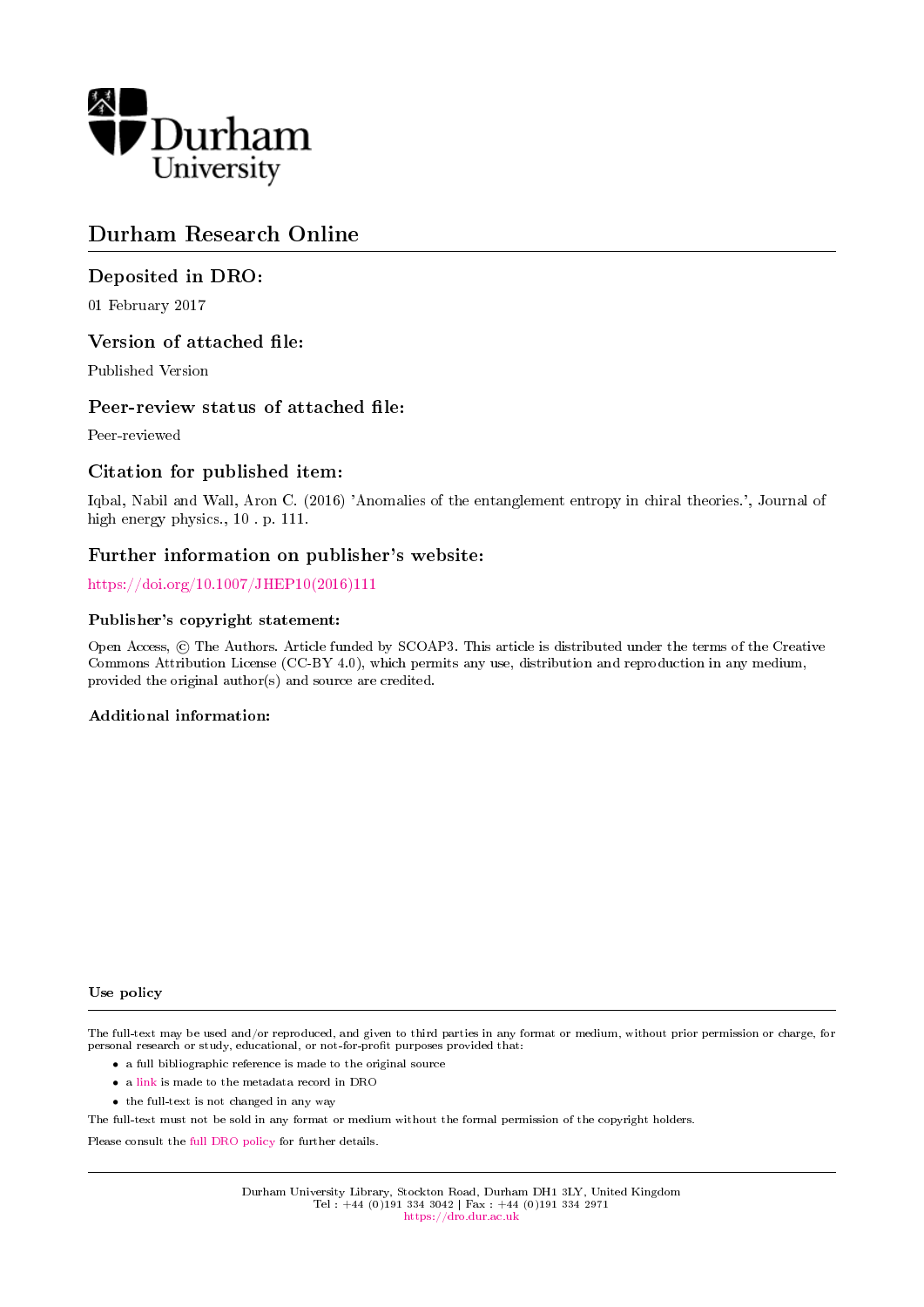PUBLISHED FOR SISSA BY 2 SPRINGER

Received: July 16, 2016 Accepted: October 11, 2016 PUBLISHED: October 20, 2016

# Anomalies of the entanglement entropy in chiral theories

Nabil Iqbal<sup>a</sup> and Aron C. Wall<sup>b</sup>

<sup>a</sup> Institute for Theoretical Physics, University of Amsterdam, Science Park 904, Postbus 94485, 1090 GL Amsterdam, The Netherlands  $b$  School of Natural Sciences, Institute for Advanced Study, Princeton, New Jersey 08540, U.S.A.

E-mail: [n.iqbal@uva.nl](mailto:n.iqbal@uva.nl), [aroncwall@gmail.com](mailto:aroncwall@gmail.com)

ABSTRACT: We study entanglement entropy in theories with gravitational or mixed  $U(1)$ gauge-gravitational anomalies in two, four and six dimensions. In such theories there is an anomaly in the entanglement entropy: it depends on the choice of reference frame in which the theory is regulated. We discuss subtleties regarding regulators and entanglement entropies in anomalous theories. We then study the entanglement entropy of free chiral fermions and self-dual bosons and show that in sufficiently symmetric situations this entanglement anomaly comes from an imbalance in the flux of modes flowing through the boundary, controlled by familiar index theorems.

In two and four dimensions we use anomalous Ward identities to find general expressions for the transformation of the entanglement entropy under a diffeomorphism. (In the case of a mixed anomaly there is an alternative presentation of the theory in which the entanglement entropy is not invariant under a U(1) gauge transformation. The free-field manifestation of this phenomenon involves a novel kind of fermion zero mode on a gravitational background with a twist in the normal bundle to the entangling surface.) We also study d-dimensional anomalous systems as the boundaries of  $d+1$  dimensional gapped Hall phases. Here the full system is non-anomalous, but the boundary anomaly manifests itself in a change in the entanglement entropy when the boundary metric is sheared relative to the bulk.

Keywords: Anomalies in Field and String Theories, Field Theories in Higher Dimensions, Field Theories in Lower Dimensions

ArXiv ePrint: [1509.04325](https://arxiv.org/abs/1509.04325)

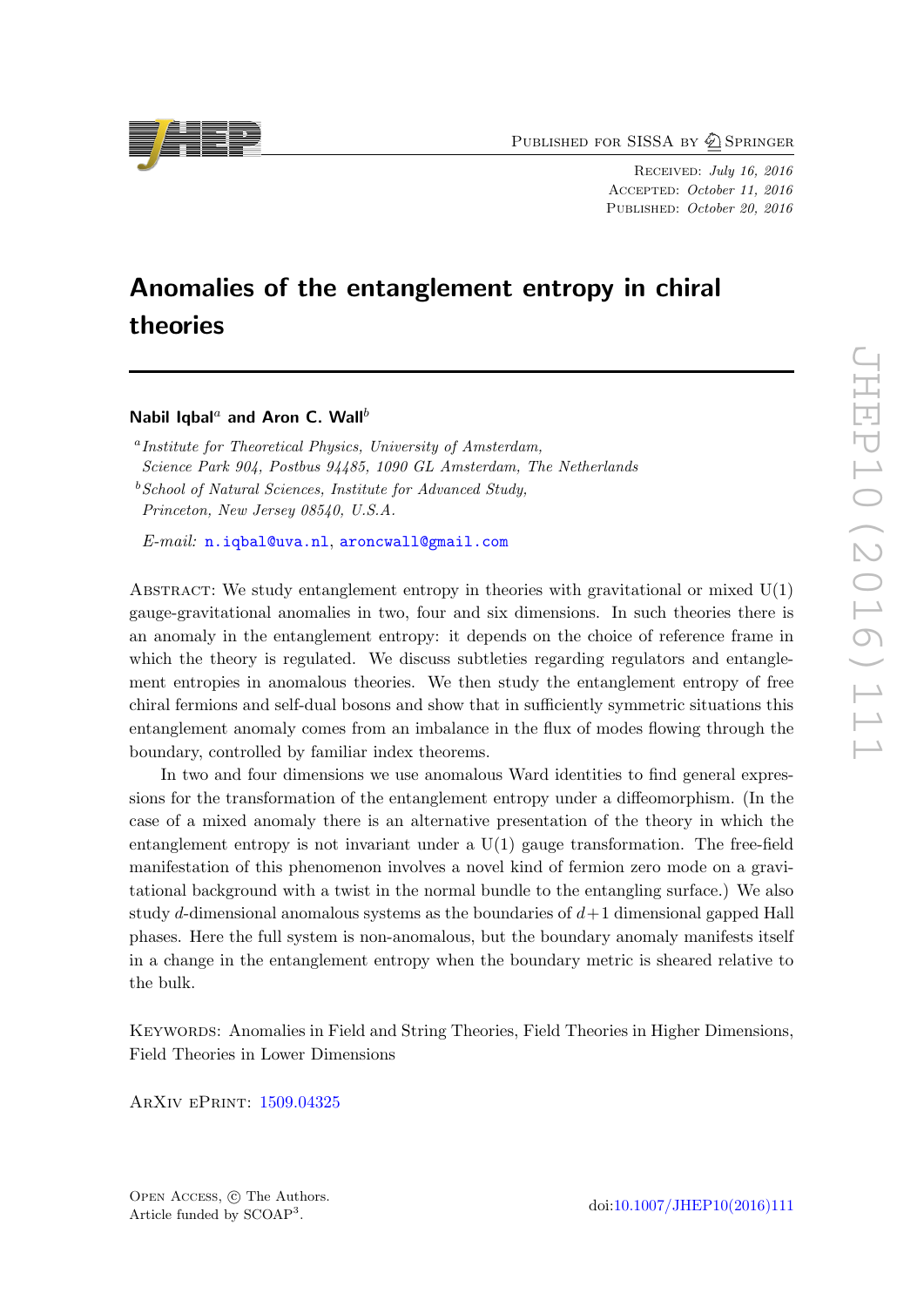# Contents

| Introduction<br>$\mathbf{1}$                        |                                                        | $\mathbf{1}$                                                                                                                                                                                                                                                                                                                           |
|-----------------------------------------------------|--------------------------------------------------------|----------------------------------------------------------------------------------------------------------------------------------------------------------------------------------------------------------------------------------------------------------------------------------------------------------------------------------------|
| 1.1                                                 | Analogy to trace anomaly                               | 3                                                                                                                                                                                                                                                                                                                                      |
| 1.2                                                 | Regulators and replicas                                | $\overline{5}$                                                                                                                                                                                                                                                                                                                         |
| 1.3                                                 | Regularizing with an extra dimension                   | $\overline{7}$                                                                                                                                                                                                                                                                                                                         |
| 1.4                                                 | Plan of paper                                          | 8                                                                                                                                                                                                                                                                                                                                      |
| Gravitational anomaly in two dimensions<br>$\bf{2}$ |                                                        | 8                                                                                                                                                                                                                                                                                                                                      |
| 2.1                                                 | Physical entanglement flow argument                    | 10                                                                                                                                                                                                                                                                                                                                     |
| 2.2                                                 | Connection with Casimir energy                         | 11                                                                                                                                                                                                                                                                                                                                     |
| 2.3                                                 | Path integral derivation                               | 13                                                                                                                                                                                                                                                                                                                                     |
|                                                     |                                                        | 15                                                                                                                                                                                                                                                                                                                                     |
|                                                     |                                                        | 19                                                                                                                                                                                                                                                                                                                                     |
| 4.1                                                 | Weyl fermions and chiral zero modes with magnetic flux | 21                                                                                                                                                                                                                                                                                                                                     |
| 4.2                                                 | Path integral derivation of diffeomorphism anomaly     | 23                                                                                                                                                                                                                                                                                                                                     |
| 4.3                                                 | Weyl fermions and chiral zero modes with twist flux    | 25                                                                                                                                                                                                                                                                                                                                     |
| 4.4                                                 | Path integral derivation of gauge anomaly              | 27                                                                                                                                                                                                                                                                                                                                     |
| 4.5                                                 | The choice of anomaly frame                            | 28                                                                                                                                                                                                                                                                                                                                     |
|                                                     |                                                        | 28                                                                                                                                                                                                                                                                                                                                     |
|                                                     |                                                        | 31                                                                                                                                                                                                                                                                                                                                     |
|                                                     |                                                        | 34                                                                                                                                                                                                                                                                                                                                     |
|                                                     |                                                        | 36                                                                                                                                                                                                                                                                                                                                     |
| B Free fermions with twist flux                     |                                                        | 37                                                                                                                                                                                                                                                                                                                                     |
|                                                     | Twist flux geometry and chiral modes                   | 38                                                                                                                                                                                                                                                                                                                                     |
|                                                     |                                                        | 40                                                                                                                                                                                                                                                                                                                                     |
|                                                     |                                                        | Gravitational anomaly on the boundary of a 3d Hall phase<br>Mixed gauge-gravitational anomaly in four dimensions<br>Mixed anomaly on the boundary of a 5d Hall phase<br>Gravitational and mixed anomalies in six dimensions<br><b>Discussion</b><br>A Geometric conventions<br>B.1<br>B.2 Canonical quantization of free fermion modes |

# <span id="page-2-0"></span>1 Introduction

Quantum field theories can have anomalies. These are subtleties which arise when the regulator of the theory breaks some of the symmetries which were preserved by the classical version of the theory. The goal of this paper is to describe an anomaly in the entanglement entropy which appears in certain chiral field theories.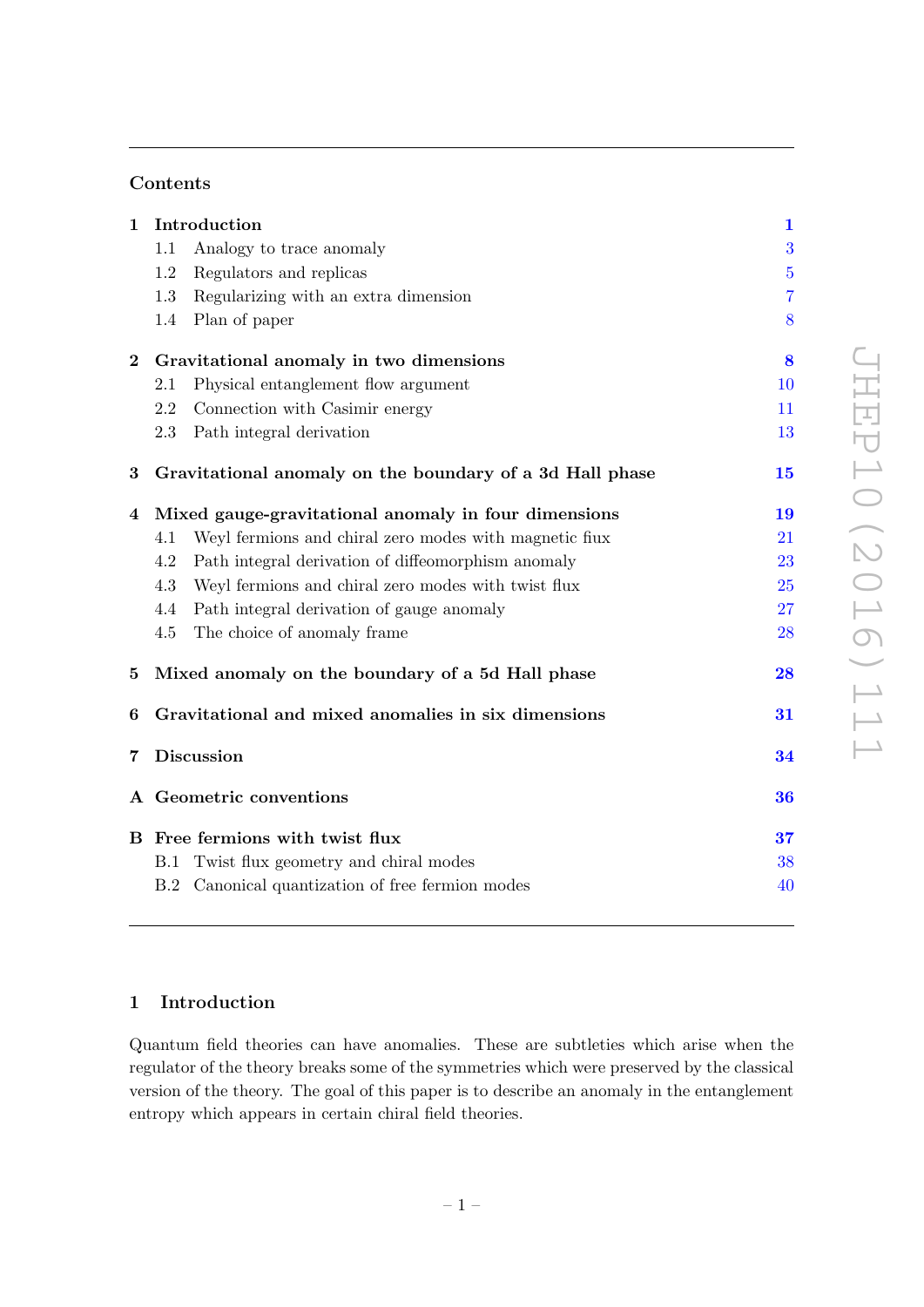

<span id="page-3-1"></span>**Figure 1.** Two different Cauchy slices  $\Sigma$  and  $\Sigma'$  of the same domain of dependence  $D[A]$ , connected by a diffeomorphism  $\xi$ .

Entanglement entropy is a hot topic in high energy physics, condensed matter physics, and black hole thermodynamics.<sup>[1](#page-3-0)</sup> Formally, we can define the the entanglement entropy S on any region A of a Cauchy slice  $\Sigma$  of a spacetime, by evaluating the von Neumann entropy of the density matrix  $\rho_A$  of the fields restricted to A:

$$
S = -\text{tr}(\rho_A \ln \rho_A) \tag{1.1}
$$

However, the entanglement entropy in QFT is UV divergent due to the entanglement of short-distance degrees of freedom across the boundary  $\partial A$  (called the "entangling surface"). Because of this,  $S$  depends not only on the choice of region  $A$ , but also on the regulator scheme used to cut off the short distance entanglement. This can lead to an unexpected anomalous transformation of  $S$  under a symmetry for which it was naïvely invariant.

Normally, S has the property that it depends only on the domain of dependence  $D[A]$ of the region A. One would have expected that any partial Cauchy slice  $\Sigma$  of  $D[A]$  would have the same amount of entropy on it, because the information on two such slices  $\Sigma$  and  $\Sigma'$ , as shown in figure [1,](#page-3-1) are related by a unitary transformation, which preserves the von Neumann entropy.[2](#page-3-2) However, in a theory with a diffeomorphism anomaly, this property no longer holds.

This entanglement anomaly only appears in quantum field theories which also have a diffeomorphism anomaly. Although the diffeomorphism anomaly makes it impossible to define the theory on a general curved spacetime (without adding additional structure),

<span id="page-3-2"></span><span id="page-3-0"></span><sup>&</sup>lt;sup>1</sup>For some reviews, see  $[1-4]$  $[1-4]$ .

<sup>&</sup>lt;sup>2</sup>This is a formal argument. From an algebraic perspective, the transformations we consider are actually outer automorphisms of the algebra of observables. (An "outer automorphisms" is a symmetry of the algebra which does not correspond to any well-defined unitary operators in the algebra of A, modulo "inner automorphisms" which do correspond to unitaries.) From this perspective, the possible existence of an anomaly is not completely surprising.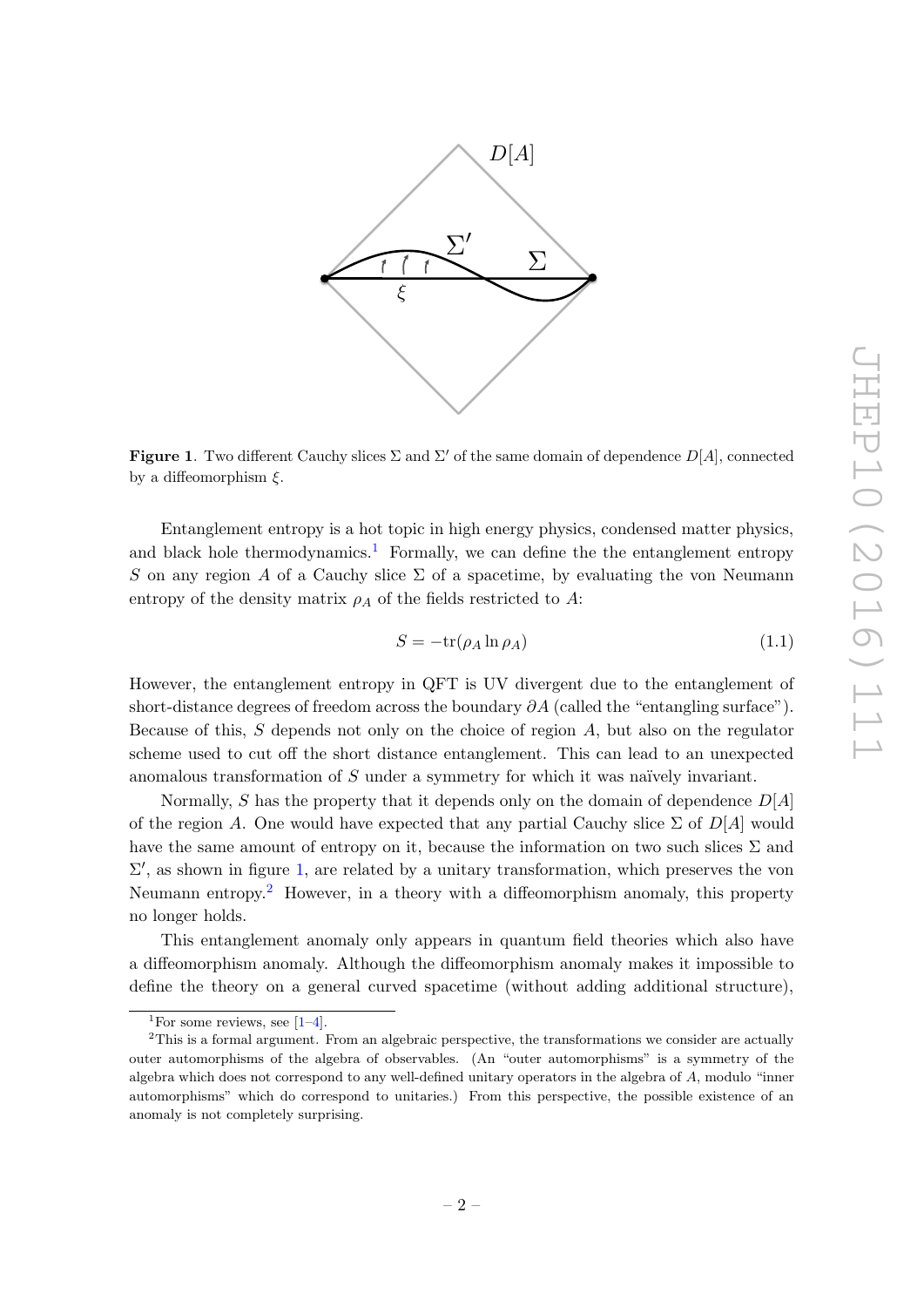one might have thought that such theories are perfectly well-behaved in flat spacetimes.<sup>[3](#page-4-1)</sup> However, if one wishes to calculate the entanglement entropy in such theories, one finds that it depends on the reference frame in which one regulates the theory, so that the entanglement entropy is not preserved by a local Lorentz boost. In 2 dimensions this ambiguity was first pointed out in [\[5\]](#page-43-1), and discussed from a dual holographic perspective in [\[6\]](#page-43-2). In this paper we will describe the 2d anomaly from several complimentary points of view, and also extend the results to 4 and 6 spacetime dimensions.

In  $D \geq 4$  dimensions, there can be a mixed anomaly which involves both a U(1) gauge field and the gravitational field. For simplicity we focus on  $D = 4$ . In this case there is a free parameter, which can be adjusted to decide whether the theory should break gauge invariance or diffeomorphism invariance (or both). This choice determines the invariance properties of the entanglement entropy. When diffeomorphism symmetry is broken, we find that the entanglement entropy transforms under a local boost, in the presence of a magentic flux through  $\partial A$ . On the other hand, when gauge symmetry is broken, the entanglement entropy transforms under a local gauge transformation, in the presence of a gravitational "twist" field along  $\partial A$ .<sup>[4](#page-4-2)</sup>

In dimensions of the form  $D = 4k + 2$ , there exists a purely gravitational anomaly. In  $D = 6$ , we will show that there is a boost anomaly in the entanglement entropy which can arise when  $\partial A$  has a nonzero Pontryagin number. We expect similar results to hold in higher dimensions.

Some other recent articles on this topic are  $[7-9]$  $[7-9]$ .<sup>[5](#page-4-3)</sup> [\[7\]](#page-43-3) studies the problem from the dual AdS/CFT point of view, but on general grounds their results for the frame-dependence of the entanglement entropy should apply to any field theory. Our results, derived in a rather different manner, are in precise agreement with theirs when a comparison is possible. [\[8,](#page-43-5) [9\]](#page-43-4) use methods similar to ours, but treat the presence of coordinate singularities differently, resulting in a factor of two disagreement in various expressions (as explained in sections [2.3](#page-14-0) and [4.2\)](#page-24-0). See also  $[10-13]$  for further investigation into and applications of holographic entanglement entropy in theories with anomalies.

## <span id="page-4-0"></span>1.1 Analogy to trace anomaly

A more familar example of an anomaly in the entanglement entropy comes in CFT's. Here, scale invariance maps a spatial region  $A$  to a rescaled region  $A'$ , for example one twice as large. Thus one might have expected that  $S(A) = S(A')$ . But in fact this is not the case, because  $S$  can depend on the ratio between the length scale of the region and the UV cutoff. Thus  $S$  transforms in an anomalous way under rescaling; the naive scale invariance is not present. But this is not so disturbing if we think of the CFT as an effective field theory description of a microscopic theory which in fact has a shortest distance scale.

<span id="page-4-2"></span><span id="page-4-1"></span><sup>3</sup>Or more generally, on a curved spacetime for which the diffeomorphism anomaly vanishes.

<sup>4</sup>Although this gravitational anomaly is not present in the Standard Model, that is only because of a cancellation beween various chiral fermions. The entanglement entropy of an individual chiral field is thus still ambiguous under a boost or gauge transformation. See the Discussion section.

<span id="page-4-3"></span><sup>5</sup>We thank T. Azeyanagi, R. Loganayagam, G-S. Ng, T. Nishioka, and A. Yarom for correspondence and for sharing their drafts with us prior to publication. [\[9\]](#page-43-4) appeared on the arxiv a couple days after v1 of this article.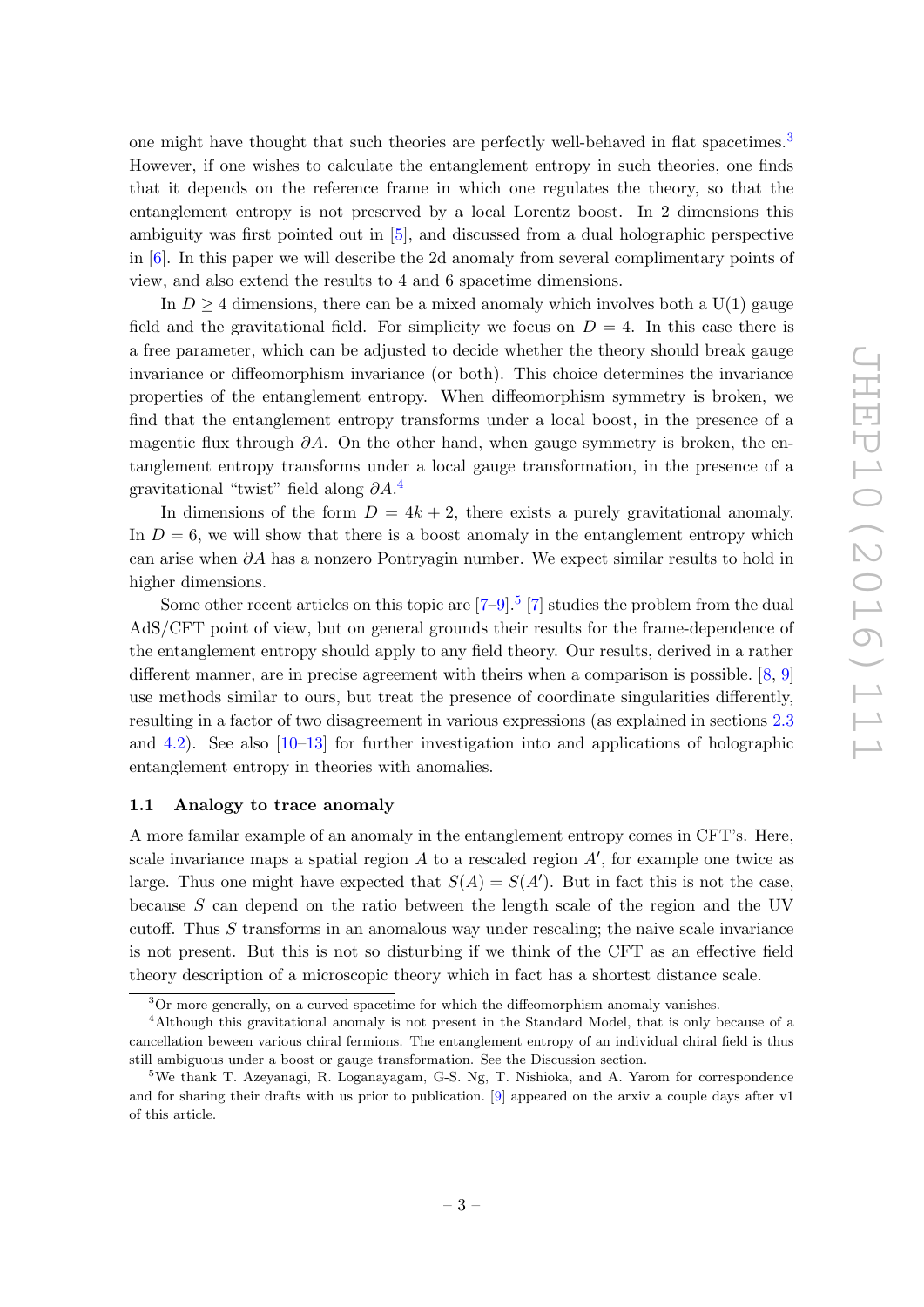This non-scale invariance of the entanglement entropy is closely related to the trace anomaly, which is a nonzero trace  $T$  of the stress tensor which arises when a CFT is quantized on a curved spacetime. This anomaly exists in even numbers of dimensions, e.g. in 4 dimensions the trace anomaly (of a theory without a diffeomorphism anomaly) takes the form

$$
T = -aE_4 + cC^2 \tag{1.2}
$$

where  $E_4 = R_{abcd}R^{abcd} - 4R_{ab}R^{ab} + R^2$  is the Euler density and  $C^2 = C_{abcd}C^{abcd} =$  $R_{abcd}R^{abcd} - 2R_{ab}R^{ab} + (1/3)R^2$  is the Weyl-squared invariant, and a and c are the central charges of the theory. The interesting thing is that these same coefficients occur in the divergence structure of the entanglement entropy, for example in 4d [\[14,](#page-43-8) [15\]](#page-43-9):

$$
S(A) = \# \frac{\text{Area}}{\epsilon^2} - 8\pi \int_{\partial A} \sqrt{h} d^2 x [-aE_2 + cI] \ln(\epsilon) + \text{finite}
$$
 (1.3)

where  $\epsilon$  is a UV cutoff,  $\#$  is a nonuniversal number, h is the 2 dimensional metric,

$$
E_2 = R[h] \tag{1.4}
$$

is the 2d Euler density of the boundary, and

$$
I = R_{ijkl}h^{ik}h^{jl} + R_{ij}h^{ij} + (1/3)R - K_{ij}K^{ij} + (1/2)K^2
$$
\n(1.5)

is another conformally invariant density involving both Riemann and the extrinsic curvature. The coefficient in front of power law divergences such as the area term is nonuniversal, meaning that it depends on the details of the UV regulator. These power law divergences can be subtracted off in a canonical way which does not require picking a length scale; they are therefore unrelated to the physics of anomalies. But the coefficient of the log divergence is universal, and what is more it transforms additively under a multiplicative change of scale. It is therefore not surprising that it is related to the physics of the trace anomaly, as discussed in [\[15](#page-43-9)[–20\]](#page-43-10).

The connection to the trace anomaly can be made precise by calculating S via the replica trick, described below in section [1.2.](#page-6-0) Because the replica trick involves passing to a spacetime manifold with a curvature singularity at the tip, there is a delta function singularity of T at the tip which causes the path integral to be noninvariant under a local rescaling at the boundary  $\partial A$ . The dependence of the log divergence on a and c follows directly from this fact. (When evaluating the entropy of a Killing spacetime,  $E_2(\partial A)$  and  $I(\partial A)$  are simply the Wald entropies associated with  $E_4$  and  $C^2$  respectively.)

Since the replica trick involves passing to a curved spacetime, it stands to reason that the diffeomorphism anomaly, which manifests as a nonconservation of  $T_{ab}$ , should also manifest as an anomaly in the entanglement entropy. As stated above, we shall see that the anomaly takes the form of a frame-dependence of the entanglement entropy.

Unlike the trace anomaly, the diffeomophism anomaly appears only in theories with chiral fields (e.g. chiral fermions or self-dual p-form fields). A purely gravitational anomaly can appear only in spacetime dimensions of the form  $D = 4k + 2$  [\[21\]](#page-43-11). But there are also mixed anomaly diagrams which appear for  $D = 2k \geq 4$ , which cannot be regulated in a way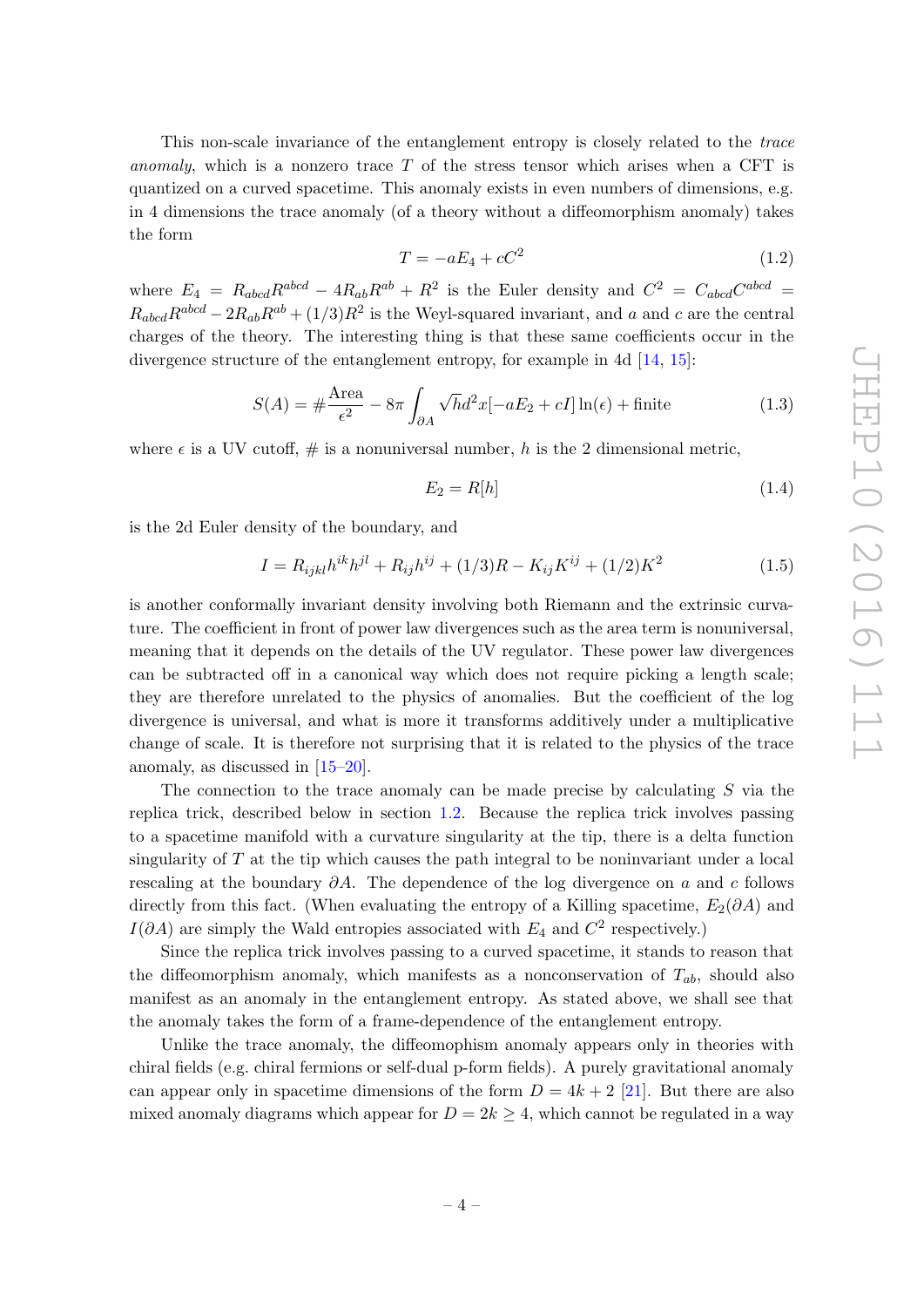

<span id="page-6-1"></span>Figure 2. Example of mutual information regulator. All intervals are understood to be at the same time slice.

which simultaneously preserves diffeomorphism invariance and gauge invariance. Thus, if we analyse the theory in the gauge-preserving frame in which diffeomorphism invariance is anomalously broken, there can also be a frame-anomaly in the entanglement entropy.

A pure gauge anomaly would not be relevant, since the gauge potential plays no role in the replica trick calculation of S.

In short, the following analogy obtains:

trace anomaly: log divergence of  $S$  :: chiral anomaly: boost non-invariance of  $S$ . (1.6)

#### <span id="page-6-0"></span>1.2 Regulators and replicas

In order to even define the entanglement entropy in an anomalous theory, we need to have a UV regulator for S which permits an anomalous theory. This is harder than it looks, because several common regulators for the entanglement entropy do not permit chiral fields.

Some examples of regulators that do not work: (1) A lattice regulator makes the von Neumann entropy well defined (although there are subtleties for lattice gauge theories [\[22–](#page-43-12) [24\]](#page-44-0)), but is subject to the fermion doubling problem, resulting in an non-anomalous theory. We discuss this further below.  $(2)$  An t' Hooft brick wall  $[25]$  just outside the entangling surface would require some kind of reflecting boundary conditions to be placed on the brick wall; but in an anomalous theory such boundary conditions are not possible because the number of left and right moving modes can be different (as we shall see explicitly in sections  $2.1$ ,  $4.1$ , and  $6$  below.)

**Mutual information.** One regulator which *does* work for chiral theories involves a limit of the mutual information [\[26\]](#page-44-2). The first step is to widen the entangling surface  $\partial R$  into a region C with small width of order  $\epsilon$ . This defines a slightly smaller region  $A \subset R$ , similarly there is a slightly smaller region inside the complement  $B \subset \overline{R}$ , as shown in figure [2.](#page-6-1) For example A and B could be the set of points whose distance from  $\partial R$  on the time slice  $\Sigma$  is greater than  $\epsilon/2$ . Then one can define the mutual information

$$
I(\epsilon) \equiv I_{A,B} = S(\rho_{AB}|\rho_A \otimes \rho_B) = S_A + S_B - S_{AB},\tag{1.7}
$$

in terms of the relative entropy  $S(\rho|\sigma) \equiv S = \text{tr}(\rho \ln \rho) - \text{tr}(\rho \ln \sigma)$ . Here the first equality is the algebraic definition of the mutual information, which is well-defined and finite in any reasonable QFT, so long the minimum gap between  $A$  and  $B$  is finite. The second inequality holds for finite systems whose entropy is well-defined. In a QFT  $S_A$ ,  $S_B$ , and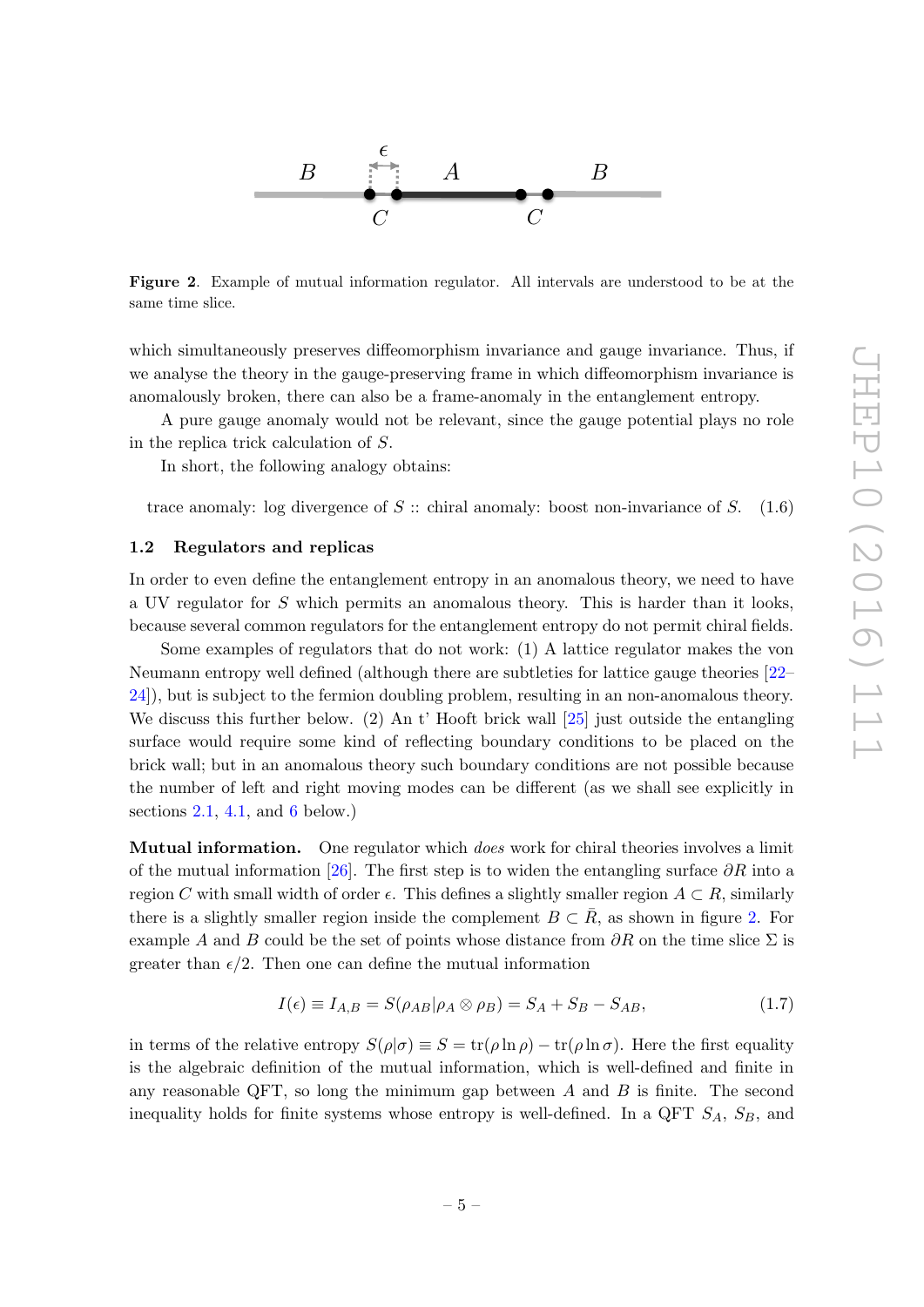$S_{AB}$  are separately divergent (and difficult to define in a chiral theory), but the divergences are local on the boundary, and therefore cancel between the three terms. Thus formally we may say that the second inequality holds as well in QFT.

For a spin system on a discrete lattice, if we set  $\epsilon = 0$  so that A and B are complimentary regions, then in a pure state  $S_A = S_B$  and  $S_{AB} = 0$ ; hence

<span id="page-7-0"></span>
$$
I_{A,B} = 2S_A \tag{1.8}
$$

In a continuum QFT,  $I(\epsilon)$  diverges in the limit that  $\epsilon \to 0$ , and so we cannot set  $\epsilon = 0$ . Nevertheless, motivated by [1.8,](#page-7-0) we may define  $I(\epsilon)/2$  at small but finite  $\epsilon$  as a regulated version of the entropy  $S(A)$ , in a pure state. This is a strictly formal relation, as always with regulators; nevertheless one can see that it is reasonable by observing that the contributions from long range entangled entities (e.g. EPR pairs) are the same for both  $I(\epsilon)/2$  and  $S(A)$ .

Note that unlike the lattice or brick wall, the mutual information regulator is purely passive, in the sense that it does not modify the physics, only the definition of S. However, it does depend on the choice of slice  $\Sigma$ . So it is not manifest that  $I(\epsilon)$  is independent of the reference frame used to define  $A, B, C$ . And in fact we shall see that in theory with a chiral diffeomorphism anomaly, this non-boost-invariance actually arises.

Replica trick. A final way to define the entanglement entropy is by means of the replica trick [\[1,](#page-42-0) [16,](#page-43-13) [27,](#page-44-3) [28\]](#page-44-4). In this trick, we first Wick rotate to a Euclidean manifold which generates the state, and then pass to the  $n$ -fold cover of this Euclidean manifold, so that there is a conical singularity with angle  $2\pi n$  going around the entangling surface  $\partial A$ . The partition function  $Z_n$  of this replicated manifold is related to the Renyi entropy  $\text{tr}(\rho^n)$ . We can if we like regulate this conical singularity by smoothing it out over a distance a. We also need a UV regulator  $\epsilon$  on the field theory, in order to make it finite. Finally we analytically continue

$$
\frac{1}{1-n}\ln\left(\frac{Z_n}{Z_1^n}\right) \tag{1.9}
$$

to  $n = 1$  in order to obtain the regulated von Neumann entropy  $S_n$ . Typically when we do this, there are divergences as  $\epsilon \to 0$  but not as  $a \to 0$  [\[29\]](#page-44-5).

In the case of a theory with a gravitational anomaly, this procedure becomes trickier. We will not spend too much time worrying about exactly how to impose the UV regulator  $\epsilon$ , since the form of the anomaly itself should be independent of the regulator. But it is conceptually important that the regulator, whatever it is, must break coordinate invariance. One manifestation of this is that the stress-tensor  $T_{ab}^6$  $T_{ab}^6$  depends on the Christoffel symbol Γ. This means that the theory implicitly requires a coordinate system (with its associated flat auxilliary Cartesian metric) in order for it to be well-defined.

Now in order for the replica trick to make sense, all physically relevant structures must be faithfully replicated n times (except near the tip which may be smoothed out to regulate the answer). Hence, the auxilliary flat coordinate system must itself be copied  $n$  times.

<span id="page-7-1"></span><sup>&</sup>lt;sup>6</sup>Here we refer to the "consistent" form of  $T_{ab}$  obtained by varying ln Z with respect to the metric.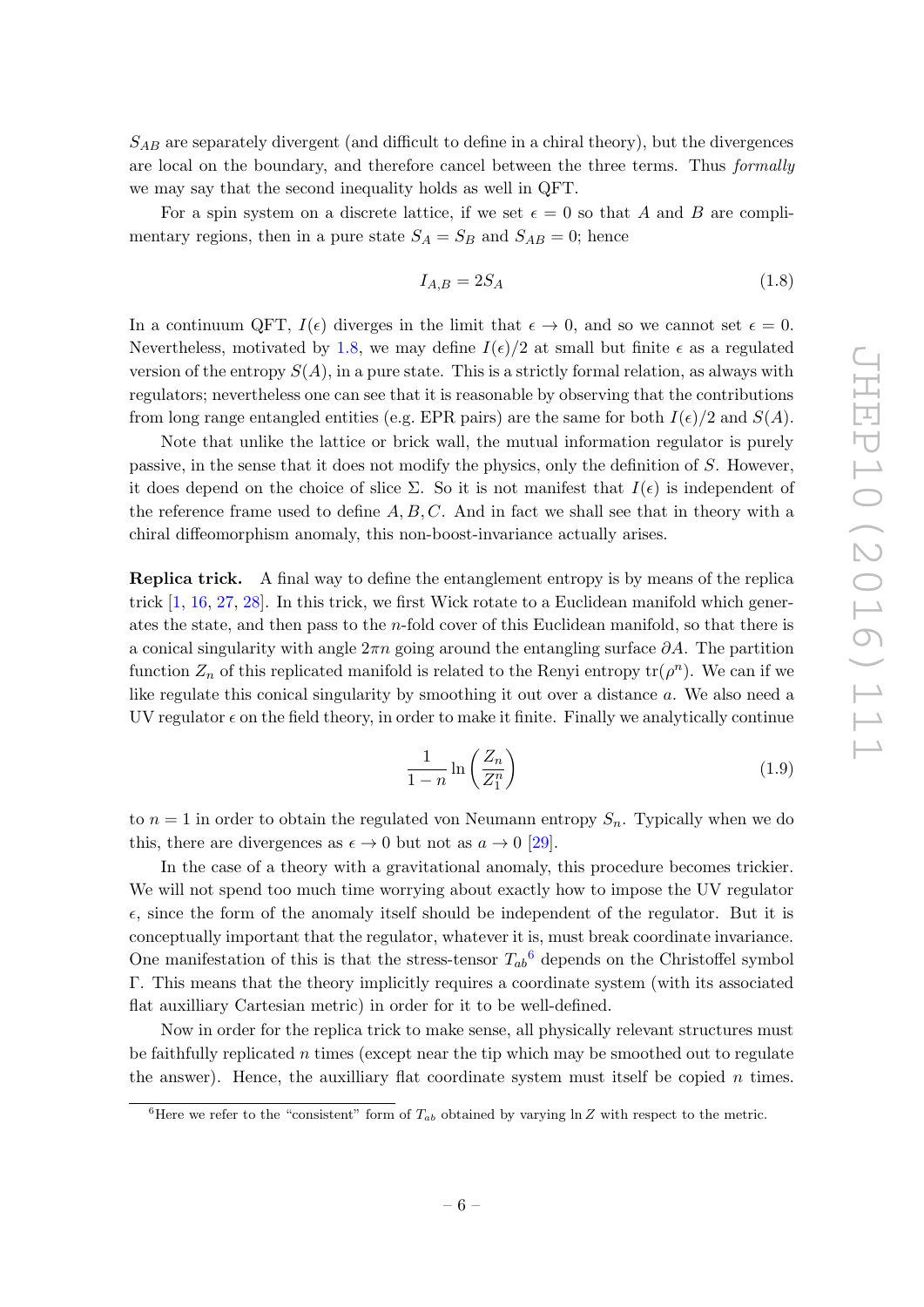This leads to a coordinate singularity at  $\partial R$ . But this coordinate singularity remains even after the curvature singularity is smoothed out.<sup>[7](#page-8-1)</sup>

It is therefore necessary to define the theory even in the presence of a coordinate singularity. This requires one to specify boundary conditions at the singularity, i.e. one must specify the state which pops out of it. In a 2 dimensional CFT with a scale-invariant coordinate singularity at the origin, it is most natural to assume that in radial quantization, the state coming out of the singularity should be the vacuum.

More generally, we may argue that if the theory is tensored with its  $P$ -inverse theory, the resulting  $\text{QFT}_L \times \text{QFT}_R$  has no gravitational anomaly. It is therefore well-defined even in the presence of a coordinate singularity. Let the state coming out of the singularity be

$$
\Psi = \Psi_L \otimes \Psi_R \tag{1.10}
$$

where the state factorizes into  $QFT_L$  and  $QFT_R$  modes, because the two sectors do not interact. But this defines  $\Psi_L$  up to a phase. (Assuming the singularity is parity symmetric, this phase must be real and hence a sign.) In any case, if we take on faith that the theory is well-defined in the presence of the coordinate singularity, we can define the variation of S with respect to a boost and get a definite answer; we will perform this calculation in sections [2.3,](#page-14-0) [4.2.](#page-24-0) So long as one is careful to take into account the divergences of  $T_{ab}$  near the coordinate singularity, one obtains the same answer by the replica trick path integral as by other methods.

## <span id="page-8-0"></span>1.3 Regularizing with an extra dimension

There is another, rather different way to regularize an anomalous theory. If a lattice regulator for a given quantum field theory exists then we are guaranteed to have a well-defined (if non-universal) notion of entanglement entropy for a given spatial region.<sup>[8](#page-8-2)</sup> As mentioned above, however, anomalous theories generally can not be regulated by a lattice in the UV while preserving the symmetries of the problem. This is the essential content of the fermion-doubling theorems of Nielsen and Ninomiya [\[35,](#page-44-6) [36\]](#page-44-7). In such anomalous theories it seems that there is then a certain difficulty in precisely localizing degrees of freedom in space. In much of this paper, we will ignore this subtlety and proceed with path integral computations using the replica trick, but one might rightfully question whether the entanglement entropy that we so compute necessarily has a Hilbert space interpretation.

However, there is a related system which does have a lattice regulator. Anomalous ddimensional quantum field theories can be understood as living on the boundary of a  $(d+1)$ dimensional gapped field theory with some topological structure. The simplest example of this is perhaps the theory of a single right-moving Weyl fermion in  $(1+1)$  dimensions, which

<span id="page-8-1"></span><sup>&</sup>lt;sup>7</sup>In 2 dimensions, this impossibility of smoothing the coorindate singularity can easily be seen by choosing a unit timelike vector associated with one particular coordinate, say  $\hat{x}$ , and then observing that  $\hat{x}$  is twisted around  $\partial R$  the wrong number of times to have a smooth interior.

<span id="page-8-2"></span><sup>&</sup>lt;sup>8</sup>We note that the simplest implementation of this idea requires modification in the case of lattice gauge theory [\[22](#page-43-12)[–24\]](#page-44-0) where the physical Hilbert space does not factor across lattice sites, but the idea itself still makes sense. See also [\[30–](#page-44-8)[34\]](#page-44-9) for a discussion of related issues from the point of view of the continuum field theory.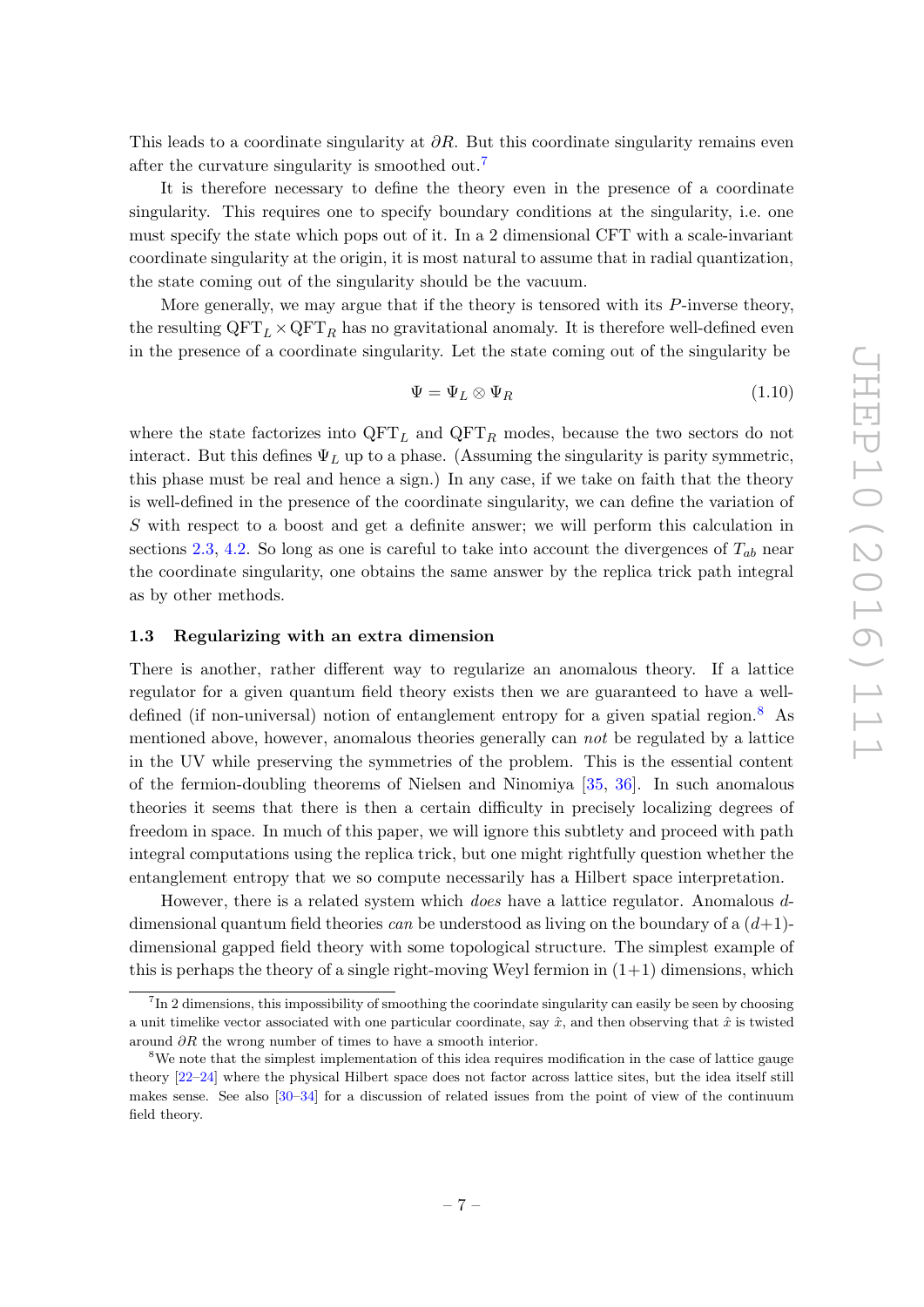exhibits a two-dimensional gravitational anomaly and can be understood as the edge mode of a traditional integer quantum Hall droplet (see e.g. [\[37,](#page-44-10) [38\]](#page-44-11) for introductory reviews). The combined bulk + boundary system is invariant under  $d+1$  dimensional diffeomorphisms – in a sense the anomalies of the two theories "cancel" — and so can be realized with a lattice regulator. Thus it should be possible to unambiguously define the entanglement entropy in this system, though it may be difficult to separate entanglement of the topological bulk from that of the gapless edge modes. We stress that there is no notion of duality being used here (or indeed anywhere in this paper); the bulk and boundary simultaneously exist.

However one might wonder whether the entanglement entropy in such a system exhibits any signature of the anomaly at all. As it turns out, we can frame the non-invariance of the entanglement entropy discussed above in terms of such a system, where we consider an entangling region that extends into the bulk, and then study the response of the system under a deformation of the bulk metric that "shears" the boundary relative to the bulk, pulling it infinitesimally in the direction of a specified d-dimensional vector field that can be thought of as a "boundary diffeomorphism". Just as above, the response of the entanglement to such an operation is given by a local integral over the entangling surface. The form of this integral is again completely fixed by the anomaly, though it turns out to be related to its covariant rather than its consistent form, as we discuss in detail later in sections [3](#page-16-0) and [5.](#page-29-1)

This can be viewed as yet another regulator on an anomalous theory, a particularly uneconomical one that requires the presence of an entire extra dimension.

# <span id="page-9-0"></span>1.4 Plan of paper

The introduction being nearly over, tradition dictates that we warn our readers of the things which are to come.

In each section  $I \leq D \leq VII$  of the body of the paper, we will discuss the physics of a D-dimensional system of physics related to the anomaly. When  $D$  is even, this means that we will describe the chiral diffeomorphism or mixed gauge-gravitational anomaly in D dimensions, and calculate its effects on a boost or gauge transformation of the entanglement entropy. Since there is no anomaly in odd dimensions, for odd  $D$  we will instead discuss  $a D = d + 1$  dimensional Hall system, which has a d dimensional anomalous theory living on its boundary and provides another perspective on the anomaly in the entanglement entropy. In section VII we will discuss.

# <span id="page-9-1"></span>2 Gravitational anomaly in two dimensions

In this section we will consider a CFT<sub>2</sub> which has a gravitational anomaly, i.e.  $c_L \neq c_R$ .<sup>[9](#page-9-2)</sup>

We will show in three different ways that even if we do not couple the theory to gravity, there is still a residual effect of this anomaly, namely that the entanglement entropy of a region is not invariant under boosting the cutoff. This is not too surprising given that

<span id="page-9-2"></span><sup>&</sup>lt;sup>9</sup>Such a CFT can still be modular-invariant if  $c_L - c_R = 0$  mod 24 and other conditions are met. The simplest examples of such theories involve 24 chiral bosons compactified on a Niemeier lattice (one of the 24 different even unimodular lattices possible in 24 dimesnsions), although other constructions such as orbifolding give additional theories [\[39\]](#page-44-12). We will not require modular invariance for what follows.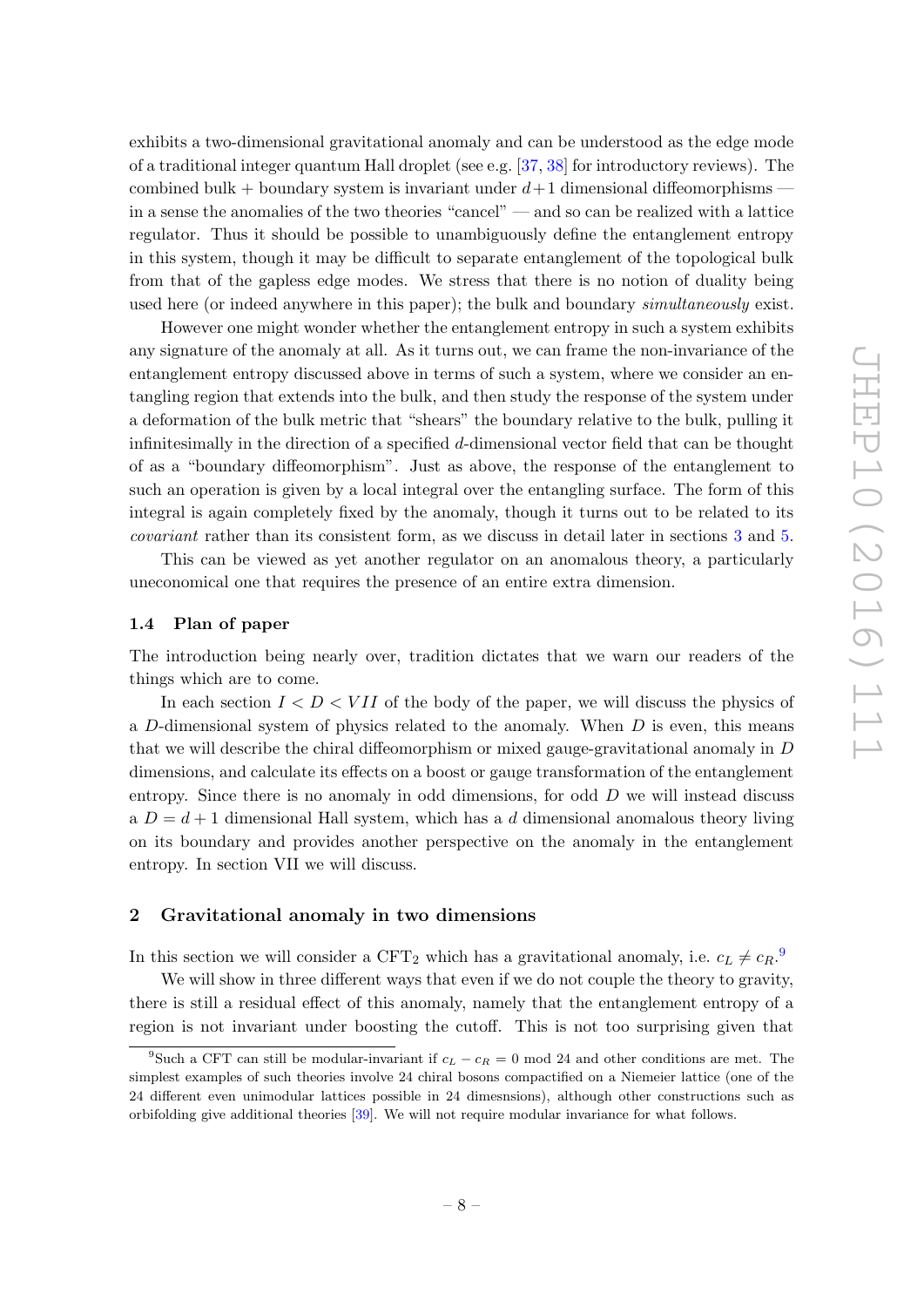many techniques for calculating the entanglement entropy involve passing to a curved spacetime [\[16,](#page-43-13) [27,](#page-44-3) [40\]](#page-44-13).

In theories with  $c_L = c_R$ , the gravitational anomaly cancels, but the fact that the left and right-moving sectors are separately anomalous implies that entropy is shifted between them under a boost. Thus there is no invariant notion of the entropy of just the left-movers.

We first review some elementary aspects of the form of the gravitational anomaly [\[21\]](#page-43-11). This material is well-known [\[41](#page-44-14)[–43\]](#page-45-0). We have benefitted from the reviews provided by the recent treatments in e.g. [\[44–](#page-45-1)[46\]](#page-45-2). In Euclidean signature we define the stress tensor of a two-dimensional field theory with partition function  $Z[g] \equiv e^{-W[g]}$  as the response to an infinitesimal variation of the metric:

<span id="page-10-1"></span>
$$
T^{\mu\nu}(x) \equiv \frac{2}{\sqrt{g}} \frac{\delta W[g]}{\delta g_{\mu\nu}(x)}\tag{2.1}
$$

If the theory suffers from a gravitational anomaly then this stress tensor is not conserved:

<span id="page-10-0"></span>
$$
\nabla^{\mu}T_{\mu\nu} = -ic_{g}\epsilon^{\rho\sigma}\partial_{\rho}\partial_{\mu}\Gamma^{\mu}_{\nu\sigma}
$$
\n(2.2)

with  $c<sub>g</sub>$  an anomaly coefficient. The factor of i on the left-hand side is due to the Euclidean signature; it is only the imaginary part of a Euclidean partition function that can be anomalous, but upon analytic continuation to Lorentzian signature typically all sensible observables are real, as we will explicitly see.

If we are studying a two-dimensional conformal field theory then the anomaly coefficient can be related to a difference in central charges as follows:

<span id="page-10-5"></span>
$$
c_g \equiv \frac{c_L - c_R}{96\pi} \tag{2.3}
$$

Now we note that the right-hand side of the anomaly equation  $(2.2)$  does not appear covariant; there is an explicit appearance of the Christoffel symbol. Relatedly, the object  $T^{\mu\nu}$  defined as a functional derivative of a generating function in  $(2.1)$  does not actually transform as a tensor. This is called the "consistent" form of the anomaly, as it satisfies the Wess-Zumino consistency condition [\[41\]](#page-44-14).

We can define a covariant stress tensor by adding a local functional of the sources, usually called the Bardeen-Zumino counterterm [\[41\]](#page-44-14):

<span id="page-10-2"></span>
$$
T_{\text{cov}}^{\mu\nu} \equiv T^{\mu\nu} + T_{BZ}^{\mu\nu} \tag{2.4}
$$

where explicitly the counterterm is

<span id="page-10-3"></span>
$$
T_{BZ}^{\mu\nu} \equiv -\frac{1}{2} \nabla_{\lambda} \left( X^{\lambda\mu\nu} + X^{\lambda\nu\mu} - X^{\mu\nu\lambda} \right) \qquad X^{\mu\lambda}_{\nu} \equiv -ic_g \left( \epsilon^{\mu\rho} \Gamma^{\lambda}_{\nu\rho} + \epsilon^{\lambda\rho} \Gamma^{\mu}_{\nu\rho} \right) \tag{2.5}
$$

The resulting  $T^{\mu\nu}_{\text{cov}}$  transforms as a tensor, and its divergence is covariant:

<span id="page-10-4"></span>
$$
\nabla_{\rho} T^{\rho \mu}_{\text{cov}} = -ic_g \epsilon^{\mu \nu} \nabla_{\nu} R,\tag{2.6}
$$

However it is not the functional derivative of a two-dimensional action. We will revisit this point later.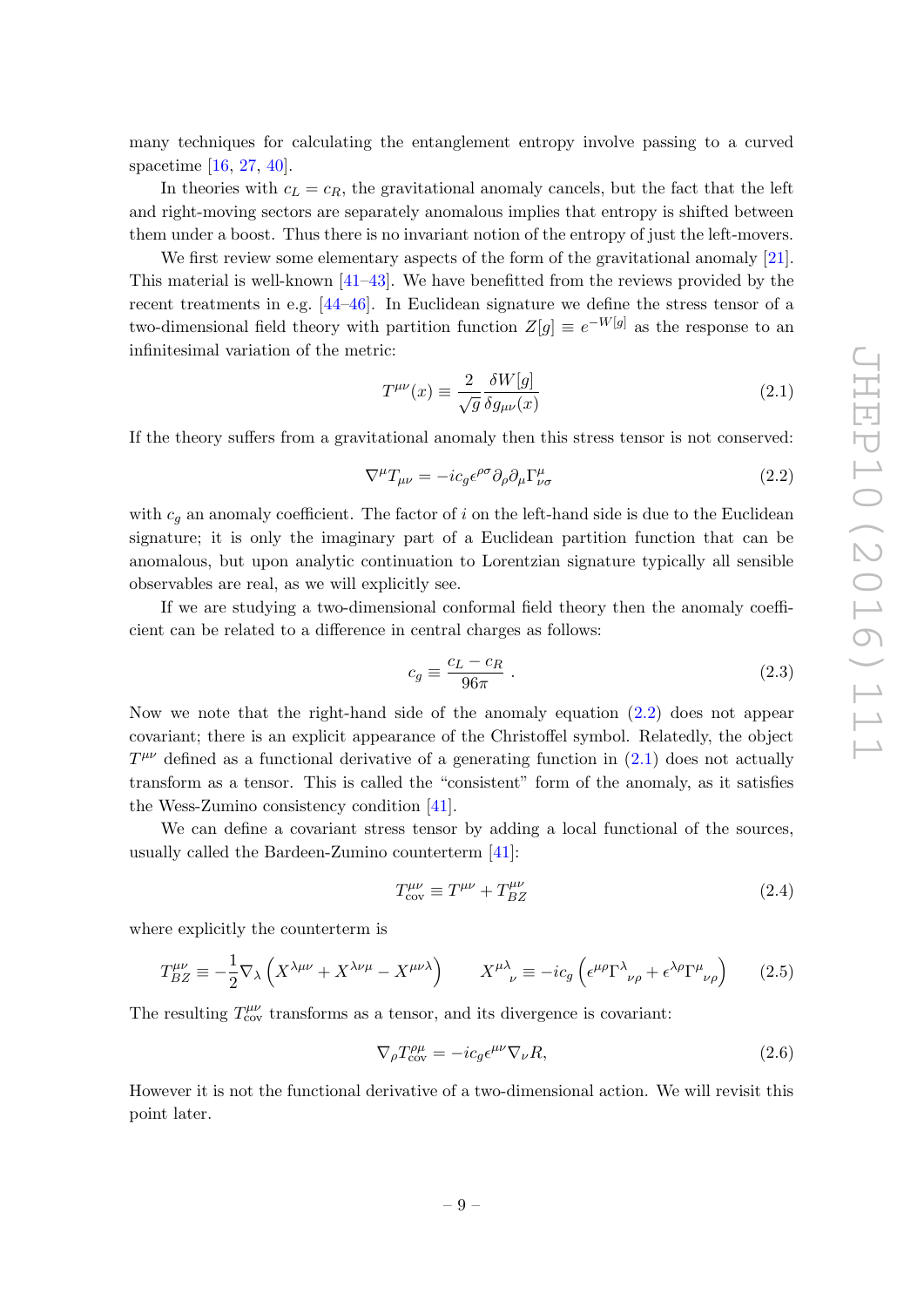

<span id="page-11-2"></span>Figure 3. Zoomed in view near one of the endpoints of the interval, demonstrating transformation of the cutoff under a local boost.  $(u_1, v_1)$  and  $(u'_1, v'_1)$  refer to the lengths of the cutoff along the  $(u, v)$  directions before and after the boost respectively.

Finally, we note that we can always trade a diffeomorphism anomaly for a Lorentz anomaly, in which case  $T^{\mu\nu}$  remains conserved but develops an antisymmetric piece. This is physically equivalent and in this work we will focus on the presentation of the anomaly in which the stress tensor is not conserved.

#### <span id="page-11-0"></span>2.1 Physical entanglement flow argument

There is an easy geometrical way to see the anomaly in  $D = 2$  [\[5\]](#page-43-1). The entanglement entropy of an interval of length  $L$  is given by

<span id="page-11-3"></span>
$$
S = \frac{c_L + c_R}{12} \ln\left(\frac{L^2}{\epsilon_1 \epsilon_2}\right) + s(\rho),\tag{2.7}
$$

where  $s(\rho)$  is a finite, state dependent contribution and there is a cutoff (e.g. the mutual information regulator of section [1.2\)](#page-6-0) which cuts off the UV divergence at a proper distance  $\epsilon_1, \epsilon_2$  along the left and right hand sides of the interval respectively.<sup>[10](#page-11-1)</sup>

Now L has a domain of influence  $D[L]$ . But we can also choose a different Cauchy slice  $\Sigma$  of  $D[L]$  with the same endpoints, and impose the cutoff in the reference frame of this slice, as shown in figure [3.](#page-11-2) Naïvely, the two slices have the same information, and so it makes no difference to the von Neumann entropy S. However, if there is a nontrivial boost angle at either of the two endpoints, information can leak in and out past the cutoff surface, so there is the possibility for an anomaly.

The key realization is that  $c<sub>L</sub>$  is due to degrees of freedom which propagate leftwards at the speed of light, while  $c_R$  is due to degrees of freedom which propagate rightward at

<span id="page-11-1"></span><sup>&</sup>lt;sup>10</sup>If the theory has a parity symmetry  $c_L = c_R \equiv c$ , then (since there are two endpoints of L) we recover the standard  $S = (c/3) \ln(L) + \text{const.}$  vacuum entanglement formula [\[16\]](#page-43-13).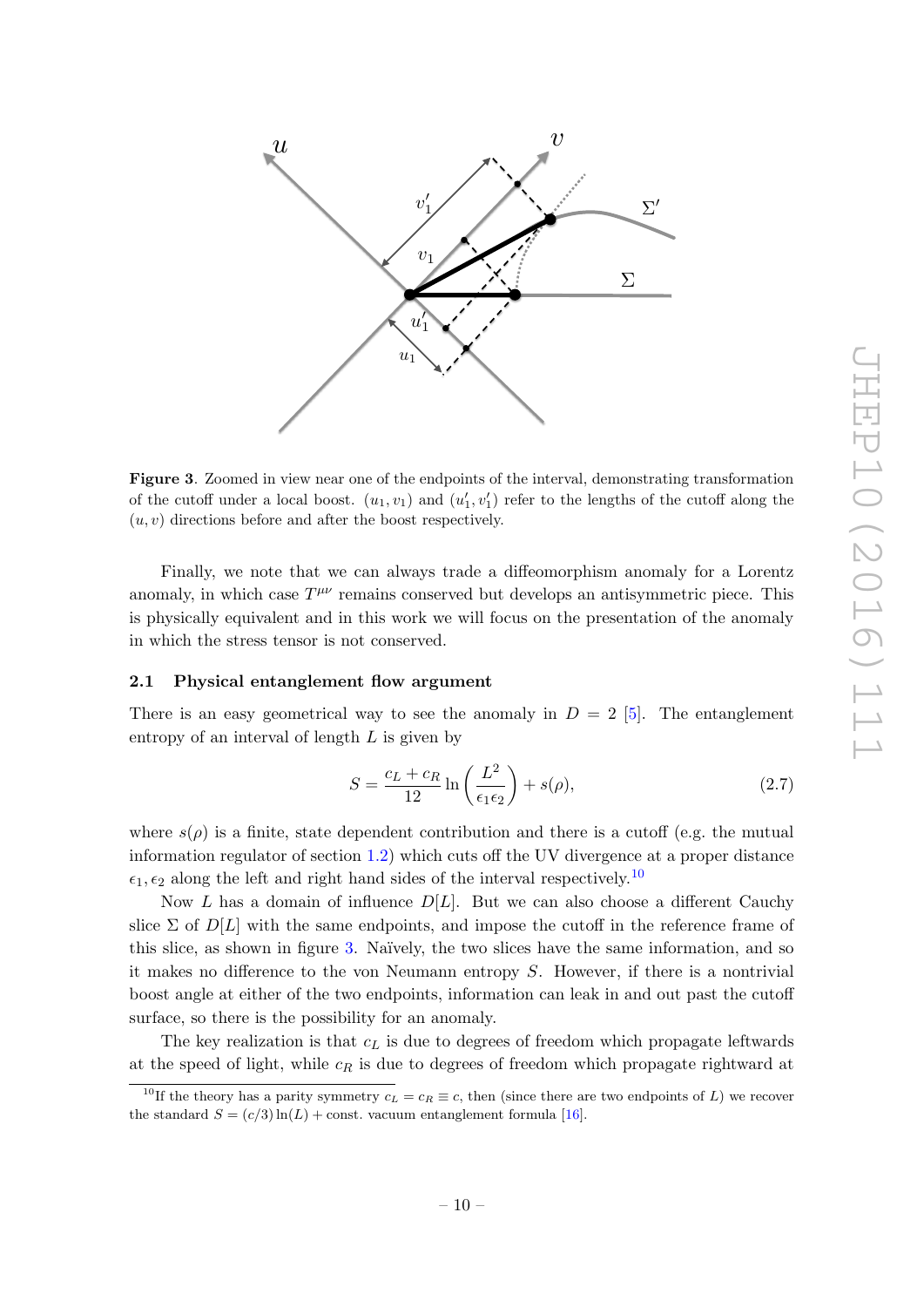the speed of light.<sup>[11](#page-12-1)</sup> This tells us that the entropy transforms under a boost by an amount proportional to  $c_L - c_R$ . To find the exact constant of proportionality, we can split [\(2.7\)](#page-11-3) into left and right moving pieces:

$$
S = \frac{c_L}{12} \ln \left( \frac{\Delta v^2}{v_1 v_2} \right) + \frac{c_R}{12} \ln \left( \frac{\Delta u^2}{u_1 u_2} \right) + s(\rho), \tag{2.8}
$$

where  $v_{1,2}$  and  $u_{1,2}$  measure the proper length of the cutoff along the v and u directions at endpoints 1 and 2. If the slice  $\Sigma$  is boosted at the endpoints by a Lorentzian angle  $\chi_{1,2}$ relative to  $L$ , then we have

$$
v_i = e^{\chi_i} \epsilon,\tag{2.9}
$$

$$
u_i = e^{-\chi_i} \epsilon. \tag{2.10}
$$

Here we have defined a positive boost to be one for which  $\delta t/\delta x$  is positive (note that this definition is not preserved under reflecting the  $x$  coordinate), and thus

<span id="page-12-2"></span>
$$
\delta S = \frac{c_R - c_L}{12} \left[ \delta \chi_1 + \delta \chi_2 \right] \tag{2.11}
$$

Hence, if we bulge the slice  $\Sigma$  towards the future in a reflection symmetric way, we obtain the same entropy. But in general, different Cauchy slices will have different amounts of entanglement entropy on them, after subtracting off the divergences using the cutoff. The logarithmic entanglement divergence acts as a Hilbert hotel, allowing one to increase or decrease the amount of entropy by means of the boost. Thus, as in the case of other anomalies, a classically true conservation law is violated by the quantum field theory.

Note that although the entanglement entropy depends on the boost angle at which the slice  $\Sigma$  hits the boundary, the entanglement S is still invariant under a global Lorentz boost of flat spacetime, assuming the boost also acts on the interval (and associated slice  $\Sigma$ ). That is because we are regulating the entanglement entropy in the reference frame associated with the slice Σ. We could instead have selected a unit timelike vector "aether field"  $u^a$ , and regulated the entanglement in the reference frame associated with this field. This makes the entropy of an interval independent of  $\Sigma$ , but breaks global Lorentz symmetry through the choice of aether field. It seems likely that this is conceptually related to trading the diffeomorphism anomaly for a Lorentz violation anomaly, but we will not explore this relationship more here.

#### <span id="page-12-0"></span>2.2 Connection with Casimir energy

There is a slicker way to derive the entanglement anomaly for a CFT, by exploiting the Casimir momentum on a cylinder. To do this, we start by conformally transforming the

<span id="page-12-1"></span> $11$ This is a somewhat formal argument since the spectrum of a CFT does not cleanly factorize into left and right moving pieces. As a result, restricting to (e.g. left-moving) chiral operators only leads to an effective  $c_{\text{currents}} \leq c_L$ , e.g.  $c_{\text{currents}} = 1$  for a CFT whose only current is the stress tensor [\[47\]](#page-45-3). However, it is  $c_L$ which is relevant to the boost transformation of the entanglement entropy, not  $c_{\text{currents}}$ . ( $c_{\text{currents}}$  might play a role if we had defined the entanglement entropy on a null surface using an algebra of observables containing chiral operators only, but we are considering the full algebra of observables on a spatial interval.)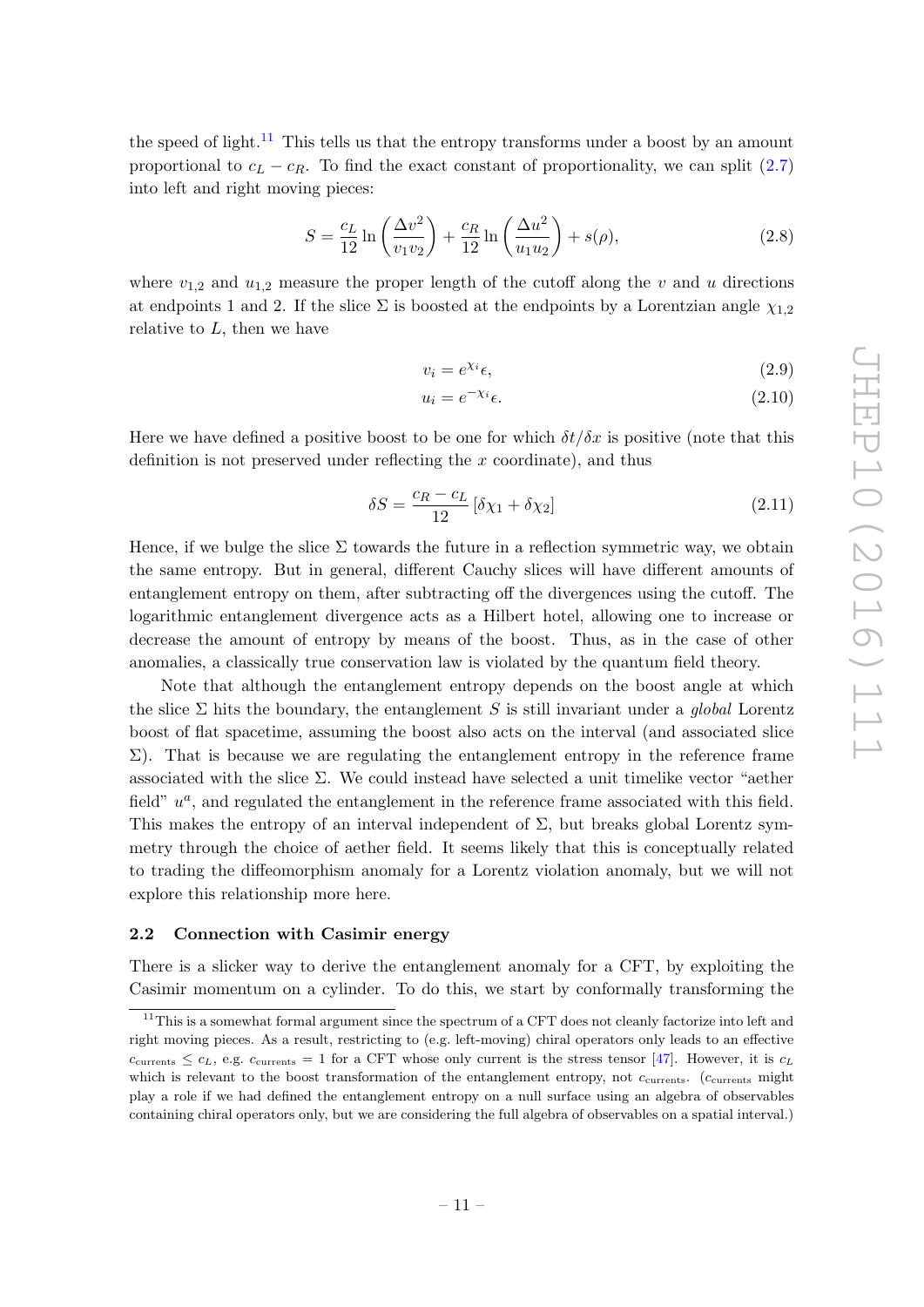*n*-fold place to a cylinder using the map  $z = e^{iw}$ , where z is the complex Cartesian coordinate on the plane and  $z = 0$  is the entangling surface. This gives us a cylinder whose circumference is  $R = 2\pi n$ . The ground state of the cylinder corresponds to the ordinary vacuum in radial coordinates. As a result of the conformal transformation, there is an anomalous change in the stress-tensor, which can be derived from the Schwarzian via standard arguments. One finds that the Casimir energy is

$$
E = -2\pi \frac{c_L + c_R}{24R}.
$$
\n(2.12)

Since left-moving fields move left, and right-moving fields move right, it follows that when  $c_L \neq c_R$  there is also a Casmir momentum [\[44,](#page-45-1) [48\]](#page-45-4):

$$
p = 2\pi \frac{c_L - c_R}{24R},
$$
\n(2.13)

so that the vacuum state on the cylinder is not translation invariant, but instead picks up a phase upon being rotated.

Since the stress-tensor transforms anomalously under this conformal transformation, it is not immediately obvious that a replica trick calculation of  $S$  should give the same answers on the cylinder and the plane. However, for purposes of calculating  $\delta S$  it actually is acceptable to use the cylinder frame. We will first derive the answer and then explain why it works.

If we cut the plane at some radius  $|z| = r_*$  and rotate the disk inside by an angle  $\theta$ (making  $\Gamma \neq 0$  there), on the cylinder this corresponds to cutting at a fixed moment of time and rotating the past by the angle  $\theta$ . This generator of this transformation is the Casmir momentum. Thus the change of the cylinder partition under an infinitesimal phase  $\delta\theta$  is

$$
\delta \ln Z = ip \,\delta\theta. \tag{2.14}
$$

We then calculate the entanglement entropy  $S = (1 - R\partial_R) \ln Z$  and obtain the change of the entropy under a Euclidean rotation:

$$
\delta S = (1 - R\partial_R)\delta \ln Z|_{R=2\pi}
$$
  
=  $i\frac{c_L - c_R}{12}\delta\theta$ . (2.15)

This is imaginary in Euclidean signature, but it corresponds to a real shift in the entropy in Minkowski signature if we act with a real Lorentz boost  $\delta \chi = -i \delta \theta$ :

$$
\delta S = -\frac{c_L - c_R}{12} \delta \chi \tag{2.16}
$$

This agrees with the result calculated in the previous section. This is actually somewhat remarkable, since the partition function  $Z$  transforms anomalously under the transformation of the plane to the cylinder. If instead of calculating both terms in  $\delta S$ , we had calculated only  $\delta \ln Z$ , we would not have gotten the same answer for both the cylinder and the plane  $(Z$  is trivial for the plane, aside from the cosmological constant divergence).

The reason this works is that  $S$  transforms in a nicer way than  $Z$  does under conformal transformations, since it depends on the UV regulator only near the entangling surface,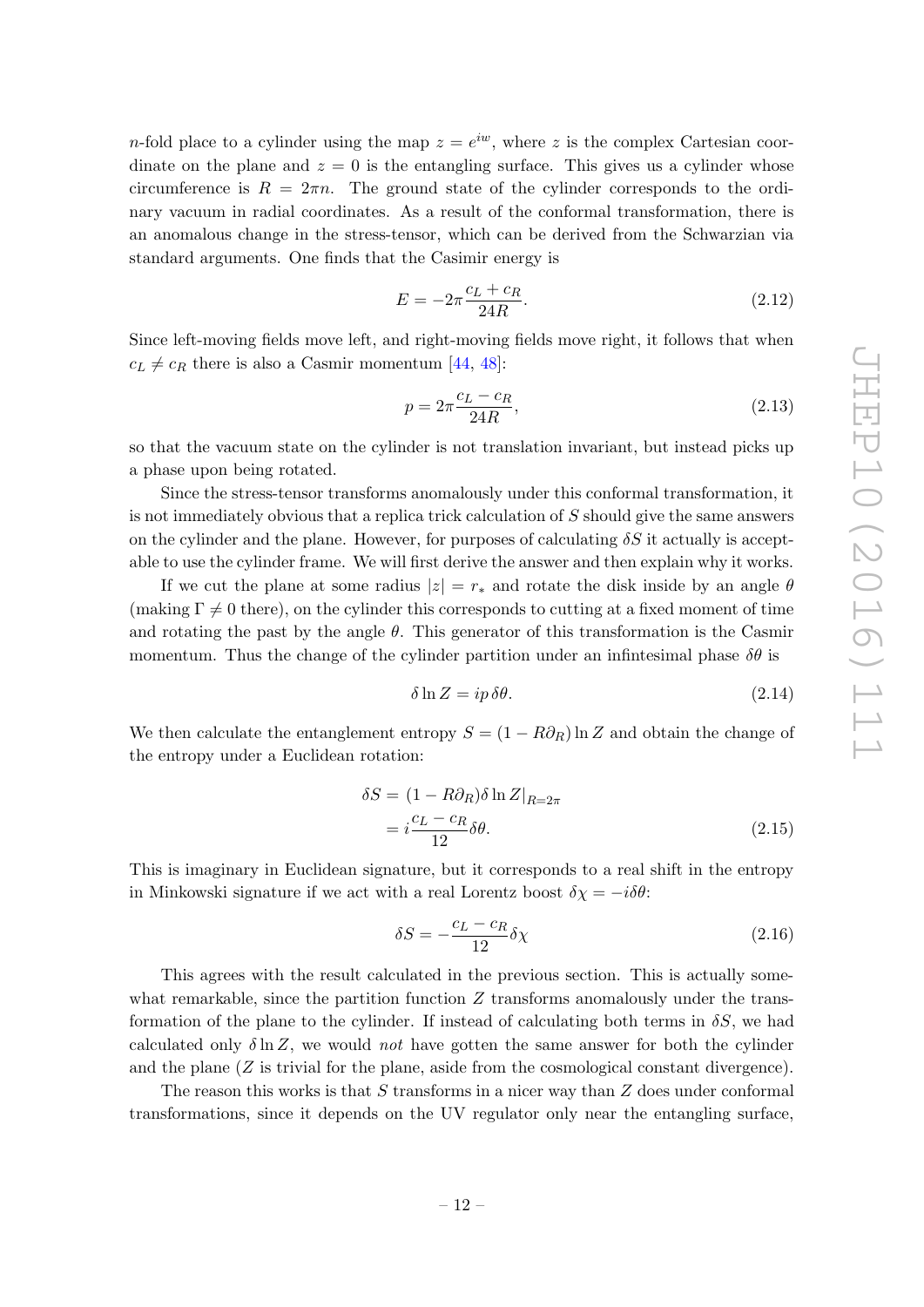whereas Z depends on the UV regulator everywhere. Thus, if we act with a conformal transformation which is trivial in a neighborhood of  $z = 0$ , but which maps to the cylinder for  $|z| > x$  (for some x), the entropy is unaffected, and we are free to compute the entanglement entropy at a radial time  $r_* > x$  using the calculation above.

#### <span id="page-14-0"></span>2.3 Path integral derivation

The previous argument applied to conformal field theories. In this section we present a more general derivation that applies to any 2d field theory (conformal or not) with a gravitational anomaly. We will use the replica approach to the computation of entanglement entropy. We first calculate the Renyi entropy,

<span id="page-14-3"></span>
$$
S_n = \frac{1}{1-n} \ln \frac{\text{Tr}\,\rho^n}{(\text{Tr}\,\rho)^n} \tag{2.17}
$$

as a Euclidean partition function on an *n*-sheeted Riemann surface with metric  $g_{(n)}$  [\[27,](#page-44-3) [40\]](#page-44-13). The variation of the partition function on a 2-dimensional manifold  $\mathcal{M}_2$  under an infinitesimal diffeomorphism  $\xi$  in any theory is given by

$$
\delta_{\xi} \ln Z[g_{(n)}] = -\frac{1}{2} \int_{\mathcal{M}_2} d^2 x \sqrt{g} \langle T^{\mu\nu} \rangle \delta_{\xi} g_{\mu\nu} = - \int_{\mathcal{M}_2} d^2 x \sqrt{g} \langle T^{\mu\nu} \rangle \nabla_{\mu} \xi_{\nu} . \tag{2.18}
$$

In writing this expression we have assumed that the only external source that transforms under diffeomorphisms is the metric. Now when  $\mathcal{M}_2$  has a boundary, this expression can be integrated by parts to obtain

<span id="page-14-2"></span>
$$
\delta_{\xi} \ln Z[g_{(n)}] = + \int_{\mathcal{M}_2} d^2 x \sqrt{g} \, \nabla_{\mu} \langle T^{\mu \nu} \rangle \xi_{\nu} - \int_{\partial \mathcal{M}_2} d\sigma \sqrt{\gamma} \, \langle T^{\mu \nu} \rangle n_{\mu} \xi_{\nu}
$$
 (2.19)

where the first term measures the intrinsic non-conservation of the stress tensor and the second measures the flow of energy off the edge of the manifold, where  $n_{\mu}$  is an outwardspointing normal to this edge.

In Euclidean space we take the interval to extend from  $z_1$  to  $z_2$ . Let us focus on the neighborhood of  $z_1$ . We introduce polar coordinates  $(r, \theta)$  near  $z_1$  such that the angular coordinate  $\theta$  parametrizes rotations around  $z_1$ . On the n-sheeted Riemann surface  $\theta$  has periodicity  $2\pi n$ , and thus  $z_1$  is the site of a conical surplus. To discuss physics near that point we may resolve the curvature singularity by introducing a regulated metric  $g_{(n),a}$ , which near  $z_1$  is

<span id="page-14-1"></span>
$$
ds_{(n),a}^2 = f\left(\frac{r}{a}\right)^2 dr^2 + r^2 d\theta^2,
$$
\n(2.20)

with a a small length scale and the function  $f(x)$  is chosen to satisfy  $f(x \to 0) = n$  and  $f(x \to \infty) = 1$ . For example, we may take  $f(x) = 1 + e^{-x}(n-1)$ .

Now consider a general diffeomorphism  $\xi$  that corresponds to an infinitesimal and position-dependent rotation on  $\theta$  as

$$
\xi = \xi^{\theta}(r)\partial_{\theta} + \xi^{r}(r)\partial_{r}
$$
\n(2.21)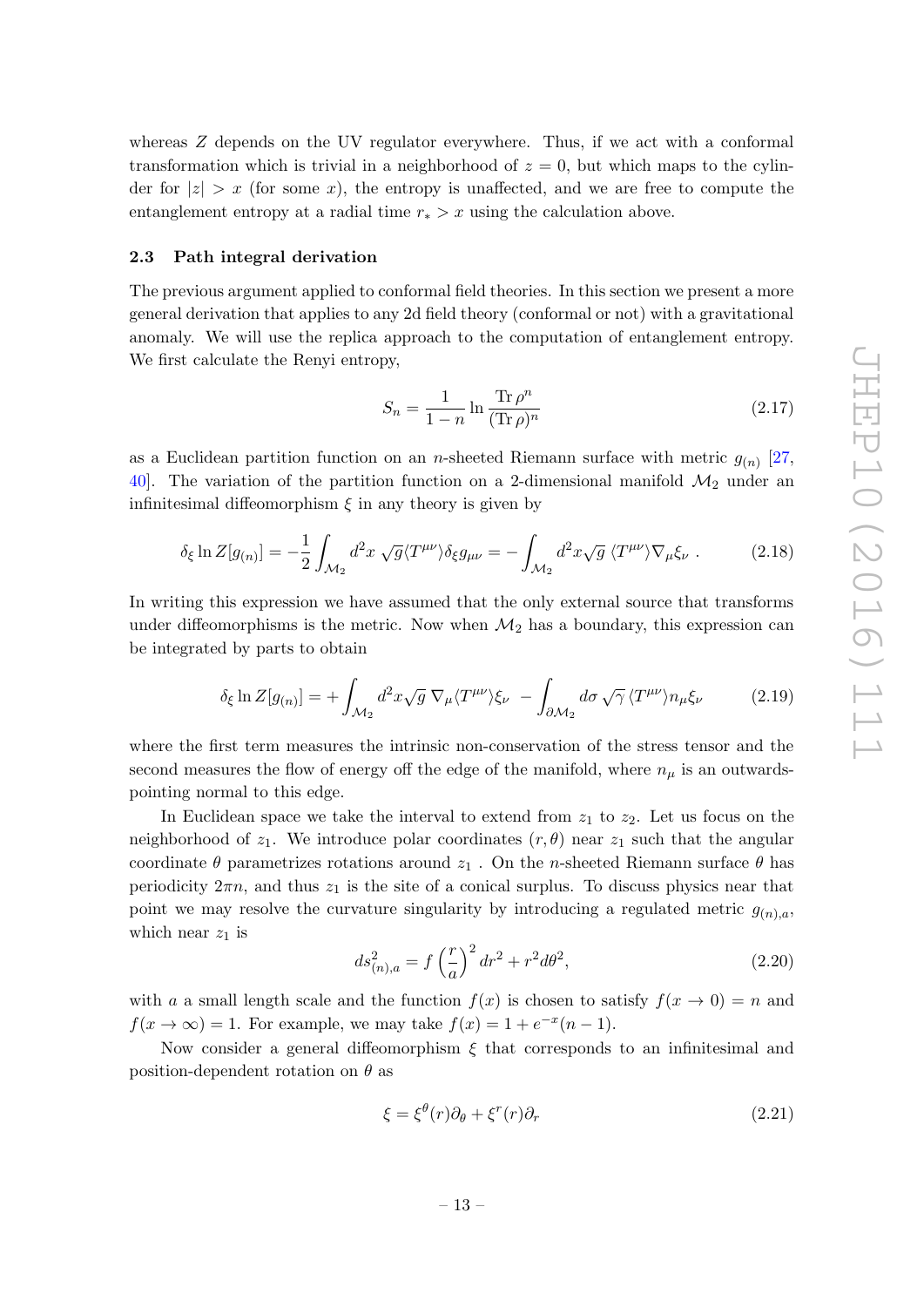A short computation evaluating [\(2.2\)](#page-10-0) on the explicit regulated metric [\(2.20\)](#page-14-1) shows that the first term in  $(2.19)$  is

<span id="page-15-2"></span>
$$
\int_{\mathcal{M}_2} d^2 x \, \nabla_{\mu} \langle T^{\mu \nu} \rangle \xi_{\nu} = 4 \pi i n c_g \int dr \, \left( \partial_r I_a(r) \right) \xi^{\theta}(r) \qquad I_a(r) \equiv \frac{1}{f^2} \left( \frac{2r}{a} \frac{f'}{f} - 1 \right) \quad (2.22)
$$

This expression is controlled by  $\partial_r I_a(r)$ . As we take the regulator  $a \to 0$ ,  $\partial_r I_a(r)$  vanishes for all  $r > 0$ , but its integral from r to  $\infty$  is always finite and equal to  $n^{-2} - 1$ . As we take  $a \rightarrow 0$ , the kernel of the integral then becomes a delta function localized at  $r = 0$ . We find then the following regulator-independent expression for the variation:

<span id="page-15-1"></span>
$$
\lim_{a \to 0} \int_{\mathcal{M}_2} d^2 x \, \nabla_{\mu} \langle T^{\mu \nu} \rangle \xi_{\nu} = 2 \pi i c_g \left( \frac{1}{n} - n \right) \xi^{\theta}(r) \bigg|_{r \to 0}
$$
\n(2.23)

We turn now to the boundary term in  $(2.19)$ . At first, it may not appear that the manifold in question has a boundary, as the diffeomorphism dies away at infinity. However, this theory is not generally covariant, and thus it may think that the origin of polar coordinates — i.e. the "circle"  $r = 0$  — is also a boundary.

To compute the boundary term we need the actual value of the stress tensor near the origin, not just its divergence. Recall now that there is a modified covariant stress tensor defined in [\(2.4\)](#page-10-2) that transforms as a tensor. This covariant stress tensor, being covariant, should not contribute a boundary term from the origin of polar coordinates. For the purposes of obtaining the boundary term we then need only find the contribution from the Bardeen-Zumino correction term, which we can explicitly compute from [\(2.5\)](#page-10-3):

<span id="page-15-0"></span>
$$
T^{\mu\nu}n_{\mu}\xi_{\nu}|_{r\to 0} \to -T^{\mu\nu}_{BZ}n_{\mu}\xi_{\nu}|_{r\to 0} = \frac{3ic_g\xi^{\theta}(r)}{rf\left(\frac{r}{a}\right)^2}\bigg|_{r\to 0}
$$
\n(2.24)

Assembling the pieces we find for the diffeomorphism variation of the n-sheeted partition function

$$
\delta_{\xi} \ln Z[g_{(n)}] = -2\pi i c_g \left(\frac{2}{n} + n\right) \xi^{\theta}(r) \Big|_{r \to 0} . \tag{2.25}
$$

To find the change in the Renyi entropy we need to also compute the denominator in [\(2.17\)](#page-14-3), which is simply *n* times the answer for  $n = 1$ , leaving us with:

$$
\delta_{\xi} S_n = -4\pi i c_g \left(\frac{1}{n} + 1\right) \xi^{\theta}(r) \Big|_{r \to 0} \tag{2.26}
$$

The dependence on the Renyi index  $n$  is familiar from the form of the Renyi entropies for a single interval in 2d CFT. Indeed the transformation of the Renyi entropy under a rigid boost was previously derived from 2d CFT arguments in [\[6\]](#page-43-2). Here we have performed a more general derivation for any diffeomorphism, and we see that the result holds for any two-dimensional field theory (conformal or not) with a gravitational anomaly.

It is clear that we will obtain a contribution from each endpoint of the entangling region A, and we may rewrite this result in a more covariant way as

$$
\delta_{\xi} S_n = -2\pi i c_g \left(\frac{1}{n} + 1\right) \sum_{i \in \partial A} \epsilon^{\mu\nu} \nabla_{\mu} \xi_{\nu}(x_i)
$$
\n(2.27)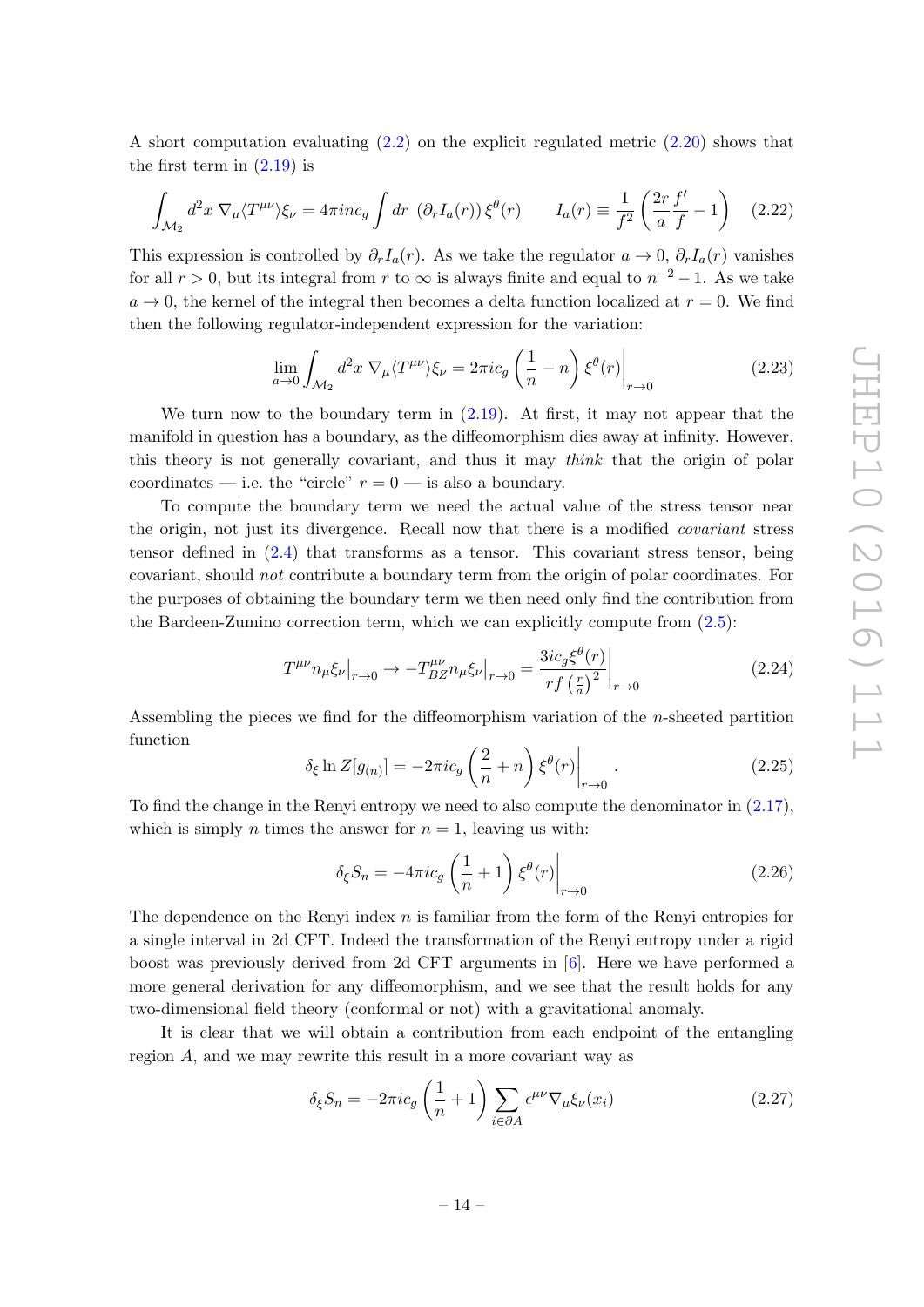Finally the entanglement entropy S is related to the Renyi entropy as  $S = \lim_{n\to 1} S_n$ , leading to

<span id="page-16-1"></span>
$$
\delta_{\xi} S = 8\pi c_g \sum_{i \in \partial A} \delta \chi(x_i)
$$
\n(2.28)

where we have analytically continued to Lorentzian signature using the conventions in appendix [A](#page-37-0) in defining the local boost  $2\delta\chi(x_i) \equiv i\epsilon^{\mu\nu}\nabla_{\mu}\xi_{\nu}$ . In a CFT this result agrees with the result found earlier on geometric grounds in  $(2.11)$ .

The boundary term representing a flux of stress-energy into the origin was required for this agreement: otherwise the magnitude of the path-integral result here is off by a factor of minus two. We briefly comment on the connection to other recent work [\[8,](#page-43-5) [9\]](#page-43-4): due to the choices of convention involved, we have not attempted a careful comparison of the sign of our computation with theirs. However the overall magnitude of their expressions differ from ours by a factor of two, and the computations do not include any boundary terms such as [\(2.24\)](#page-15-0), so we believe that their calculations essentially contain only the first term [\(2.23\)](#page-15-1).

This boundary term may seem unsettling, as it essentially corresponds to a delta function of angular momentum non-conservation that always remains arbitrarily sharp even though we have smoothened out the curvature singularity over a finite radius a. Said differently, while we have regulated the curvature singularity, the coordinate system [\(2.20\)](#page-14-1) still has a *coordinate* singularity at the origin which we are unable to regulate. In a theory with a diffeomorphism anomaly a coordinate singularity may contribute to physical observables.

In general one might expect a need to specify information at every singularity, indicating a lack of uniqueness from the point of view of the low-energy theory: for example, one might worry that there are other delta functions present whose coefficient we cannot fix from low-energy considerations. In general in quantum field theory it is difficult to rule out the presence of such contact terms: however, examining the structure of the final answer [\(2.28\)](#page-16-1) we see that we would require a delta function in  $T_{\mu\nu}$  that is antisymmetric. This is not allowed, as we are studying the presentation of the anomaly in which  $T_{\mu\nu}$  is symmetric but not conserved. Thus it seems that the anomaly contributes in a universal way, though some care is required with the regulation.<sup>[12](#page-16-2)</sup>

# <span id="page-16-0"></span>3 Gravitational anomaly on the boundary of a 3d Hall phase

We now study the anomalous two-dimensional theory as the boundary of a 3d "Hall" phase, by which we mean a bulk gapped three-dimensional system that cancels the anomaly of the boundary theory. This is precisely the situation for an ordinary incompressible quantum Hall droplet in the laboratory, where the bulk is made up of some number of Landau levels completely filled with electrons, and the edge mode in question is a single chiral Weyl fermion. This particular system is only an example, and we will not describe its microscopic physics any further, but will simply describe the low-energy effective action describing a

<span id="page-16-2"></span> $12$ We have also repeated the computation in a Cartesian coordinate system (more precisely, we replicated Cartesian coordinates  $n$  times and then smoothed out the metric near the tip): the apportioning of the answer between bulk and delta-function terms is different, but the final answer is the same.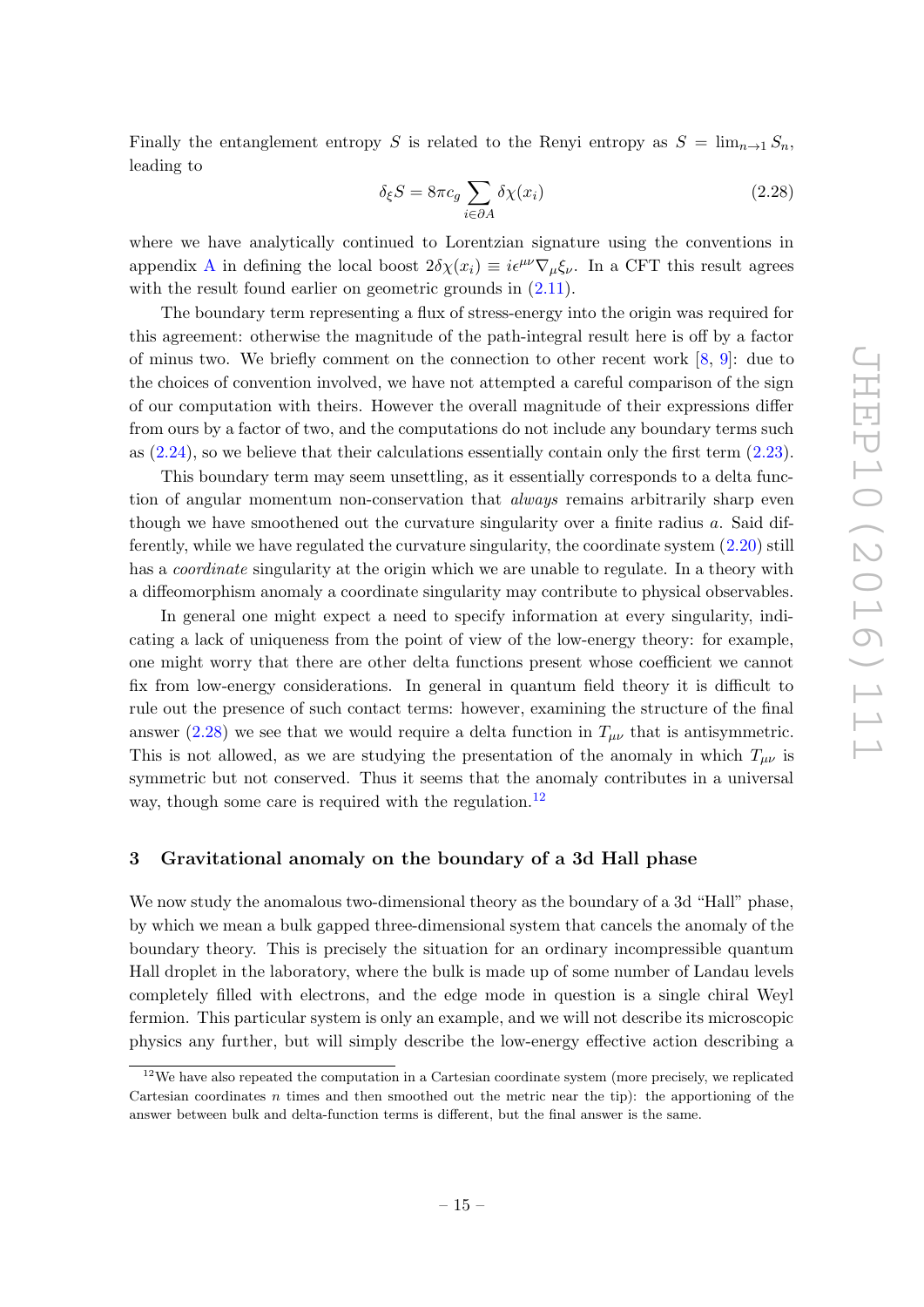general class of such systems.<sup>[13](#page-17-0)</sup> As the full system is diffeomorphism invariant, it admits a lattice regulator and there is no obstruction to defining a microscopic entanglement entropy for spatial subregions in such a system, though it may be hard to separate contributions of the gapped bulk from that of the anomalous boundary.

Denote by  $G_{MN}$  the metric of the 3d bulk, and denote by  $C_{PQ}^{M}$  its metric-compatible Christoffel connection. The 2d metric  $g_{\mu\nu}$  should be understood as describing the boundary of the three-manifold with metric  $G_{MN}$ . Then the generating functional of the full system is (in Euclidean signature)

<span id="page-17-4"></span>
$$
W_{\text{tot}}[G] = W[g] + ic_g S_{CS}[C] \tag{3.1}
$$

Here  $W[q]$  is the generating functional of the boundary two-dimensional theory as studied above.  $S_{CS}[C]$  is the three-dimensional gravitational Chern-Simons term,

$$
S_{CS}[C] \equiv \int_{\mathcal{M}_3} d^3x \,\bar{\epsilon}^{MNP} \left( C_{QM}^A \partial_N C_{AP}^Q + \frac{2}{3} C_{QM}^A C_{BN}^Q C_{QP}^B \right) \tag{3.2}
$$

(here  $\bar{\epsilon}$  with an overbar indicates the Levi-Civita *symbol*, and an  $\epsilon$  with no overbar denotes the Levi-Civita tensor). This Chern-Simons term is not the action itself of fundamental degrees of freedom: rather these gapped bulk degrees of freedom have been integrated out, leaving a response functional that captures the response to changes in the fixed external metric G.

Consider now a three-dimensional diffeomorphism  $\chi$  that acts on G as

$$
\delta_{\chi} G_{MN} = D_M \chi_N + D_N \chi_M, \tag{3.3}
$$

with  $D$  the three-dimensional covariant derivative with respect to connection  $C$ . Note that  $\chi$  need not vanish at the boundary, and will thus induce a transformation of the boundary metric g. The Chern-Simons term is invariant under diffeomorphisms up to a boundary term, which precisely cancels the intrinsically two-dimensional anomalous variation of  $W[q]$ . Then the combined partition function  $W_{\text{tot}}[G]$  is by construction *invariant* under  $\chi$ :

<span id="page-17-1"></span>
$$
\delta_{\chi} W_{\text{tot}}[G] = 0 \tag{3.4}
$$

Recall from [\(2.1\)](#page-10-1) that the usual two-dimensional stress tensor is  $T^{\mu\nu} \equiv \frac{2}{\sqrt{2}}$ g  $\delta W[g]$  $\frac{\partial W[g]}{\partial g_{\mu\nu}}$ . This stress tensor satisfies the anomaly equation [\(2.2\)](#page-10-0). Now consider the change in  $W_{\text{tot}}$  under a small variation of the metric  $\delta G$ , which includes a potential variation of the boundary metric  $\delta q$ . The full variation can be split into several parts:

<span id="page-17-2"></span>
$$
\delta_G W_{\text{tot}}[G] = \frac{1}{2} \int_{\partial \mathcal{M}_3} d^2 x \sqrt{g} \left( T^{\mu\nu} + T^{\mu\nu}_{BZ} \right) \delta g_{\mu\nu} - i c_g \int_{\mathcal{M}_3} d^3 x \sqrt{G} C^{MN} \delta G_{MN} . \tag{3.5}
$$

The last term arises from the bulk variation of the gravitational Chern-Simons term [\[50\]](#page-45-5).  $C^{MN}$  is called the Cotton tensor, and is

<span id="page-17-3"></span>
$$
C^{MN} \equiv \frac{1}{2} \left( \epsilon^{QPM} D_P R_Q^N + \epsilon^{QPM} D_P R_Q^M \right) \tag{3.6}
$$

<span id="page-17-0"></span><sup>&</sup>lt;sup>13</sup>See also [\[49\]](#page-45-6) for a discussion on the distinction between covariant and consistent anomalies in relation to condensed matter physics.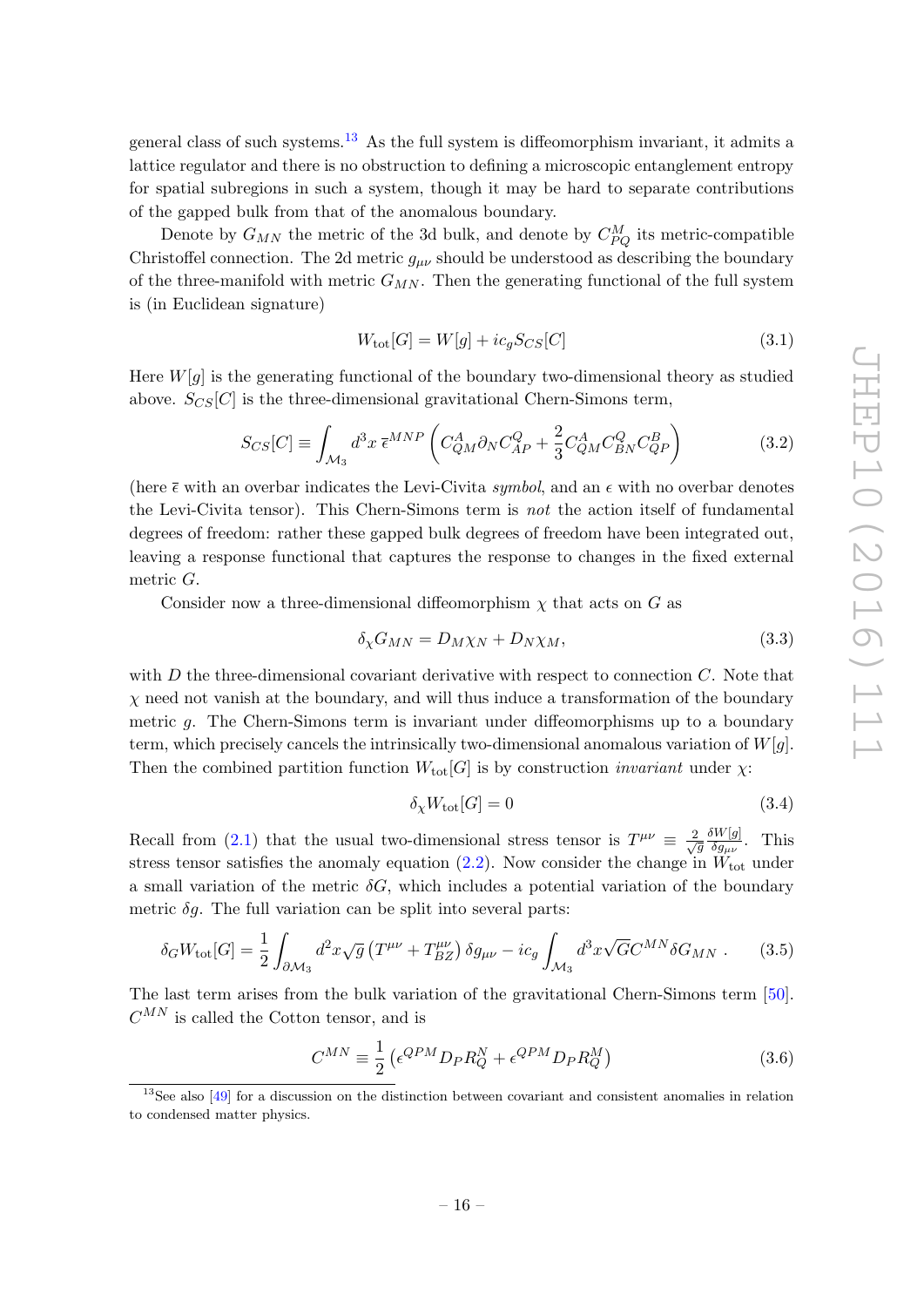

<span id="page-18-0"></span>**Figure 4.** Boundary region A and associated bulk region  $m_A$ . Under the described shear operation of the full metric, the interval on the boundary is distorted as shown.

The first term comes from the usual variation of the boundary 2d field theory. The second term arises from a boundary term coming from the variation of the Chern-Simons term, and is in fact equal to the Bardeen-Zumino correction term defined in  $(2.5)$ . Recall from  $(2.4)$ that the sum of the original stress tensor and the Bardeen-Zumino correction term is the covariant stress tensor  $T_{\text{cov}}^{\mu\nu}$  whose non-conservation is given by a covariant expression [\(2.6\)](#page-10-4). Note that we are giving the bulk Hall phase a physical interpretation, but it is also often used simply as a technical device to construct the covariant stress tensor.

We stress that [\(3.4\)](#page-17-1) does not mean that  $T_{\text{cov}}^{\mu\nu}$  is conserved. Rather it means that the non-conservation of  $T_{\text{cov}}^{\mu\nu}$  can be interpreted as a flow of energy from the bulk onto the boundary.

We would now like to study how the entanglement entropy in this system responds to two-dimensional diffeomorphisms. It may not be clear what we mean by this: after all, under three-dimensional diffeomorphisms [\(3.4\)](#page-17-1) shows that the full system is invariant. Nevertheless there is a natural sense in which the system responds to two-dimensional diffeomorphisms.

Take the 2d field theory to live on flat 2d space, which is then the boundary of a half-space  $\mathcal{M}_3$ . The details of the geometry of  $\mathcal{M}_3$  should not matter, so for simplicity we take the metric of this flat space to be

<span id="page-18-2"></span>
$$
ds^2 \equiv G_{MN}dX^M dX^N = g_{\mu\nu}(x^\mu)dx^\mu dx^\nu + dz^2 \tag{3.7}
$$

with the boundary at  $z = 0$  and the deep bulk to be at  $z \to \infty$ .  $g_{\mu\nu}(x)$  is the metric on which the 2d field theory is defined. Now consider a spatial region  $A$  — for simplicity, take it to be an interval — in the 2d field theory. Extend the endpoints of A straight into the bulk to define a two-dimensional spatial region called  $m<sub>A</sub>$ , as shown in figure [4.](#page-18-0) We will study the entanglement entropy of A.

We now need to specify the action of an infinitesimal 2d diffeomorphism  $\xi(x^{\mu})$  on this system. Given such a 2d diffeomorphism with compact support, consider the following 3d metric:

<span id="page-18-1"></span>
$$
ds^{2} \equiv G_{MN}^{(\xi)} dX^{M} dX^{N} = [g_{\mu\nu} + f(z) (\nabla_{\mu}\xi_{\nu} + \nabla_{\nu}\xi_{\mu})] dx^{\mu} dx^{\nu} + dz^{2}
$$
(3.8)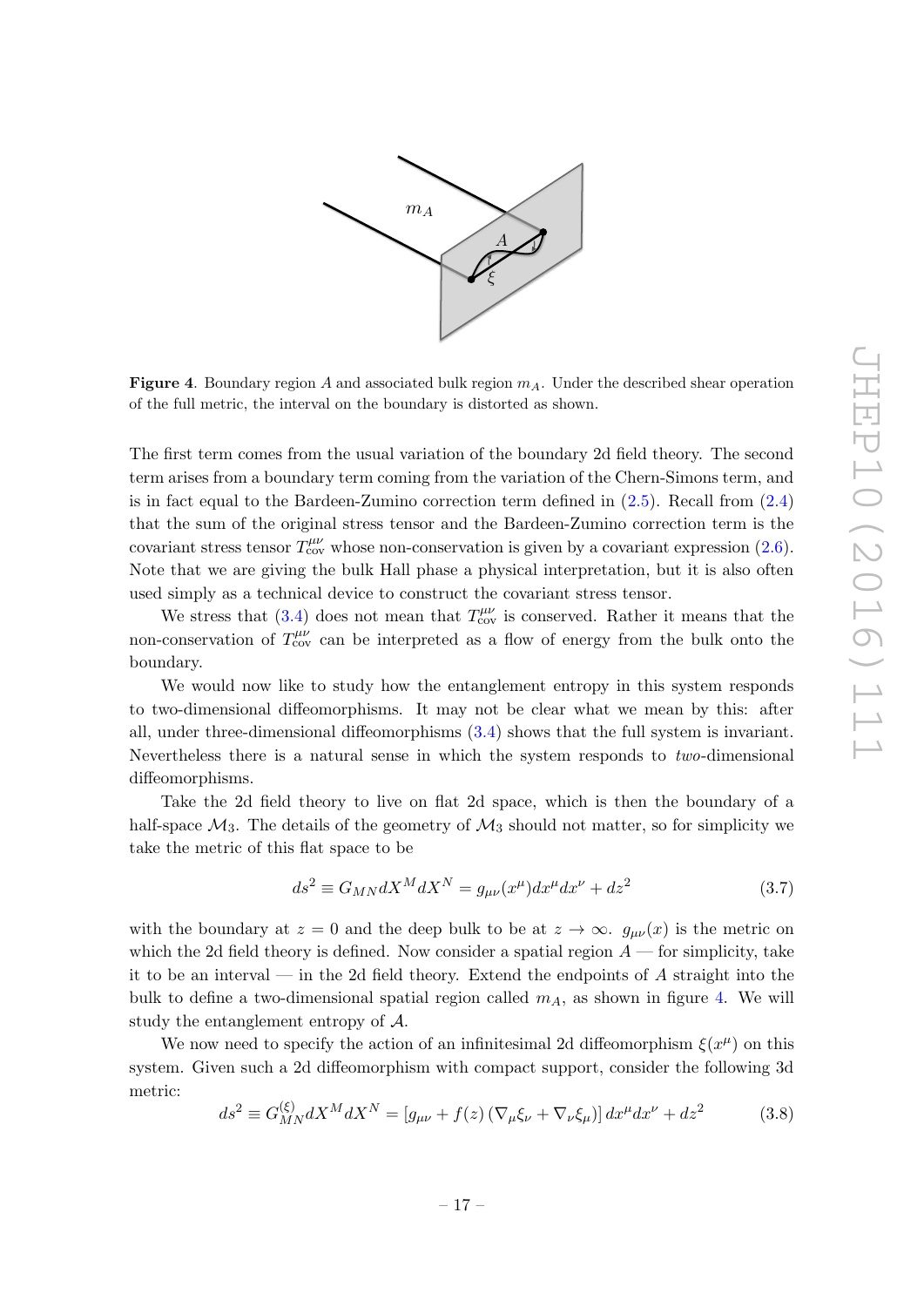where  $f(z)$  is a function that smoothly interpolates from 1 at  $z = 0$  to 0 at  $z = \infty$ . It is important to note that  $(3.8)$  is not a 3d diffeomorphism of  $(3.7)$ ; rather, one might understand it as physically shearing the boundary at  $z = 0$  by a vector field  $\xi^{\mu}$  relative to a fixed coordinate system at  $z \to \infty$ . Note that it is true that the *boundary* metric changes from [\(3.7\)](#page-18-2) to [\(3.8\)](#page-18-1) as though under a standard 2d diffeomorphism. The partition functions and entanglement entropy on  $G^{(\xi)}$  will differ from that on G, and we will now compute this variation. We will denote by  $\overline{\delta}_{\xi}$  the infinitesimal variation that takes us from [\(3.7\)](#page-18-2) to [\(3.8\)](#page-18-1), with the overbar reminding us that this variation is *not* a diffeomorphism.

We will now compute the entanglement entropy and determine how it changes under the above variation. As above, we will use the replica method approach to the computation of entanglement entropy in two-dimensional field theory. In this section we directly compute the entanglement entropy by evaluating

$$
S = \left(1 - n\frac{\partial}{\partial n}\right) \log Z[G_{(n)}]\Big|_{n \to 1}.
$$
\n(3.9)

as a Euclidean partition function on an n-sheeted three-dimensional manifold with metric  $G_{(n)}$ . We will take the bulk 3d metric to be uniquely specified by the boundary metric  $g_{(n)}$ through the relation  $(3.7)$ , i.e.

<span id="page-19-0"></span>
$$
G_{MN}^{(n)} dX^M dX^N \equiv g_{\mu\nu}^{(n)} dx^{\mu} dx^{\nu} + dz^2
$$
\n(3.10)

This corresponds to extending the edges of the boundary interval A straight into the bulk along the z direction. We will compute this only in the  $n \to 1$  limit: this amounts to computing a partition function on a metric with a conical singularity and extracting the linear dependence on the opening angle.

Now we compute  $\overline{\delta}_{\xi}Z$  by varying off of  $(3.10)$  in the manner specified in  $(3.8)$ . The variation of the partition function can be parametrized in terms of  $(3.5)$  as

<span id="page-19-1"></span>
$$
\overline{\delta}_{\xi}W_{\text{tot}}[G_{(n)}] = \frac{1}{2} \int_{\partial \mathcal{M}_3} d^2x \sqrt{g_{(n)}} T^{\mu\nu}_{\text{cov}} \overline{\delta}_{\xi} g_{\mu\nu} - \int_{\mathcal{M}_3} d^3x \sqrt{G_{(n)}} C^{MN} \overline{\delta}_{\xi} G_{MN} \tag{3.11}
$$

All geometric quantities are computed on the metric [\(3.10\)](#page-19-0).

We first compute the bulk contribution from the Cotton tensor. As [\(3.10\)](#page-19-0) is a direct product of a 2d conical metric with a line, we see that all bulk geometric quantities will only be non-vanishing if they have legs only in the field theory directions. From the definition of the Cotton tensor in  $(3.6)$  we see that this implies that  $C^{MN}$  must have one index in the z direction, but the variation  $\overline{\delta}_{\xi}G_{MN}$  is only in the field theory directions. Thus the bulk contribution vanishes.

We turn now to the first term. By construction, the variation of the boundary metric is that of a 2d diffeomorphism,

$$
\overline{\delta}_{\xi}g_{\mu\nu} = \nabla_{\mu}\xi_{\nu} + \nabla_{\nu}\xi_{\mu} . \qquad (3.12)
$$

We may integrate by parts to obtain

$$
\overline{\delta}_{\xi}W_{\text{tot}}[G_{(n)}] = -\int d^2x \sqrt{g_{(n)}} \left(\nabla_{\mu}T^{\mu\nu}_{\text{cov}}\right)\xi_{\nu} \tag{3.13}
$$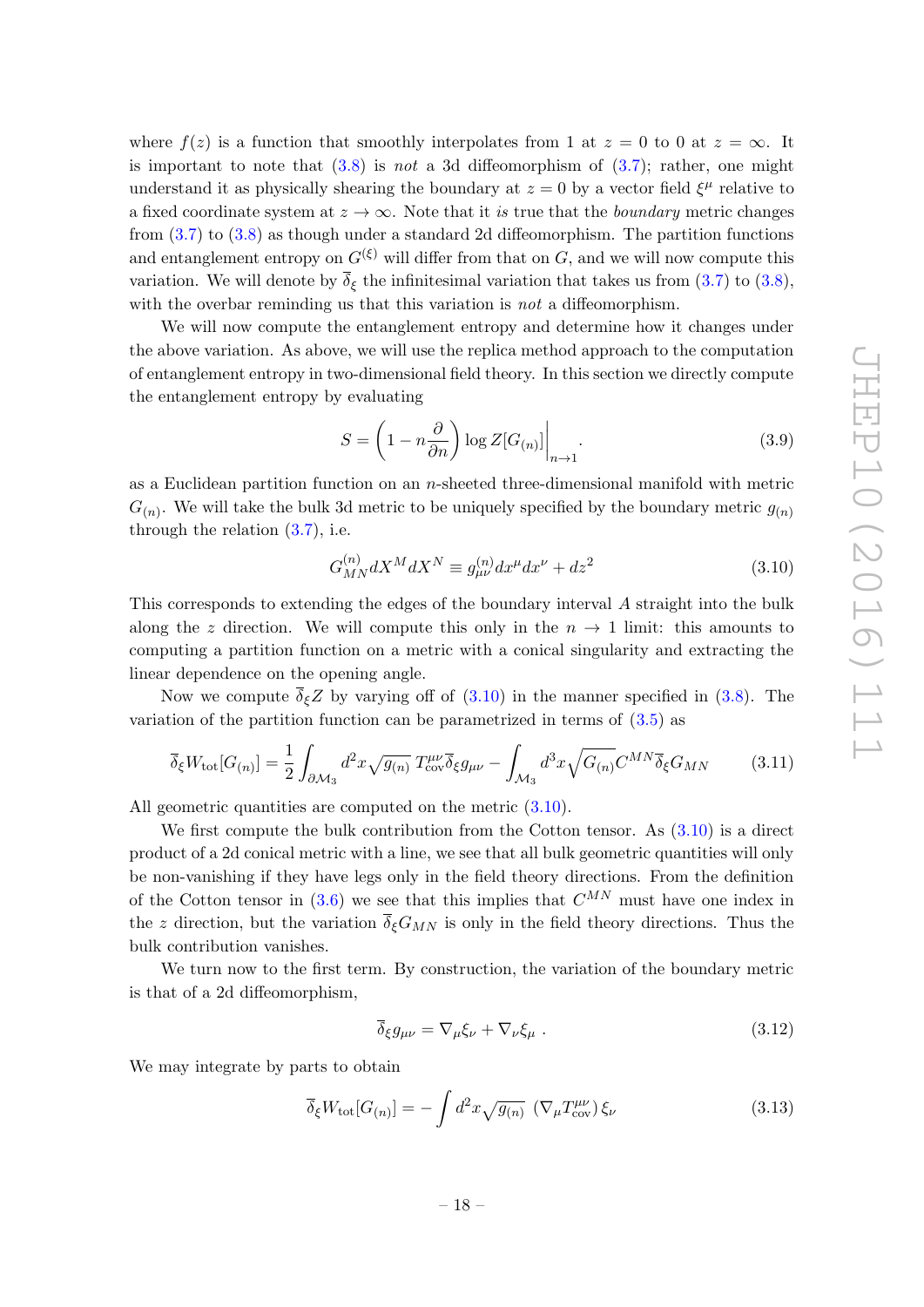We pause to note the physical interpretation of this formula: the system responds to the manipulation above as though the diffeomorphism is being generated by the covariant stress tensor, not the consistent stress tensor as in  $(2.19)$ . There is no contradiction here as we are not studying a 2d partition function. Now using  $(2.6)$  for the divergence of  $T_{\text{cov}}^{\mu\nu}$ and the well known fact that for a cone with opening angle  $2\pi(n-1)$  about the point  $x = 0$ the Ricci scalar satisfies  $R = 4\pi (n-1)\delta^{(2)}(x)$  (see e.g. [\[51\]](#page-45-7)), we find the variation in the entanglement entropy to be

$$
\overline{\delta}_{\xi} S = 4\pi i c_g \sum_{x_i \in \partial A} \epsilon^{\nu \sigma} \nabla_{\nu} \xi_{\sigma}(x_i) . \tag{3.14}
$$

Using [\(3.1\)](#page-17-4) and analytically continuing to Lorentzian signature using  $\epsilon^{\nu\sigma}\nabla_{\nu}\xi_{\sigma}(x_i)$  $-2i\delta\chi(x_i)$ , we see that for a local boost we have  $(2.11)$ :

$$
\overline{\delta}_{\xi} S = 8\pi c_g \sum_{x_i \in \partial A} \delta \chi(x_i) . \tag{3.15}
$$

This formula appears identical to the purely two-dimensional formula [\(2.28\)](#page-16-1), but it is computing something different. It is measuring how the entanglement entropy of a threedimensional region — containing both a gapped bulk and a gapless boundary — changes if the boundary of the region is physically sheared relative to the deep bulk. Its calculation is also different; it arose from the covariant form of the anomaly and thus did not involve any extra contributions from the coordinate singularity. Interestingly, the final result is the same. In principle, this formula (unlike [\(2.28\)](#page-16-1)) could be verified by an explicit Hilbert space computation involving the microscopic fermionic wavefunctions in a Hall phase.

One may ask what role this extra bulk played in this analysis. In essence its role was really to permit a natural definition of a reference coordinate system, that which lives at the "other boundary" at  $z \to \infty$ . In this computation we are asking how the full system responds when the coordinate system defining the field theory is changed relative to this reference coordinate system.

#### <span id="page-20-0"></span>4 Mixed gauge-gravitational anomaly in four dimensions

In this section we extend the above results to four dimensions. In particular, we show that a mixed gauge-gravitational anomaly also results in an entanglement anomaly very similar to that discussed above.

We first review some aspects of the mixed anomaly. We consider a theory with a  $U(1)$ current  $j^{\mu}$  and a stress tensor  $T^{\mu\nu}$ . These can be coupled to background fields  $a_{\mu}$  and  $g_{\mu\nu}$ in the usual manner, and we have the following expressions:

$$
j^{\mu} \equiv \frac{1}{\sqrt{g}} \frac{\delta W[a, g]}{\delta a_{\mu}} \qquad T^{\mu \nu} \equiv \frac{2}{\sqrt{g}} \frac{\delta W[a, g]}{\delta g_{\mu \nu}} \tag{4.1}
$$

The usual Ward identity for the consistent currents with a mixed gauge-gravitational anomaly (with anomaly coefficient  $c_m$ ) in four dimensions in the presence of background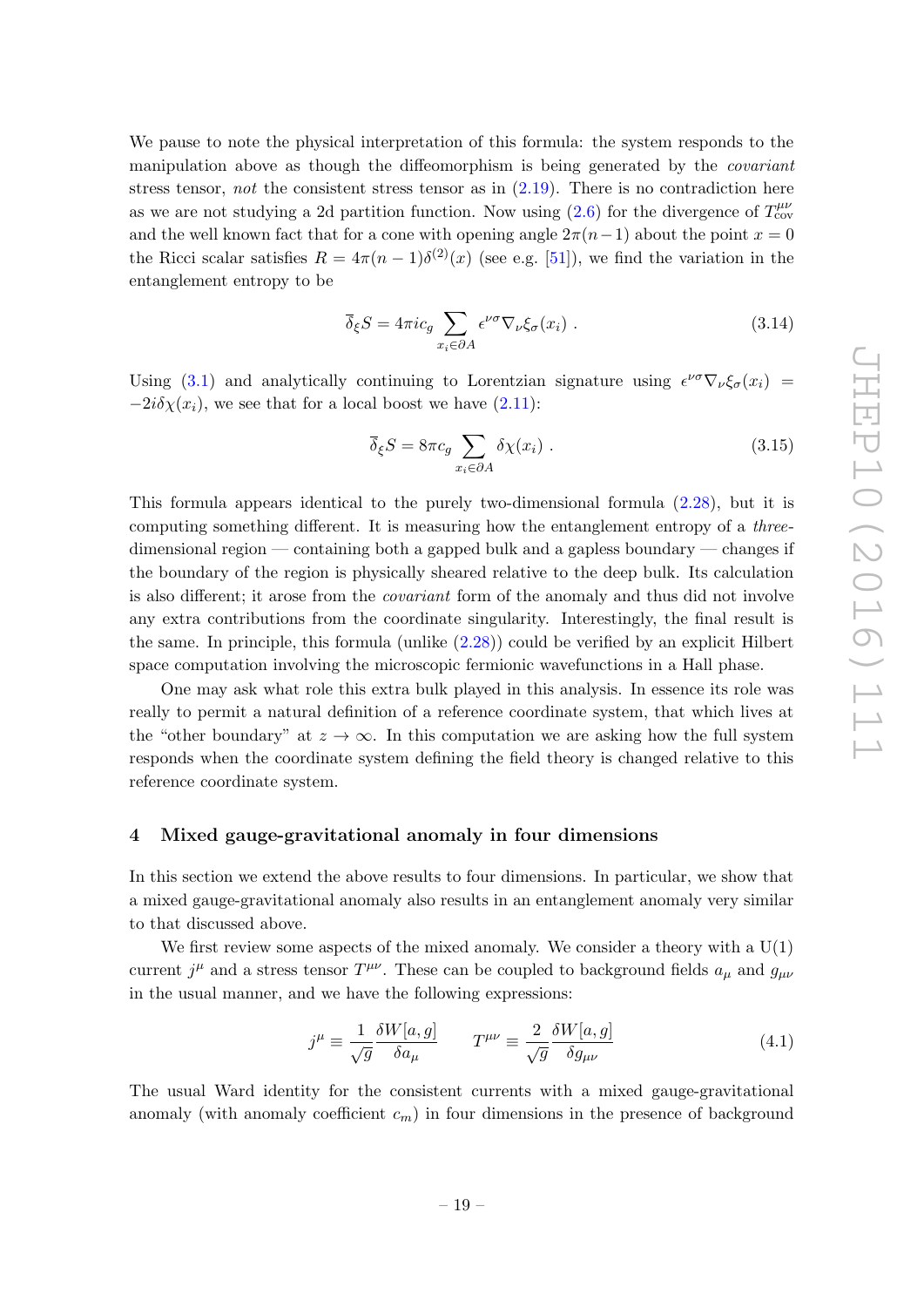fields is

<span id="page-21-1"></span>
$$
\nabla_{\mu}j^{\mu} = -i\frac{c_m}{4}\epsilon^{\kappa\sigma\alpha\beta}R^{\nu}_{\ \lambda\kappa\sigma}R^{\lambda}_{\ \alpha\beta}
$$
\n
$$
\nabla_{\nu}T^{\mu\nu} = f^{\mu}_{\ \nu}j^{\nu} + i\frac{c_m}{4}a^{\mu}\left(\epsilon^{\kappa\sigma\alpha\beta}R^{\nu}_{\ \lambda\kappa\sigma}R^{\lambda}_{\ \alpha\beta}\right)
$$
\n(4.2)

with  $f = da$ . The non-conservation of  $j^{\mu}$  is the usual statement of the anomaly. The nonconservation of  $T^{\mu\nu}$  may require some explanation. It has two parts: the first is familiar from non-anomalous systems as the analog of "Newton's second law", simply saying that external gauge fields pulling on charges can dump momentum into the system. The second arises due to the non-conservation of  $j^{\mu}$ . We will refer to this presentation as the "diffpreserving frame", as under a diffeomorphism (which acts both on the background gauge field and metric), we have  $\delta_{\xi}W[a, g] = 0$ .

Now this can be modified by the addition of a local functional of the sources to the generating functional W:

<span id="page-21-2"></span>
$$
\overline{W}[a,g] \equiv W[a,g] + i c_m \int d^4x \sqrt{g} a_\mu K^\mu \qquad K^\alpha \equiv \epsilon^{\alpha\mu\nu\rho} \left( \Gamma^\delta_{\mu\sigma} \partial_\nu \Gamma^\sigma_{\rho\delta} + \frac{2}{3} \Gamma^\sigma_{\mu\delta} \Gamma^\delta_{\nu\epsilon} \Gamma^\epsilon_{\rho\sigma} \right) (4.3)
$$

 $K^{\alpha}$  is a four-dimensional analog of the gravitational Chern-Simons term, and its divergence is the gravitational Pontryagain density:

<span id="page-21-0"></span>
$$
\nabla_{\alpha} K^{\alpha} = \frac{1}{4} \epsilon^{\mu\nu\rho\sigma} R^{\alpha}{}_{\beta\mu\nu} R^{\beta}{}_{\alpha\rho\sigma} \tag{4.4}
$$

Importantly, this counterterm is not diffeomorphism invariant, and so we will no longer have  $\delta_{\xi} \overline{W} = 0$ . The addition of this counterterm changes the definition of the currents and modifies the Ward identities above to read:

$$
\nabla_{\mu}\overline{j}^{\mu} = 0
$$
  
\n
$$
\nabla_{\nu}\overline{T}^{\mu\nu} = f^{\mu}_{\ \nu}\overline{j}^{\nu} + ig^{\mu\nu}\frac{c_m}{2\sqrt{g}}\partial_{\lambda}\left(\sqrt{g}\epsilon^{\kappa\sigma\alpha\beta}F_{\kappa\sigma}\partial_{\alpha}\Gamma^{\lambda}_{\nu\beta}\right)
$$
\n(4.5)

We see that we have lost diffeomorphism invariance, but the new current is now conserved, and so we will call this the "gauge-preserving frame".

If we wish to study states where we couple a non-trivial background gauge field to the current  $j^{\mu}$ , then it seems that we should work in the gauge-preserving frame, as defined by [\(4.5\)](#page-21-0). We will show below that in the gauge-preserving frame the entanglement entropy exhibits an anomaly under boosts, provided a suitable background gauge field is turned on. On the other hand, if we wish to study the fermions on a non-trivial gravitational background, then it seems that we should work in the diff-preserving frame, as defined by [\(4.2\)](#page-21-1). In this case, as one might expect, we will show that the the entanglement entropy transforms anomalously under  $U(1)$  gauge transformations. In both cases we will present free fermion computations and general path-integral arguments, just as above.

Finally, it is possible to define a covariant stress tensor and current by adding Bardeen-Zumino improvement terms:

$$
j_{\text{cov}}^{\mu} = \overline{j}^{\mu} + \overline{j}_{BZ}^{\mu} \qquad T_{\text{cov}}^{\mu\nu} = \overline{T}^{\mu\nu} + \overline{T}_{BZ}^{\mu\nu}
$$
(4.6)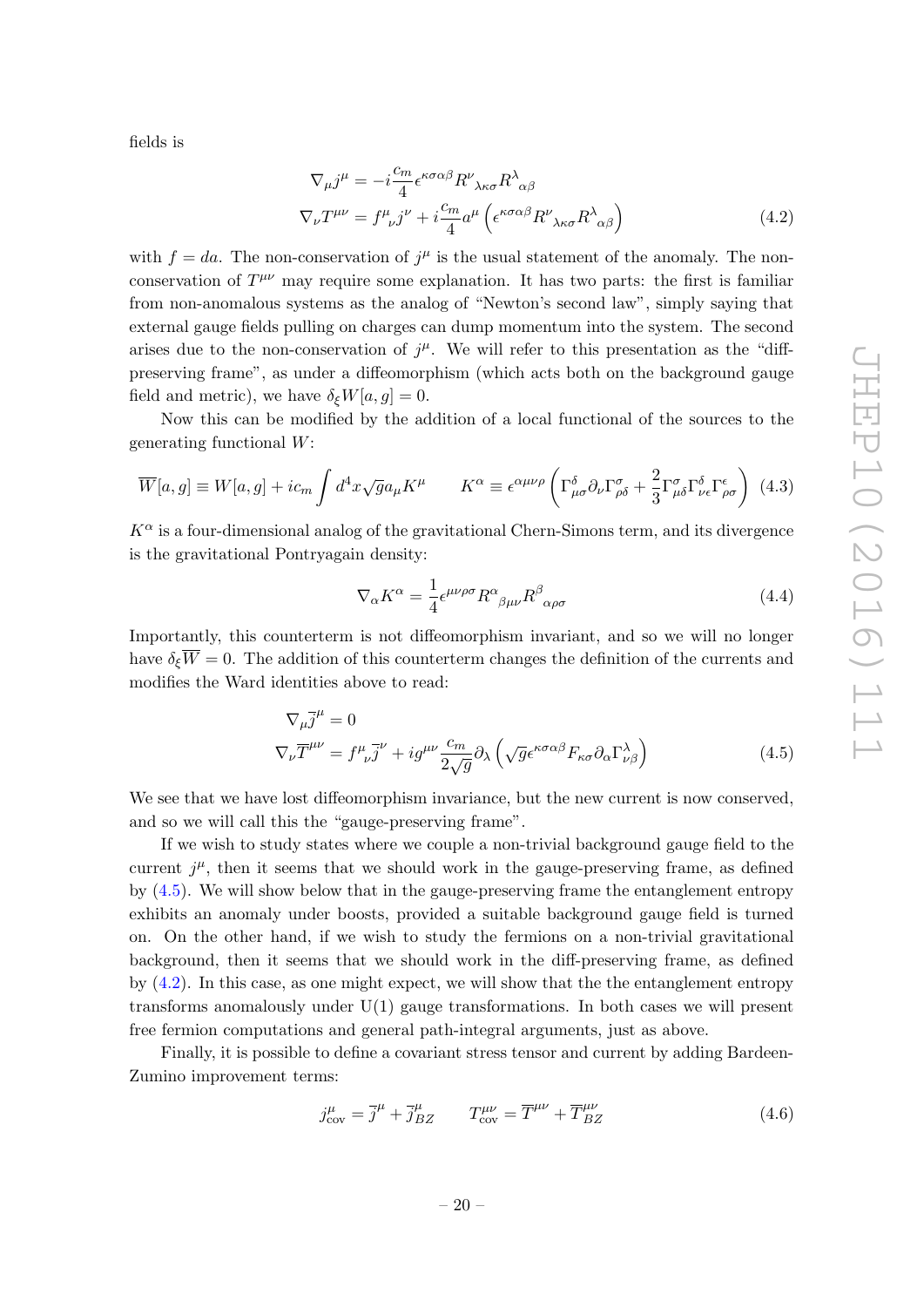which take the form

<span id="page-22-4"></span>
$$
\overline{T}_{BZ}^{\mu\nu} \equiv -\frac{1}{2} \nabla_{\lambda} \left( X^{\lambda\mu\nu} + X^{\lambda\nu\mu} - X^{\mu\nu\lambda} \right) \qquad X^{\mu\lambda}{}_{\nu} \equiv \frac{-ic_m}{2} \left( \epsilon^{\mu\rho\kappa\sigma} \Gamma^{\lambda}_{\nu\rho} + \epsilon^{\lambda\rho\kappa\sigma} \Gamma^{\mu}_{\nu\rho} \right) F_{\kappa\sigma}
$$
\n
$$
\overline{j}_{BZ}^{\mu} \equiv -ic_m K^{\mu} \qquad (4.7)
$$

As above these will play a role in our analysis.

We first study the effect of a magnetic field on the fermion in the gauge-preserving frame.

#### <span id="page-22-0"></span>4.1 Weyl fermions and chiral zero modes with magnetic fiux

In this section we review the presence of chiral zero modes when a 4d Weyl fermion is placed in a background magnetic field. This is the essential physics behind the chiral magnetic effect  $[52]$ .<sup>[14](#page-22-1)</sup> The relevance of this setup to entanglement entropy has been discussed in a different context in [\[56\]](#page-45-9).

Consider a single left-handed Weyl fermion in four dimensions with charge q. This theory has a gauge-gravitational anomaly with anomaly coefficient  $c_m = \frac{q}{192\pi^2}$ .<sup>[15](#page-22-2)</sup>

Consider now this theory on a spacetime of the form  $\mathbb{R}^{1,1} \times T^2$ , with x, y parametrizing the torus and t, z parametrizing  $\mathbb{R}^{1,1}$ . We put a background magnetic flux  $\Phi = \int F_{xy} dx dy$ on the torus, so that the magnetic field points in the  $z$  direction, as shown in figure [5.](#page-23-0)

We are now interested in the low-energy physics of this system in the  $(t, z)$  directions. We work in the gauge  $A_x = By$ . Our spinor conventions are in appendix [B:](#page-38-0) the Weyl equation for the left-handed spinor is

<span id="page-22-5"></span><span id="page-22-3"></span>
$$
\left[\partial_t - \sigma^3 \partial_z + D_\perp\right] \psi_L = 0 \qquad D_\perp \equiv -\sigma^1 (\partial_x - iqB_y) - \sigma^2 \partial_y \tag{4.8}
$$

We now search for zero-energy eigenspinors of the Dirac operator on the torus  $D_{\perp}$ . These take the form

$$
D_{\perp}\chi_p(x,y) = 0 \qquad \chi_p^+ = e^{ipx} \begin{pmatrix} e^{-\frac{1}{2}Bq\left(y - \frac{p}{Bq}\right)^2} \\ 0 \end{pmatrix}, \qquad Bq > 0
$$

$$
\chi_p^- = e^{ipx} \begin{pmatrix} 0 \\ e^{\frac{1}{2}Bq\left(y - \frac{p}{Bq}\right)^2} \end{pmatrix}, \qquad Bq < 0 \qquad (4.9)
$$

These modes have zero energy due to a cancellation between the positive zero-point cyclotron energy of the fermion in the lowest Landau level and the Zeeman coupling  $B \cdot S$ between the spin of the fermion and the background magnetic field; it is clear that the spin of the zero-mode is anti-correlated with the sign of  $Bq$ . As usual, their degeneracy can be

<span id="page-22-2"></span><span id="page-22-1"></span><sup>14</sup>See e.g. [\[53–](#page-45-10)[55\]](#page-45-11) for a discussion of hydrodynamic chiral transport.

 $15$ It also has a U(1)<sup>3</sup> anomaly in the charge current, which does not contribute to the entanglement anomaly. It is most convienent to assume this anomaly is cancelled by other fields, so that we can consistently consider nontrivial bundles for the EM field. For example, if there are eight left-handed fermions with charge  $q = +1$  and one with charge  $q = -2$ , then the U(1)<sup>3</sup> anomaly will cancel, but the mixed anomaly will still be present.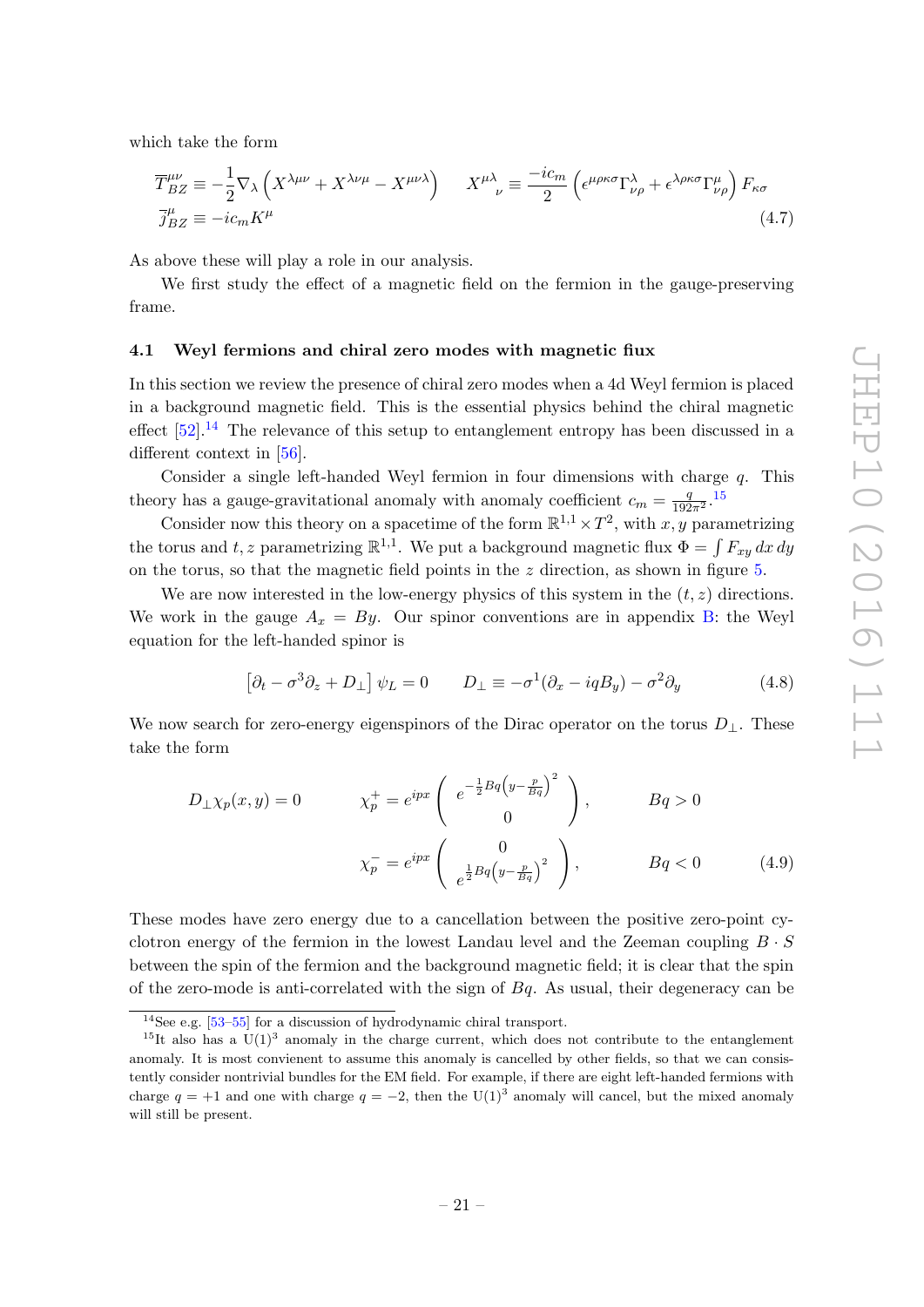

<span id="page-23-0"></span>**Figure 5.** Weyl fermion studied on  $\mathbb{R}^{1,1} \times T^2$  with magnetic flux on  $T^2$ . Lowest energy modes have spin aligned with magnetic field, and chiral nature of Weyl fermion means that velocity is antialigned with spin: thus the low energy physics is that of a chiral  $CFT<sub>2</sub>$ . We study the entanglement entropy of a region A that is a product of an interval on  $\mathbb{R}^{1,1}$  and  $T^2$ .

understood heuristically<sup>[16](#page-23-1)</sup> by noting that the momentum p in the x direction is quantized in units of  $\frac{2\pi}{L_x}$  and furthermore that it must be bounded by  $\frac{BqL_y}{2}$  to ensure that the center of the wavefunction remains inside the torus, meaning that the number of zero modes is  $N_0 = \frac{\Phi}{2\pi}$  $rac{\Phi}{2\pi}$ .

Inserting these wavefunctions into the Weyl equation [\(4.8\)](#page-22-3) we see that lowest-lying modes obey the equation

$$
\psi_L = \chi^{\pm}(x, y)\Psi^{\pm}(z, t) \qquad (\partial_t - \partial_z)\Psi^+(z, t) = 0 \qquad (\partial_t + \partial_z)\Psi^-(z, t) = 0 \qquad (4.10)
$$

As we use  $\chi^+$  for positive  $Bq$  and  $\chi^-$  for negative  $Bq$ , we see that the low-lying mode always propagates chirally along the direction of the magnetic field. Physically, this arises because the 4d Weyl fermion has a definite helicity, meaning that its direction of motion is correlated with the spin, which is correlated with the field. Note that the right-handed antiparticle has the opposite charge but is anti-aligned with the spin, which means that it propagates in the same direction as the particle.

<span id="page-23-1"></span><sup>&</sup>lt;sup>16</sup>As in most textbook computations of Landau levels, we have been quick; the wavefunctions exhibited do not precisely satisfy torus boundary conditions. These wavefunctions should be understood as being approximately correct in the limit that  $B \gg L_{x,y}^{-2}$ , and our counting of the degeneracy of the levels is technically only correct in this limit, although an index theorem actually guarantees that it is precisely correct. The exact wavefunctions on the torus can be found in e.g. [\[38\]](#page-44-11).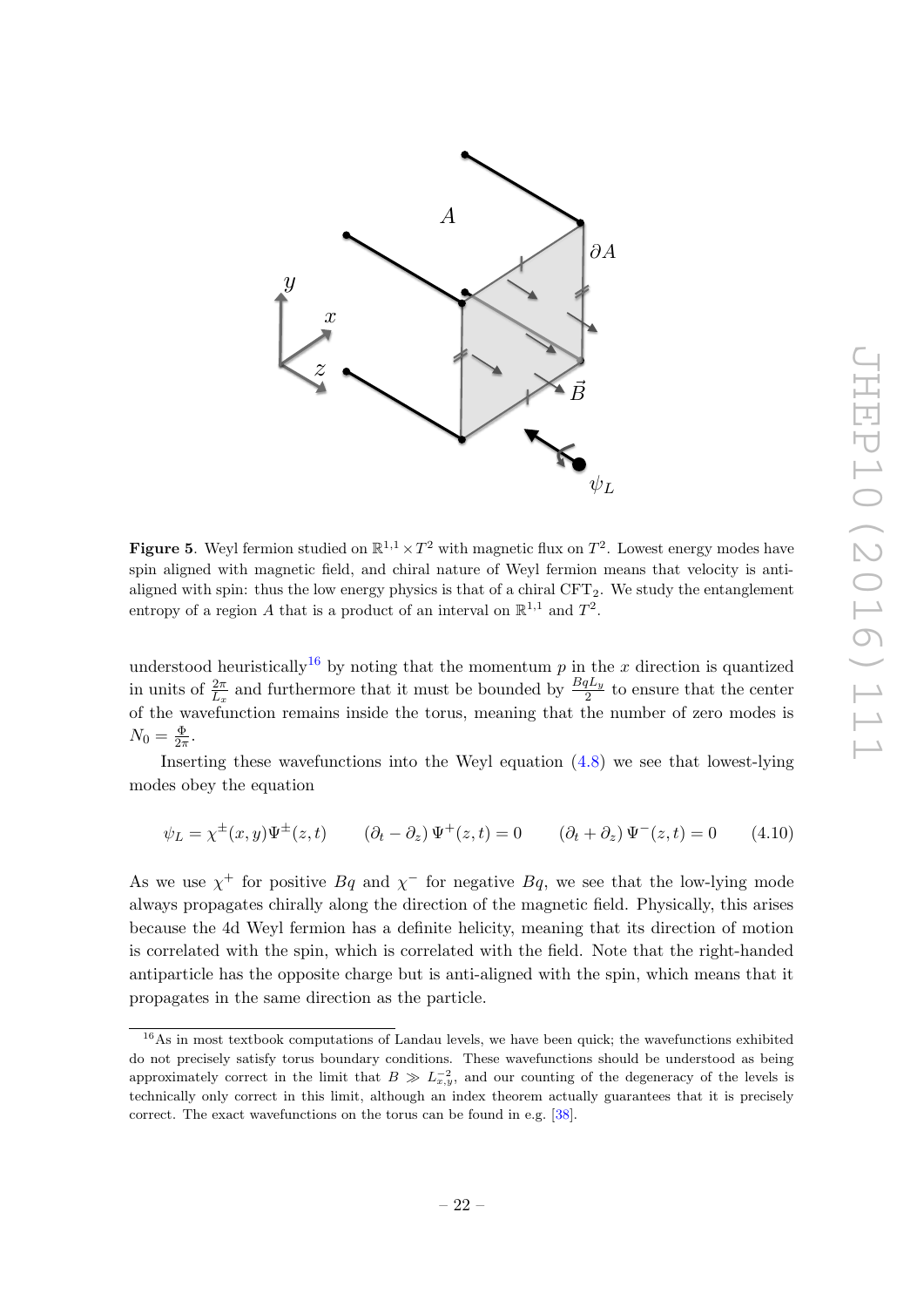In other words, the low energy dynamics of this system is described by a 2d CFT with

$$
c_L - c_R = \frac{q\Phi}{2\pi} \tag{4.11}
$$

This result holds much more generally than the derivation we just gave. We may replace the compact  $T^2$  with any compact 2d manifold  $\mathcal{M}_2$  with a flux  $\Phi$  through it. The index theorem for the 2d Dirac operator tells us that the number of definite chirality zero modes on  $\mathcal{M}_2$  satisfies  $N^+ - N^- = \frac{q}{2q}$  $\frac{q}{2\pi} \int_{\mathcal{M}_2} F$ . Four-dimensional chirality is a product of chirality on  $\mathbb{R}^{1,1}$  and chirality on  $\mathcal{M}_2$ , so a four-dimensional Weyl spinor decomposes as:

$$
\Psi_R^{4d} = \Psi_L^{\mathbb{R}^{1,1}} \otimes \Psi_L^{\mathcal{M}_2} + \Psi_R^{\mathbb{R}^{1,1}} \otimes \Psi_R^{\mathcal{M}_2} + \text{massive 2d modes.} \tag{4.12}
$$

Thus each zero mode of definite chirality on  $\mathcal{M}_2$  gives us a definite chirality spinor on  $\mathbb{R}^{1,1}$ .

As we now have an effective [2](#page-9-1)d theory with  $c_L \neq c_R$ , we expect the physics of section 2 to apply. In particular if we consider computing the entanglement of a region that is a product of  $\mathcal{M}_2$  and an interval in z, we expect a net entanglement anomaly of the form [\(2.11\)](#page-12-2)

<span id="page-24-1"></span>
$$
\delta_{\xi} S = \frac{q(N_L - N_R)}{24\pi} \left( \int_{\mathcal{M}_2} F \right) \left( \delta \chi_1 + \delta \chi_2 \right), \tag{4.13}
$$

where the boost in question here is in the  $z$  direction and does not depend on the compact directions, and we now allow  $N_L$  and  $N_R$  species of left and right-handed Weyl fermions. In the next section we will demonstrate that this expression can be obtained from a local integral over the entangling surface.

## <span id="page-24-0"></span>4.2 Path integral derivation of diffeomorphism anomaly

We now turn to a derivation of a formula for the variation of the entanglement entropy under an infinitesimal diffeomorphism in a general theory. This precisely parallels the discussion of the two-dimensional case in section [2.3,](#page-14-0) and so we only highlight the differences. The variation of the partition function under an infinitesimal diffeomorphism is

$$
\delta_{\xi} \ln \overline{Z}[a, g] = -\int_{\mathcal{M}_4} d^4 x \sqrt{g} \left( \frac{1}{2} \langle \overline{T}^{\mu\nu} \rangle \delta_{\xi} g_{\mu\nu} + \langle \overline{j}^{\mu} \rangle \delta_{\xi} a_{\mu} \right) \tag{4.14}
$$

where the variation of the sources under the diffeomorphism is the usual Lie derivative

$$
\delta_{\xi} g_{\mu\nu} = \nabla_{\mu} \xi_{\nu} + \nabla_{\nu} \xi_{\mu} \qquad \delta_{\xi} a_{\mu} = \xi^{\sigma} \nabla_{\sigma} a_{\mu} + (\nabla_{\mu} \xi^{\sigma}) a_{\sigma} \qquad (4.15)
$$

Integrating by parts and using the Ward identities [\(4.5\)](#page-21-0) we find

$$
\delta_{\xi} \ln \overline{Z}[a, g] = -\frac{i c_m}{2} \int_{\mathcal{M}_4} d^4 x \, \xi^{\nu} \partial_{\lambda} \left( \sqrt{g} \epsilon^{\kappa \sigma \alpha \beta} F_{\kappa \sigma} \partial_{\alpha} \Gamma^{\lambda}_{\nu \beta} \right) - \int_{\partial \mathcal{M}_4} d^3 x \sqrt{\gamma} n_{\mu} \left( \overline{j}^{\mu} (\xi^{\sigma} a_{\sigma}) + \overline{T}^{\mu \nu} \xi_{\nu} \right)
$$
(4.16)

We now need to evaluate this variation on an n-sheeted replica manifold. We zoom in near a patch of the entangling surface and use coordinates  $(r, \theta, x^{a,b})$ , where  $x^{a,b}$  run along the entangling surface. We work with the same conical regulator metric:

$$
ds_{(n),a}^2 = f\left(\frac{r}{a}\right)^2 dr^2 + r^2 d\theta^2 + dx^i dx^j \delta_{ij},
$$
\n(4.17)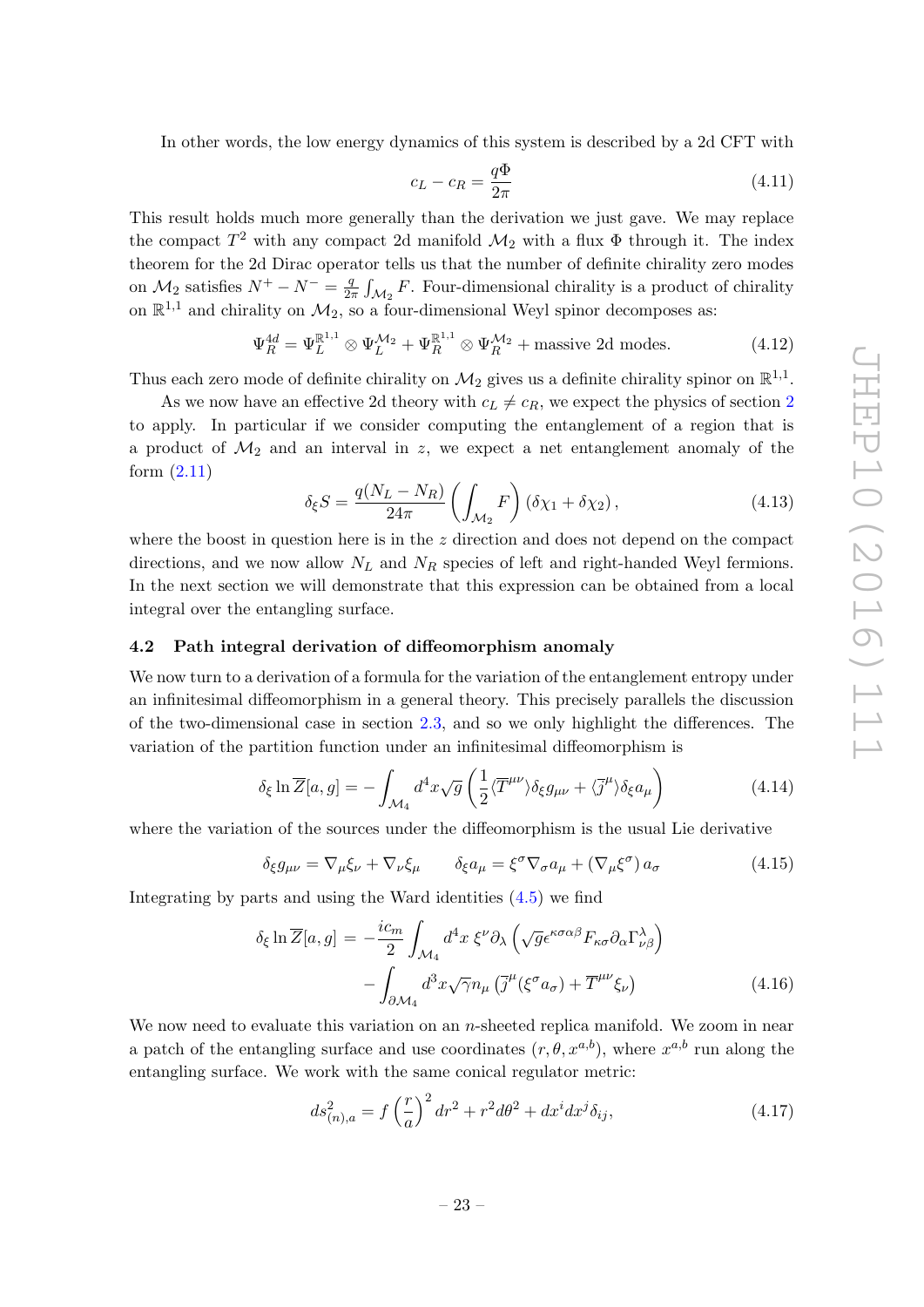but we allow now the diffeomorphism  $\xi^{\mu}(x)$  and the background field strength  $F_{\mu\nu}$  to be arbitrary functions of  $x^a$  and r.

We compute first the bulk term, which is

$$
\delta_{\text{bulk}} \equiv -\frac{ic_m}{2} \int_{\mathcal{M}_4} d^4 x \, \xi^{\nu} \partial_{\lambda} \left( \sqrt{g} \epsilon^{\kappa \sigma \alpha \beta} F_{\kappa \sigma} \partial_{\alpha} \Gamma^{\lambda}_{\nu \beta} \right)
$$

$$
= -2ic_m \pi n \int dr d^2 x^i \xi^{\theta}(r) \partial_r (F_{x^i x^j}(r) I_a(r)) \tag{4.18}
$$

with  $I_a(r)$  the same as in [\(2.22\)](#page-15-2). As argued there, as we take  $a \to 0$ ,  $I_a(r)$  approaches  $-1$ almost everywhere, and  $\partial_r I_a(r)$  approaches a delta function at  $r = 0$  with weight  $\frac{1}{n^2} - 1$ . Thus we can expand out the derivative in  $r$  to find

$$
\lim_{a \to 0} \delta_{\text{bulk}} = -2ic_m \pi \int d^2 x^i \left[ \left( \frac{1}{n} - n \right) (F_{x^i x^j}) \xi^{\theta} \bigg|_{r \to 0} - n \int dr \partial_r (F_{x^i x^j}) \xi^{\theta} \right] \tag{4.19}
$$

The first term here is the desired local expression on the entangling surface. The second term is not local, as it essentially measures the change in  $F$  from the entangling surface to infinity. However we see that it is linear in  $n:$  in other words, it is merely renormalizing the partition function and is not associated with entanglement, and will cancel against the denominator in [\(2.17\)](#page-14-3).

We turn now to the evaluation of the boundary term. Following the reasoning of the earlier section, we know that the full contribution will come from the Bardeen-Zumino term [\(4.7\)](#page-22-4). It is easy to see that  $\bar{j}_{BZ}^{\mu} = 0$ . Computing  $\bar{T}_{BZ}^{\mu\nu}$  explicitly we find that the boundary term is

$$
\delta_{\text{bdy}} \equiv \int_{\partial \mathcal{M}_4} d^3 x \sqrt{\gamma} \ n_{\mu} \overline{T}_{BZ}^{\mu \nu} \xi_{\nu} = \left( \frac{6 i c_m \pi n}{f \left(\frac{r}{a}\right)^2} \int d^2 x^i F_{x^i x^j} \xi^{\theta} \right) \Big|_{r \to 0},\tag{4.20}
$$

where we have neglected terms that do not contribute in the  $r \to 0$  limit. To find the variation of the Renyi entropy we assemble these pieces, taking care to also take into account the denominator of  $(2.17)$ . We find

$$
\delta_{\xi} S_n = 4\pi i c_m \left( 1 + \frac{1}{n} \right) \int d^2 x F_{x^i x^j} \xi^{\theta} \tag{4.21}
$$

This expression may be written more covariantly as

$$
\delta_{\xi} S_n = 2\pi i c_m \left( 1 + \frac{1}{n} \right) \int_{\partial A} d\Sigma^{\mu\nu} F_{\mu\nu} \left( \nabla_{\rho} \xi_{\sigma} \right) \epsilon^{\rho \sigma}_{\partial A} \tag{4.22}
$$

where  $\epsilon_{\partial A}^{\mu\nu}$  $\epsilon_{\partial A}^{\mu\nu}$  $\epsilon_{\partial A}^{\mu\nu}$  is the binormal to the entangling surface  $\partial A$ , defined in appendix A in [\(A.10\)](#page-38-1). Finally, we rotate to Lorentzian signature by defining a local boost around the entangling surface via  $2\delta\chi = i\epsilon_{\partial A}^{\mu\nu}\nabla_{\mu}\xi_{\nu}$ . We also take the  $n \to 1$  limit to find the following elegant expression for the entanglement anomaly

<span id="page-25-0"></span>
$$
\delta_{\xi} S = -8\pi c_m \int_{\partial A} (F \delta \chi) \tag{4.23}
$$

This reduces to the expected expression  $(4.13)$  for free fermions if we study the system on the product of a compact 2d manifold with flux and  $\mathbb{R}^{1,1}$  and use the known value for the anomaly coefficient  $c_m = \frac{q(N_L - N_R)}{192\pi^2}$ .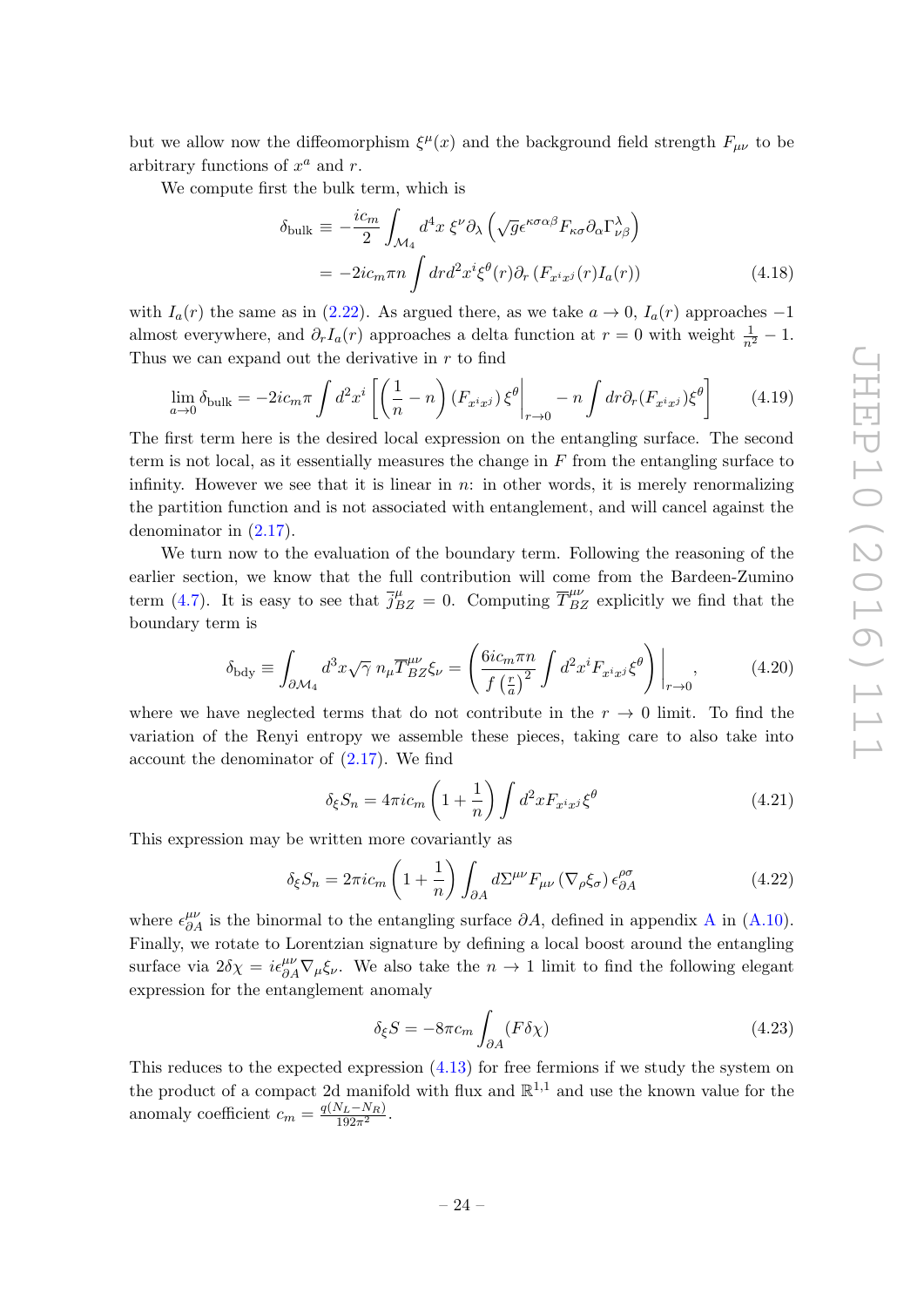#### <span id="page-26-0"></span>4.3 Weyl fermions and chiral zero modes with twist flux

In the previous section we argued that if we couple Weyl fermions to a non-trivial background  $U(1)$  gauge potential, then the presence of zero modes leads us to expect an anomalous transformation of the entanglement entropy under diffeomorphisms. In this section we describe the converse problem: we couple Weyl fermions to a background gravitational curvature, then argue that the presence of zero modes leads us to expect an anomalous transformation of the entanglement entropy under  $U(1)$  gauge transformations. The "zero" modes in question are not as familiar as those above, though we expect them to be related to the chiral vortical effect [\[53,](#page-45-10) [57\]](#page-45-12).

Consider the following gravitational background, viewed as an infinitesimal deformation of the product manifold that is Rindler space times  $\mathbb{R}^2$ :

$$
ds^{2} = dr^{2} - r^{2}(d\eta - U_{i}(x_{i})dx^{i})^{2} + dx^{i}dx^{j}\delta_{ij} + \mathcal{O}(U^{2})
$$
\n(4.24)

Here *i*, *j* run over the coordinates x, y on the  $\mathbb{R}^2$ .  $U_i$  is an Abelian gauge field that generates translations in  $\eta$ ; these translations correspond to  $SO(1,1)$  rotations of the normal frame around the entangling surface, and so we will call  $U_i$  the "twist" gauge field. This nomenclature makes slightly more sense in Euclidean signature, where the relevant transformations are really SO(2) twists of the normal frame around the entangling surface. We present some geometric background in appendix [A.](#page-37-0)

Now let  $U_i$  have a constant field strength, i.e.  $dU = \mathcal{B}dx \wedge dy$ . We note that this is somewhat similar to the well-known Lorentzian Taub-NUT solution, which has a similar structure, except that the twist flux of the U(1) gauge field there is finite and distributed over a compact  $S^2$  rather than an infinite  $\mathbb{R}^2$ . In the usual compact Taub-NUT global issues force the time coordinate to be periodically identified in units of the total twist flux (also called the "NUT charge"). Here the total twist flux on the  $\mathbb{R}^2$  is formally infinite, and we will simply ignore any global issues.

We now work out the equation of motion for a Weyl fermion living on this background. This computation is standard, and so we relegate all details of the derivation to appendix [B](#page-38-0) and write down only the final equation of motion for the two-component left-handed Weyl spinor  $\psi_L$ :

$$
\left(\sigma^z \left(r\partial_r + \frac{1}{2}\right) - \partial_\eta + rD_\perp\right) \psi_L = 0 \tag{4.25}
$$

where the operator acting on the transverse space is

<span id="page-26-1"></span>
$$
D_{\perp} \equiv \sigma^i \left( \partial_i + U_i \partial_\eta \right), \tag{4.26}
$$

and where we are working close to the Rindler horizon  $r \to 0$ , i.e. we have neglected terms of the form  $r^2\mathcal{B}$ . The transverse operator  $(4.26)$  couples the fermion to  $U_i$  as though it was a  $U(1)$  gauge field, except that the  $U(1)$  charge is the Rindler energy. We now specialize to the time dependence for all fields of the form  $e^{-i\omega\eta}$  and the gauge  $U_x = \mathcal{B}y$ ; the transverse operator becomes

$$
D_{\perp} = \sigma^x (\partial_x - i\omega \mathcal{B}y) + \sigma^y \partial_y, \tag{4.27}
$$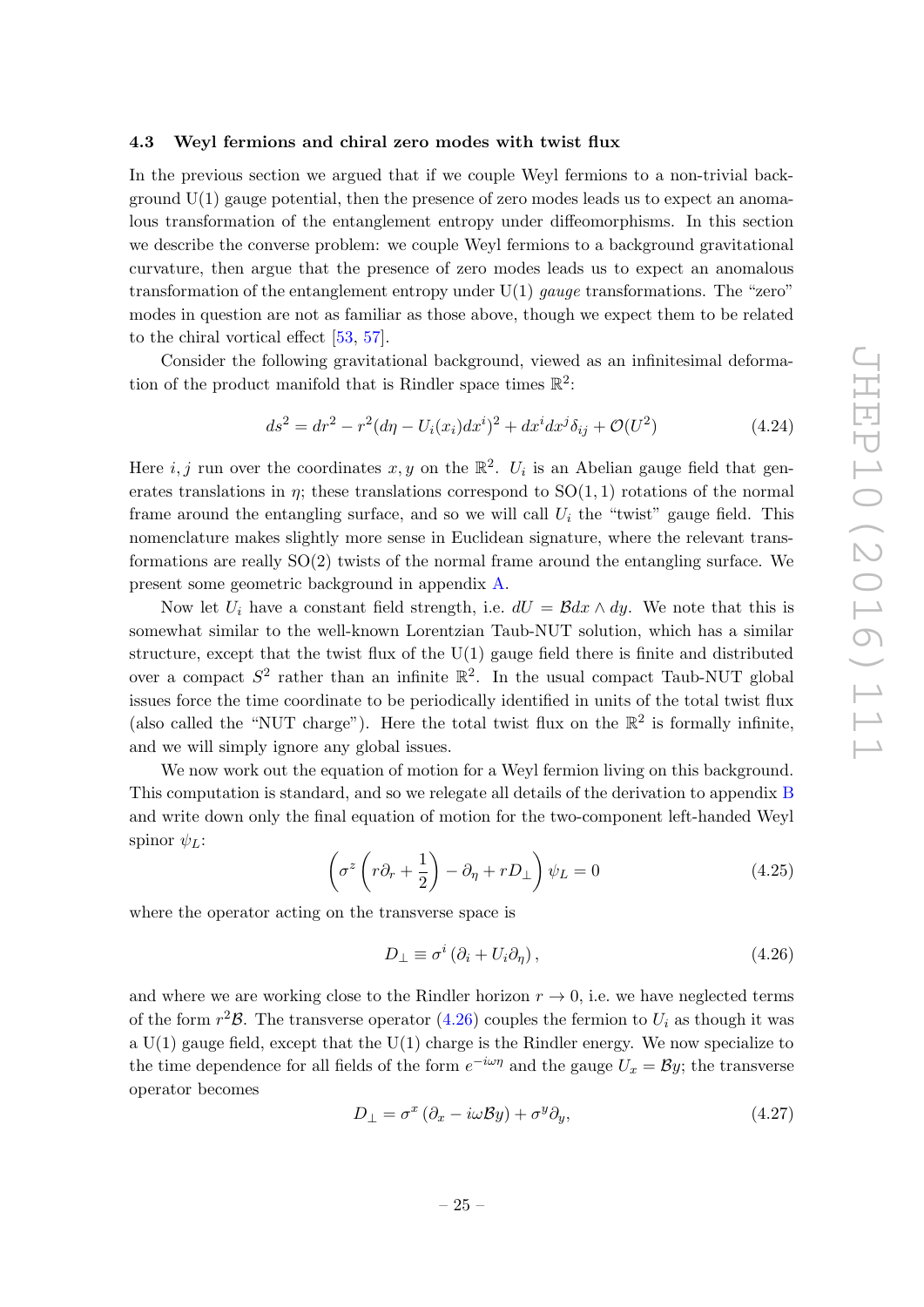i.e. precisely equivalent to [\(4.8\)](#page-22-3) in the previous section with the important substitution of the Rindler energy  $\omega$  for the the U(1) charge q. Thus the zero modes  $D_{\perp}\chi^{\pm}_p(x,y) = 0$  take precisely same form as in [\(4.9\)](#page-22-5), except that their 2d chirality is now determined by the sign of  $\omega\mathcal{B}$ : interestingly, positive frequency modes have the opposite chirality to negative frequency ones. Building a full spinor from  $\psi_L = \chi^{\pm}(x, y) \Psi^{\pm}_{\omega}(r) e^{-i\omega \eta}$ , we find for the equation of motion in the Rindler radial coordinate:

$$
\left(r\partial_r + \frac{1}{2} + i\omega\right)\Psi^+_{\omega}(r) = 0, \qquad \omega\mathcal{B} > 0 \qquad (4.28)
$$

$$
\left(r\partial_r + \frac{1}{2} - i\omega\right)\Psi_{\omega}^-(r) = 0, \qquad \omega\mathcal{B} < 0 \tag{4.29}
$$

For concreteness, let us now fix  $\mathcal{B} > 0$ . Then we see that independently of the sign of  $\omega$ , we always have

$$
\Psi_{\omega}^{\pm}(r) \sim \frac{1}{\sqrt{r}} e^{-i|\omega|\log r} \tag{4.30}
$$

In other words, both positive and negative frequency modes always have the same definite sign for their spatial momentum in the r-direction.

This is somewhat novel. Normally one interprets negative frequency modes as antiparticles, meaning that one should invert all their quantum numbers when considering a physical excitation. This inversion means that the anti-particles always move in the opposite direction from the particles, and thus that the net charge current in the radial direction should now have a definite sign. Note that the degeneracy of these chirally propagating charge modes is given by  $|\omega| \int d^2x \mathcal{B}$ , i.e. it depends on their frequency.

Thus the current receives a contribution only from the zero modes. The net flow of current through the Rindler horizon at Rindler temperature  $\beta$  is computed by summing over these modes:

<span id="page-27-0"></span>
$$
\langle j^{r}(r) \rangle = \frac{2q}{r} \frac{\mathcal{B}A}{2\pi} \int_{0}^{\infty} \frac{d\omega}{2\pi} \frac{\omega}{1 + e^{\beta \omega}} = \frac{q}{24} \frac{\mathcal{B}A}{\beta^{2}r} . \tag{4.31}
$$

This expression is derived in appendix [B.](#page-38-0) The existence of a net charge flow off the edge of the system means that it is no longer gauge-invariant. To turn this fact into a precise statement about the entanglement entropy, consider computing the entanglement entropy of the Rindler wedge  $r > 0$  from the Euclidean partition function as

<span id="page-27-1"></span>
$$
S = \left(1 - \beta \frac{\partial}{\partial \beta}\right) \log Z(\beta) \Big|_{\beta = 2\pi} \tag{4.32}
$$

with  $\beta$  the Rindler temperature. Now consider the gauge variation of the system with gauge parameter  $\Lambda(r)$ , excluding a small disc near the region  $r = 0$ . The partition function changes as

$$
\delta_{\Lambda} \log Z(\beta) = -\int_{\mathcal{M}} d^4 x \langle j^{\mu} \rangle \partial_{\mu} \Lambda = -\int_{\partial \mathcal{M}} d^3 x \left( n_{\mu} \langle j^{\mu} \rangle \right) \Lambda(x), \tag{4.33}
$$

where we have integrated by parts. The anomaly plays no direct role here as the geometry away from the tip of the cone is trivial. The second term is simply the net flow of current through the surface at  $r = 0$ . In components this is

$$
\delta_{\Lambda} \log Z = \lim_{r \to 0} \int d^2 x \ r \beta \langle j^r \rangle \Lambda(r) \tag{4.34}
$$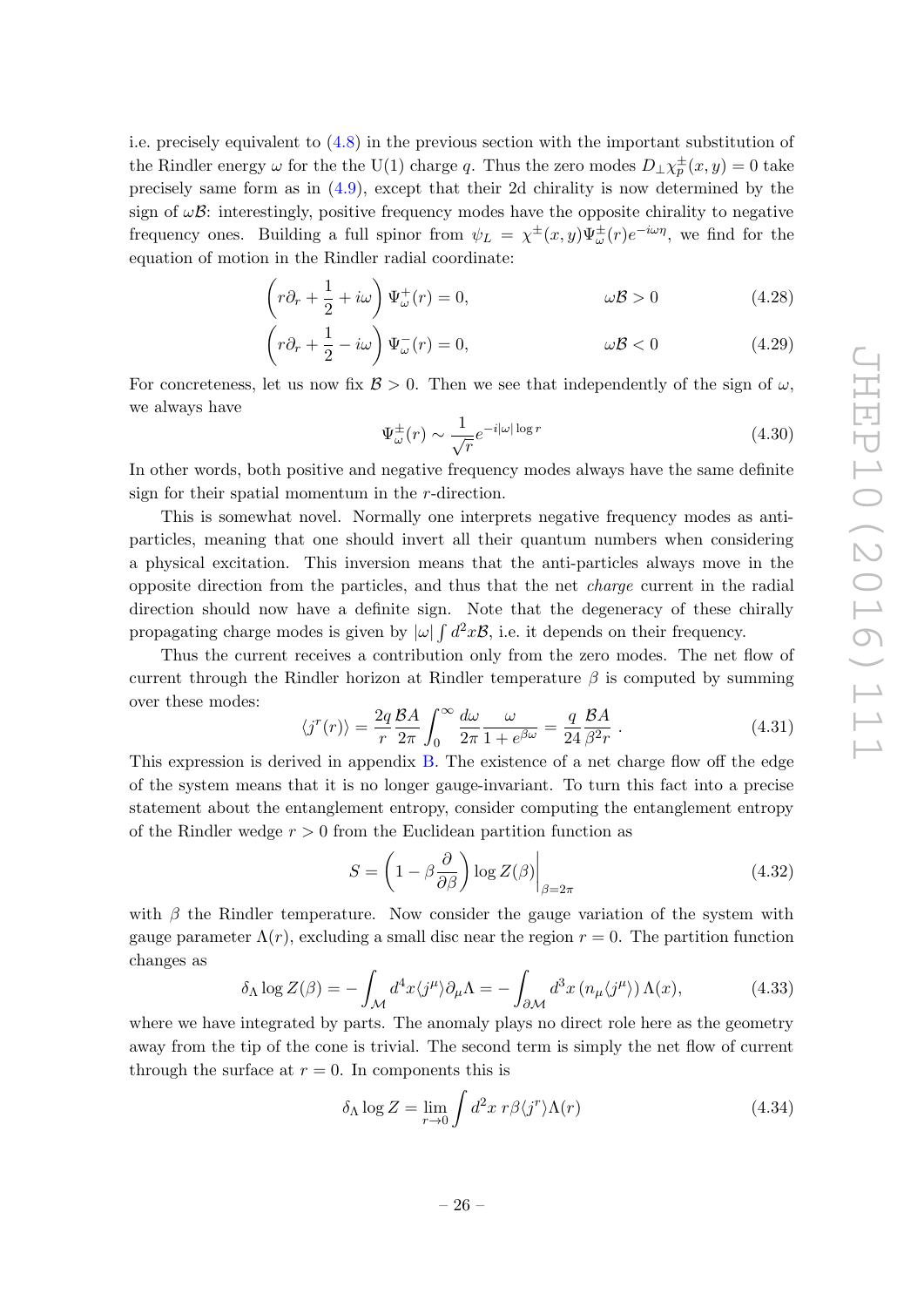where we have performed the integral over Euclidean time with period  $\beta$ . We now use the Lorentzian expression for  $j^r$  from  $(4.31)$  and plug into  $(4.32)$  to conclude that

<span id="page-28-2"></span>
$$
\delta_{\Lambda} S = (N_L - N_R) \frac{q \mathcal{B} A}{24\pi} \Lambda(r \to 0), \qquad (4.35)
$$

with A the transverse area, and where we have again generalized to arbitrary numbers of left and right-handed fermion species. In other words, in the presence of a nonzero twist flux, the entanglement entropy is sensitive to  $U(1)$  gauge transformations with support on the entangling surface. This formula is clearly the gauge analog of [\(4.13\)](#page-24-1).

#### <span id="page-28-0"></span>4.4 Path integral derivation of gauge anomaly

We now perform a similar path integral argument to understand the *gauge* variation of the entanglement entropy. As we are now working on a non-trivial gravitational background, we work in the diff-preserving frame  $(4.2)$ . Under a U(1) gauge transformation with compact support, the transformation of the partition function is

$$
\delta_{\Lambda} \log Z[a, g] = \int d^4 x \sqrt{g} \ \partial_{\mu} \langle j^{\mu} \rangle \Lambda(x) \ . \tag{4.36}
$$

From the anomaly equation  $(4.2)$ , this can be written as

<span id="page-28-1"></span>
$$
\delta_{\Lambda} \log Z[a, g] = -i\frac{c_m}{4} \int d^4x \sqrt{g} \,\Lambda(x) \epsilon^{\kappa \sigma \alpha \beta} R^{\nu}{}_{\lambda \kappa \sigma} R^{\lambda}{}_{\nu \alpha \beta} \tag{4.37}
$$

Thus to determine the variation of the entanglement entropy, we need to evaluate the geometric invariant in  $(4.37)$  on the *n*-sheeted geometry and then extract the dependence on n as we take  $n \to 1$ . A general formula for such expressions was found (in the context of evaluating holographic entanglement entropy in higher-derivative theories of gravity) in [\[58,](#page-45-13) [59\]](#page-45-14). Applying the prescription of [\[58\]](#page-45-13) to the expression above, we find after some algebra that

$$
\delta_{\Lambda} S_{EE} = 16\pi \frac{i c_m}{4} \int_{\partial A} d\Sigma^{\gamma\delta} \epsilon^{\mu\rho}_{\partial A} \left( R_{\mu\rho\gamma\delta} + 2K_{\mu\alpha\gamma} K_{\rho\beta\delta} g^{\alpha\beta} \right) \Lambda(x) \tag{4.38}
$$

where  $K_{\mu\alpha\beta}$  is the extrinsic curvature. With the help of the Voss-Ricci equation — described in the appendix in  $(A.14)$  — we see that the combination of extrinsic curvatures and Riemann tensor that appears here actually measures the field strength  $\Omega$  of the twist gauge field  $V$ , as defined in  $(A.15)$ :

$$
\delta_{\Lambda} S_{EE} = 8\pi i c_m \int_{\partial A} d\Sigma^{\gamma\delta} \Omega_{\gamma\delta} \Lambda(x) \tag{4.39}
$$

Finally we should analytically continue to Lorentzian signature. The Euclidean gauge field  $V_{\mu}$  that generates SO(2) rotations in the normal bundle is continued to the Lorentzian signature gauge field  $U_{\mu}$  of section [4.3](#page-26-0) via  $V_{\mu} = iU_{\mu}$ . Thus we find finally

<span id="page-28-3"></span>
$$
\delta_{\Lambda} S_{EE} = 8\pi c_m \int_{\partial A} (dU\Lambda) \tag{4.40}
$$

This is the gauge analog of [\(4.23\)](#page-25-0), and it again reproduces the free fermion computa-tion [\(4.35\)](#page-28-2) if we use the relation  $c_m = \frac{q(N_L - N_R)}{192\pi^2}$  for free Weyl fermions.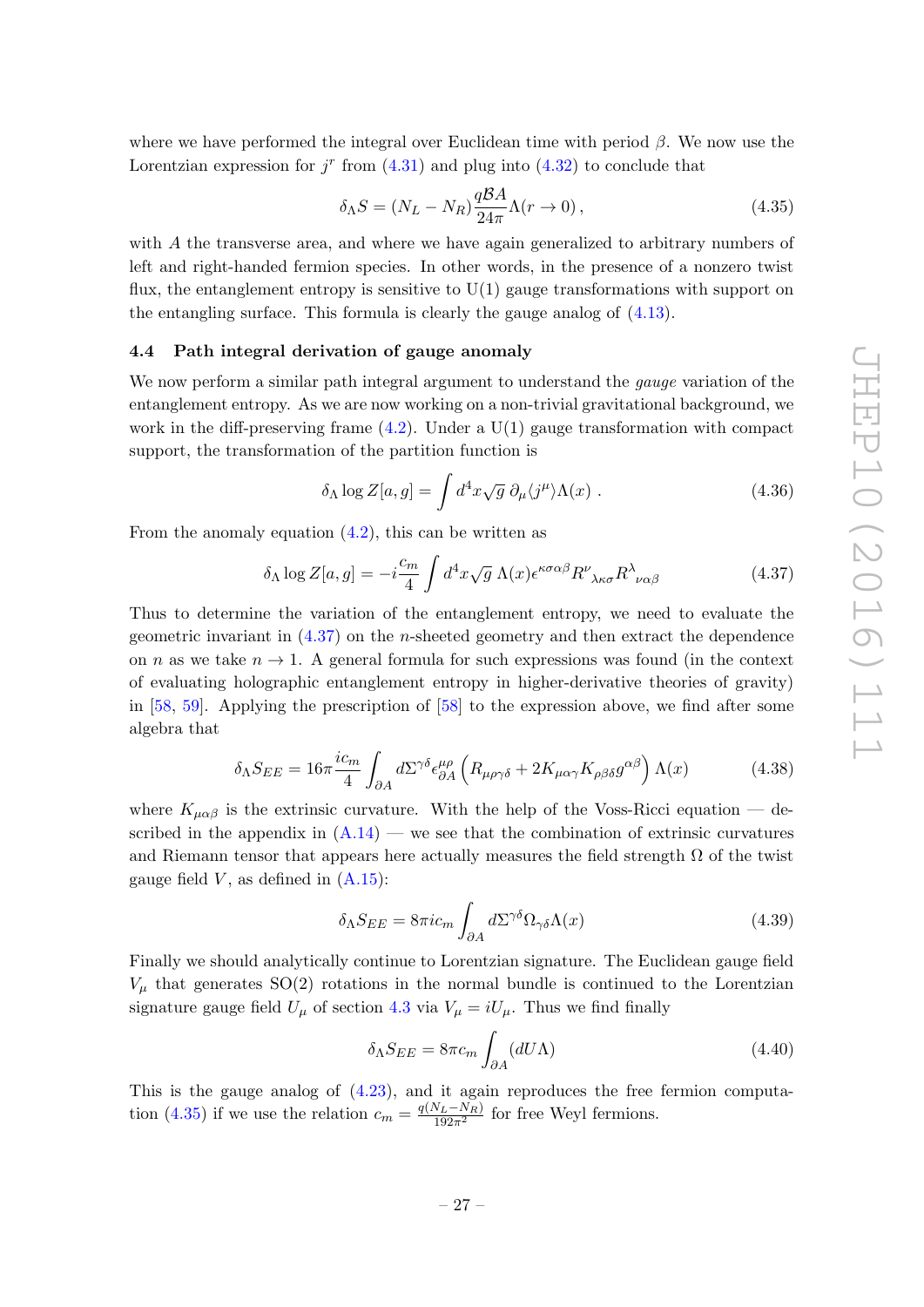# <span id="page-29-0"></span>4.5 The choice of anomaly frame

An important point is that our generating functional arguments agree with the free field analysis only when we are working in the correct anomaly frame: i.e. the free field diffeomorphism anomaly [\(4.13\)](#page-24-1) agrees with the general formula [\(4.23\)](#page-25-0) only in the gauge-preserving frame, whereas the free field gauge anomaly  $(4.35)$  agrees with the general formula  $(4.40)$ only in the diff-preserving frame. We believe this is because we need to turn on background fields to see each of these anomalies, and this can only be safely done in the appropriate anomaly frame.

More concretely, the background fields in question grow linearly with space (e.g.  $A_x \sim$  $By$ ). For the magnetic field case we imagined compactifying on a torus; to make the gauge field compatible with torus boundary conditions we need to perform a large gauge transformation, which is problematic if there is an anomaly. We could imagine simply taking an infinite  $\mathbb{R}^2$  rather than a  $T^2$  (this was indeed always the case for the twist flux, where we do not have a useful notion of twist flux quantization). However now the fields grow arbitrarily large as we move outwards, and there may actually be boundary terms from infinity that scale geometrically the same way as the volume, affecting the answer. The safest way to perform the computation when turning on background fields seems to be to work in the anomaly frame that is appropriate to the background field in question.

Another way to say this is that adding the anomaly-shifting counterterm [\(4.3\)](#page-21-2) changes the free-field computation by adding a term to the current through the entangling surface [\(4.31\)](#page-27-0): the full contribution to the answer comes from the free modes only in the appropriate anomaly frame.

# <span id="page-29-1"></span>5 Mixed anomaly on the boundary of a 5d Hall phase

We now study the 4d theory described above as the boundary of a gapped 5d "Hall" phase. We begin with the original form of the Ward identities in  $(4.2)$ , without the addition of the anomaly-shifting counterterm [\(4.3\)](#page-21-2). We would now like to supplement this system with a five-dimensional gapped theory which is the analog of the "Hall droplet" discussed above. The full generating functional is then

$$
W_{\text{tot}}[A, G] = W[a, g] + ic_m S_{CS}[A, G],
$$
\n(5.1)

where  $A$  and  $G$  live in five dimensions and the appropriate five-dimensional Chern-Simons term is

$$
S_{CS}[A,G] \equiv \frac{1}{4} \int_{\mathcal{M}_5} d^5 x \ \bar{\epsilon}^{PQMNR} A_P \mathcal{R}^A_{BQM} \mathcal{R}^B_{ANR} \ . \tag{5.2}
$$

One may check that under both a 5d  $U(1)$  gauge transformation  $\Lambda$  and a 5d diffeomorphism  $\chi$  we have

$$
\delta_{\Lambda} W_{\text{tot}}[G, A] = 0 \qquad \delta_{\chi} W_{\text{tot}}[G, A] = 0 \tag{5.3}
$$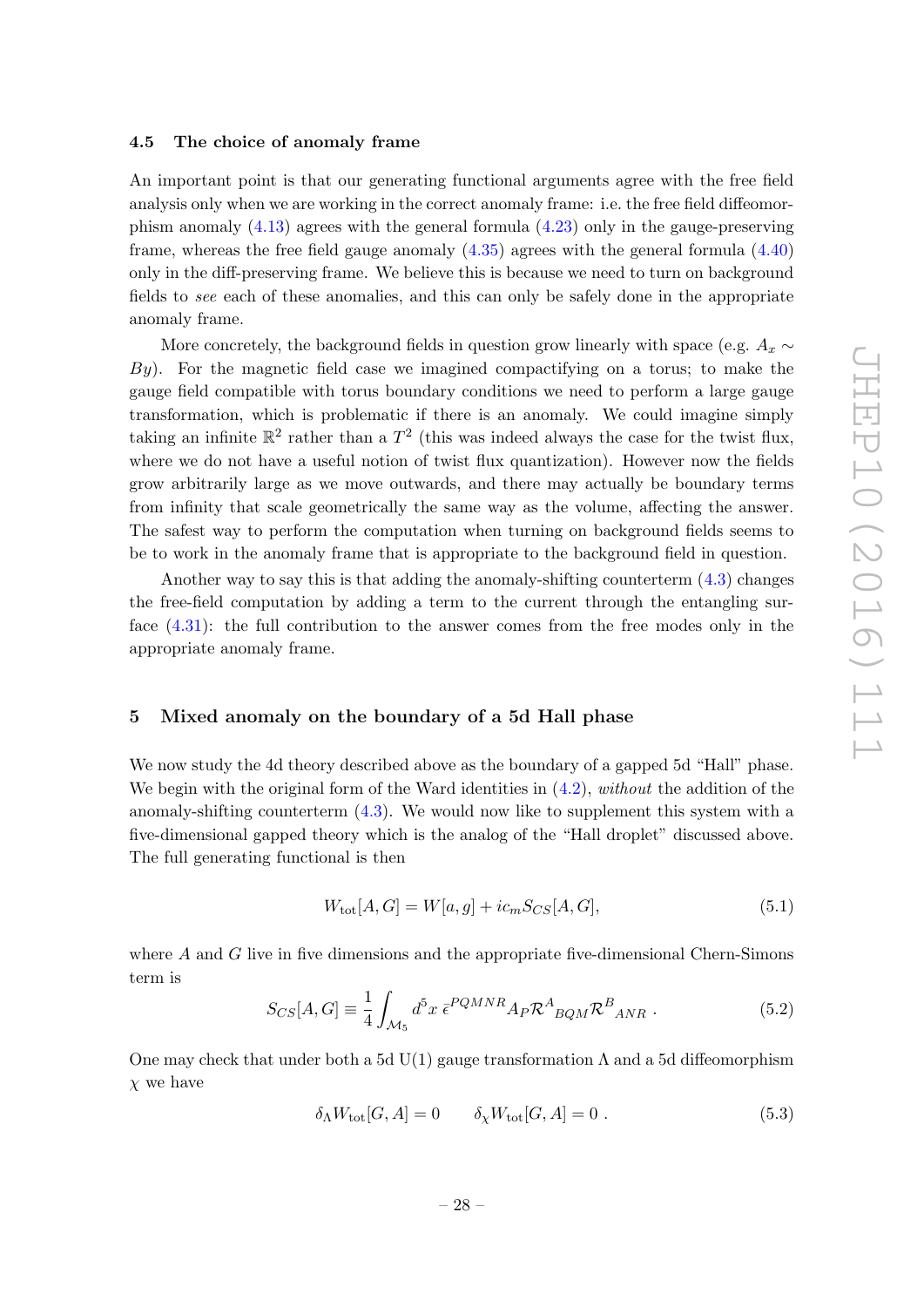Furthermore, under a general variation of background fields we have (in direct analogy to [\(3.5\)](#page-17-2))

$$
\delta W_{\text{tot}}[G, A] = \int_{\partial M_5} d^4x \sqrt{g} \left[ (j^{\mu}) \delta a_{\mu} + \frac{1}{2} \left( T^{\mu\nu} + T_{BZ}^{\mu\nu} \right) \delta g_{\mu\nu} \right] + ic_m \int_{\mathcal{M}_5} \sqrt{G} \left( \mathcal{J}^M \delta A_M + \mathcal{C}^{MN} \delta G_{MN} \right)
$$
(5.4)

We refer the reader back to  $(3.5)$  for an explanation of where these terms come from. Just as in the lower-dimensional case, the covariant stress tensor and current are now defined as  $j_{\text{cov}}^{\mu} = j^{\mu}$ ,  $T_{\text{cov}}^{\mu\nu} = T^{\mu\nu} + T_{BZ}^{\mu\nu}$  (in this presentation of the anomaly the Bardeen-Zumino correction term for the current vanishes:  $j_{BZ}^{\mu} = 0$  and their (non)-conservation equations are as follows:

<span id="page-30-1"></span>
$$
\nabla_{\mu} j_{\text{cov}}^{\mu} = i \frac{c_m}{4} \epsilon^{\kappa \sigma \alpha \beta} R^{\nu}{}_{\lambda \kappa \sigma} R^{\lambda}{}_{\alpha \beta} \n\nabla_{\mu} T_{\text{cov}}^{\mu \nu} = f^{\mu}{}_{\nu} j^{\nu} + i \frac{c_m}{2} \nabla_{\nu} \left( \epsilon^{\rho \sigma \alpha \beta} F_{\rho \sigma} R^{\mu \nu}{}_{\alpha \beta} \right)
$$
\n(5.5)

where we have repeated the Ward identity for  $j^{\mu} = j^{\mu}_{\text{cov}}$  purely for convenience. We note that if we had started with the presentation of the anomaly with the anomaly-shifting counterterm [\(4.3\)](#page-21-2), the definitions of both the original currents and the Bardeen-Zumino correction terms would differ, but the final covariant currents would be the same, i.e.  $j^{\mu} + j^{\mu}_{BZ} = \overline{j}^{\mu} + \overline{j}^{\mu}_{BZ} = j^{\mu}_{\text{cov}}$  and similarly for  $T^{\mu\nu}$ .

We now seek to understand how the entanglement entropy transforms under a 4d diffeomorphism and gauge symmetry, and thus we seek to understand the analog of the "sheared metric" [\(3.8\)](#page-18-1) in the four-dimensional case. The metric part of this takes precisely the same form:

$$
ds^{2} \equiv G_{MN}^{(\xi)} dX^{M} dX^{N} = [g_{\mu\nu} + f(z) (\nabla_{\mu}\xi_{\nu} + \nabla_{\nu}\xi_{\mu})] dx^{\mu} dx^{\nu} + dz^{2}
$$
(5.6)

where as before  $f(z)$  interpolates between zero at  $z = \infty$  and 1 at  $z = 0$ . We will also now allow a "shear" of the gauge field, which we take to be:

$$
A^{(\xi)} = a + f(z)d\Lambda
$$
\n(5.7)

In other words, for the 5d metric we interpolate between two 4d metrics related by a 4d diffeomorphism  $\xi$ . For the 5d gauge field we interpolate between two 4d gauge fields related by a 4d gauge transformation  $\Lambda$ . For notational convenience we will simply refer to this total operation as  $\overline{\delta}_{\xi}$ .

We now study the entanglement entropy by studying the partition function on the n-sheeted replica geometry and performing the variation  $\overline{\delta}_{\xi}$ . The boundary geometry and extension into the bulk is precisely as discussed in section [3,](#page-16-0) except that everything is now in higher dimension. The analog of  $(3.11)$  is

<span id="page-30-0"></span>
$$
\overline{\delta}_{\xi}W_{\text{tot}}[A, G_{(n)}] = \int_{\partial M_5} d^4x \left( \frac{1}{2} T^{\mu\nu}_{\text{cov}} \overline{\delta}_{\xi} g_{\mu\nu} + j^{\mu}_{\text{cov}} \overline{\delta}_{\xi} a_{\mu} \right) \n+ i c_m \int_{M_5} d^5x \sqrt{G_{(n)}} \left( \mathcal{J}^M \overline{\delta}_{\xi} A_M + \mathcal{C}^{MN} \overline{\delta}_{\xi} G_{MN} \right)
$$
\n(5.8)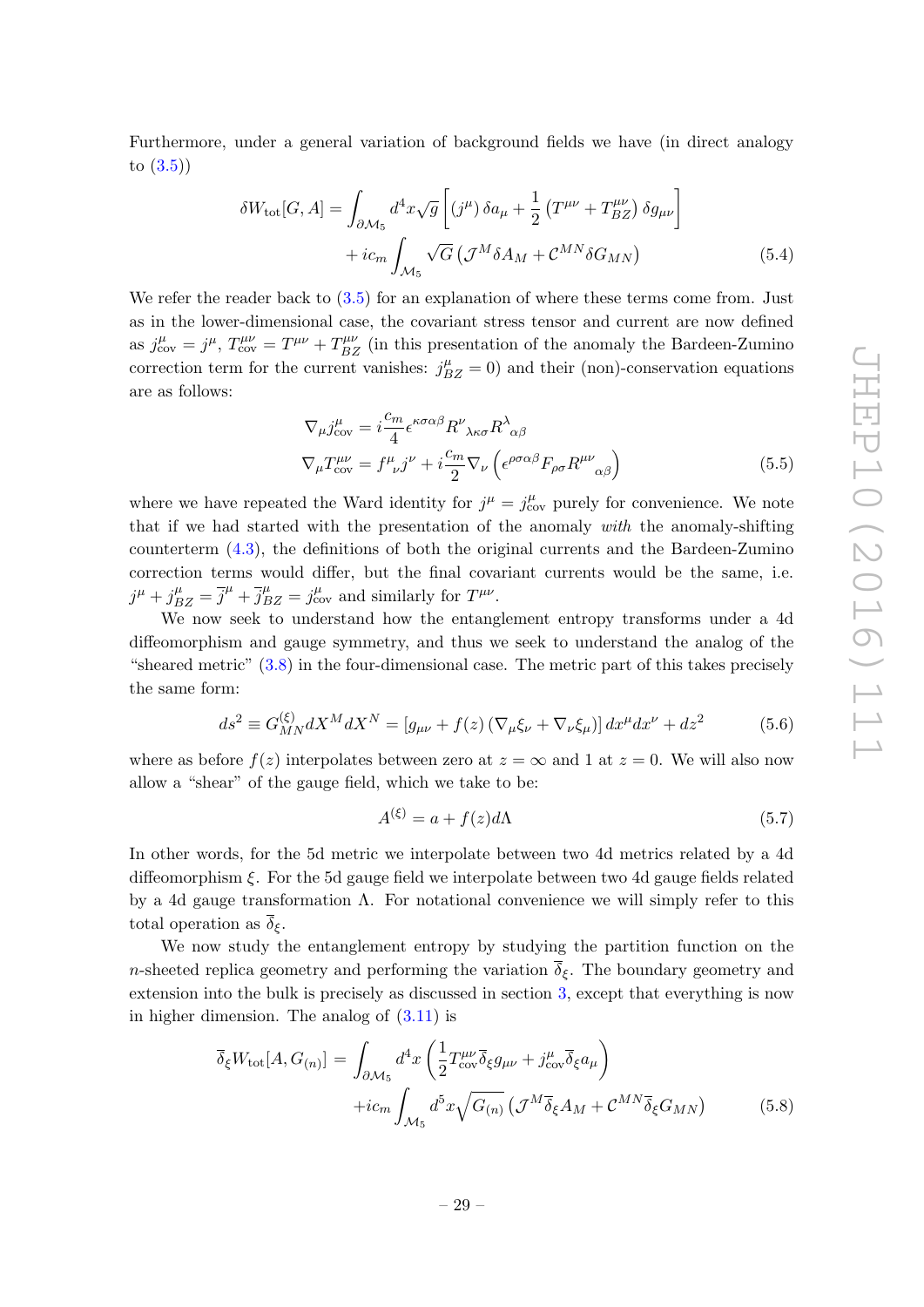The bulk 5d terms  $\mathcal{J}^M$  and  $\mathcal{C}^{MN}$  are found to be (see e.g. [\[60\]](#page-45-15) for a derivation):

$$
\mathcal{J}^P = \frac{1}{4} \epsilon^{PQMNR} A_P \mathcal{R}^A_{BQM} \mathcal{R}^B_{ANR}
$$
(5.9)

$$
\mathcal{C}^{MN} = \frac{1}{4} \left( \nabla_T R^{TM}{}_{PQ} F_{RS} \bar{\epsilon}^{NPQRS} \right) \tag{5.10}
$$

Paralleling our discussion of the Cotton tensor in the earlier section, they can be shown to have no contribution. We turn now to the first term in  $(5.8)$ . The variation of the boundary metric and gauge field are those of a combined diffeomorphism and gauge transformation:

$$
\overline{\delta}_{\xi}g_{\mu\nu} = \nabla_{\mu}\xi_{\nu} + \nabla_{\nu}\xi_{\mu} \qquad \overline{\delta}_{\xi}a_{\mu} = \xi^{\sigma}\nabla_{\sigma}a_{\mu} + (\nabla_{\mu}\xi^{\sigma})a_{\sigma} + \partial_{\mu}\Lambda \tag{5.11}
$$

Integrating by parts on the boundary terms we find

<span id="page-31-1"></span>
$$
\overline{\delta}_{\xi}W_{\text{tot}}[A,G_{(n)}] = \int_{\partial \mathcal{M}_5} d^4x \sqrt{g} \left[ \left( -\nabla_{\mu} T^{\mu\nu}_{\text{cov}} + f^{\nu}_{\mu} j^{\mu}_{\text{cov}} \right) \xi_{\nu} - \left( \nabla_{\mu} j^{\mu}_{\text{cov}} \right) \left( \xi^{\sigma} a_{\sigma} + \Lambda \right) \right] \tag{5.12}
$$

The second term is absent in a non-anomalous theory where the current is conserved. We note that if we choose to pick  $\Lambda$  to be  $\Lambda \equiv -\xi^{\mu}a_{\mu}$  we may cancel it. However the first term cannot be canceled: using the expression for the covariant anomaly [\(5.5\)](#page-30-1) we find for the contribution from the first term:

<span id="page-31-0"></span>
$$
\overline{\delta}_{\xi}W_{\text{tot}}[A, G_{(n)}]_{(1)} = i\frac{c_m}{2} \int d^4x \sqrt{g} \epsilon^{\kappa\sigma\alpha\beta} F_{\kappa\sigma} R^{\mu\nu}_{\alpha\beta} (\nabla_{\nu}\xi_{\mu})
$$
(5.13)

Now on a conical deficit with opening angle  $2\pi(n-1)$  the Riemann tensor can be understood as having a delta function singularity on the (two-dimensional) worldvolume  $\partial A$  of the deficit  $[51]$ :

$$
R^{\alpha\nu}{}_{\rho\sigma}(x) = 2\pi (n-1)\epsilon^{\alpha\nu}_{\partial A}\epsilon^{\partial A}_{\rho\sigma}\delta_{\partial A}(x),\tag{5.14}
$$

where  $\epsilon_{\partial A}^{\alpha\nu}$  is the binormal defined in [\(A.10\)](#page-38-1). Putting this into [\(5.13\)](#page-31-0) and extracting the linear dependence on the opening angle, we find for the anomalous variation of the entanglement entropy arising from the first term:

$$
\overline{\delta}_{\xi} S_{EE,(1)} = 4\pi i c_m \int_{\partial A} \left( d\Sigma^{\mu\nu} F_{\mu\nu} \right) \epsilon^{\alpha\beta}_{\partial A} \nabla_{\alpha} \xi_{\beta} \tag{5.15}
$$

with  $d\Sigma_{\mu\nu}$  the area element.

We now turn to the second term in  $(5.12)$ , that involving the non-conservation of the current. As the form of the covariant anomaly [\(5.5\)](#page-30-1) for the divergence of the current takes precisely the same as the consistent form exhibited in  $(4.2)$ , its contribution may be found following precisely the same logic as in section [4.4,](#page-28-0) where the gauge parameter there is now replaced by the combination  $(\xi^{\sigma} a_{\sigma} + \Lambda)$ . We find for the contribution from the second term:

$$
\overline{\delta}_{\xi} S_{EE,(2)} = 8\pi c_m \int_{\partial A} dU (\Lambda + \xi^{\sigma} a_{\sigma}), \qquad (5.16)
$$

with U the twist gauge field. Defining a local boost as before by  $2\delta\chi = i\epsilon_{\partial A}^{\mu\nu}\nabla_{\mu}\xi_{\nu}$ , and assembling the two pieces, we find for the variation of the entanglement entropy:

$$
\overline{\delta}_{\xi} S_{EE} = 8\pi c_m \left( \int_{\partial A} (-F \delta \chi) + dU(\Lambda + \xi^{\sigma} a_{\sigma}) \right), \tag{5.17}
$$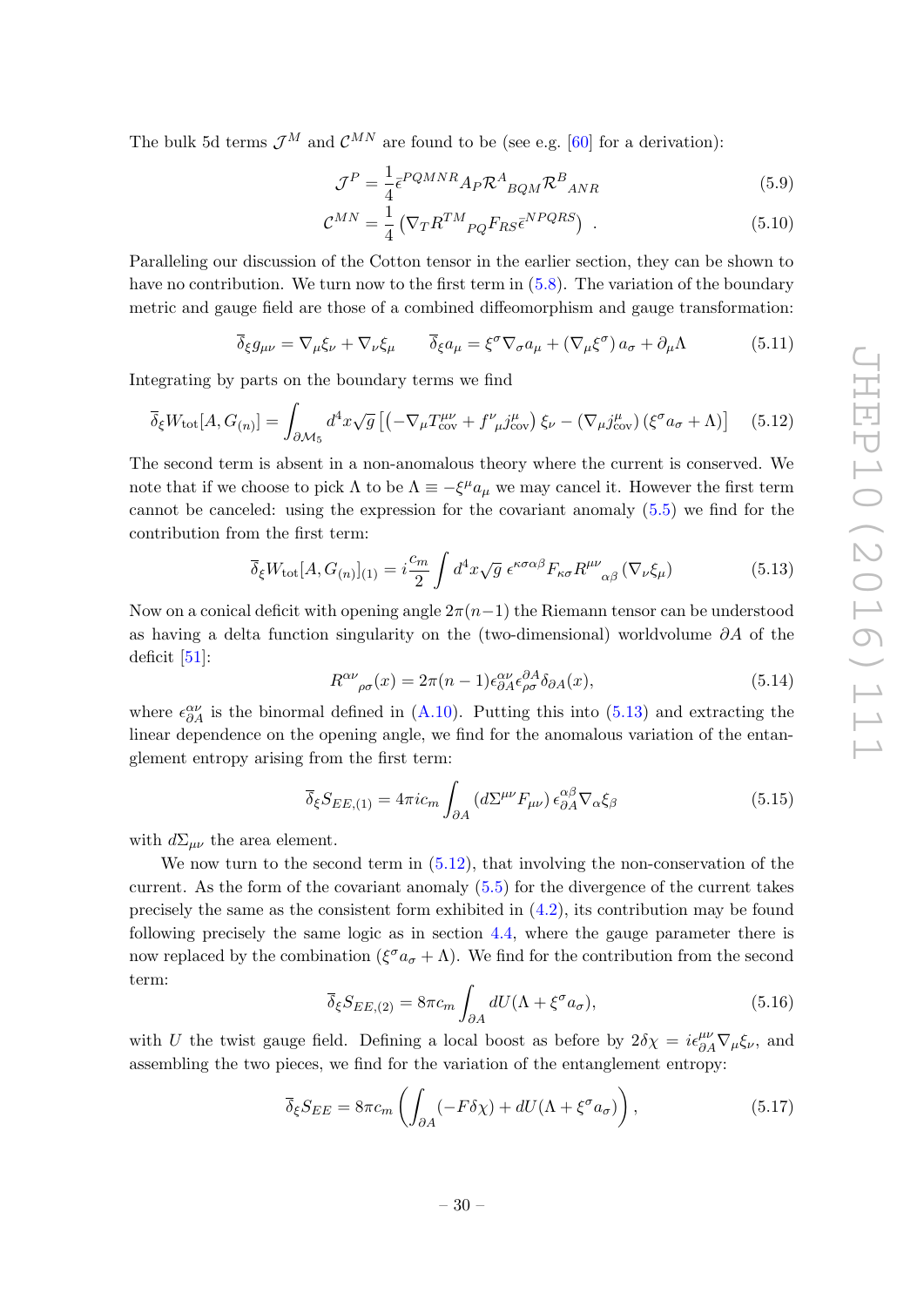We note that unlike the expressions discussed in the previous section, there is no notion of a gauge or diff-preserving frame and indeed no anomaly frame ambiguity at all. The covariant anomaly takes a unique form, and we thus have a unique answer for the transformation of the entanglement entropy in this construction.

## <span id="page-32-0"></span>6 Gravitational and mixed anomalies in six dimensions

In six dimensions we restrict ourselves to a free-field analysis. Here there are two different kinds of chiral fields that one can study: free Weyl fermions and the self-dual boson. The helicity group is  $Spin(4) = SU(2)<sub>L</sub> \times SU(2)<sub>R</sub>$ , and we will define a right-handed particle as one which has nonzero  $SU(2)_R$  helicity. Using this definition, we find that the entanglement anomaly is −8 times larger for the right-handed (or self-dual) boson than for the righthanded fermion, as expected from their contributions to the gravitational anomaly.

Weyl fermion. By analogy to previous sections, we will consider a six-dimensional Weyl fermion on a product manifold  $\mathbb{R}^{1,1} \times \mathcal{M}_4$ , where  $\mathcal{M}_4$  is a compact Euclidean four-manifold. We are interested in the spectrum of massless modes on the non-compact  $\mathbb{R}^{1,1}$  component. If there are more right-moving modes than left-moving ones, then we expect there to be an entanglement anomaly. For a 6d right-handed Weyl fermion, accroding to our helicity conventions, a left-chirality mode on  $\mathcal{M}_4$  will be left-moving on the  $\mathbb{R}^{1,1}$  factor, while a right-chirality mode will be right-moving:

<span id="page-32-2"></span>
$$
\Psi_R^{6d} = \Psi_R^{4d} \otimes \Psi_R^{2d} + \Psi_L^{4d} \otimes \Psi_L^{2d} + \text{massive 2d modes.} \tag{6.1}
$$

where the massive  $2d$  modes move in both directions, and hence do not contribute to the anomaly.

Now the spectrum of the Dirac operator on  $\mathcal{M}_4$  is constrained by an index theorem, which tells us that the difference in the number of (complex) left-chirality modes and right-chirality modes is given by a topological invariant of  $\mathcal{M}_4$ :

$$
n_L - n_R = -\frac{P}{24}
$$
 (6.2)

with P the Pontryagin number  $P = \frac{1}{8\pi^2} \int_{\mathcal{M}_4} tr(R \wedge R)$  [\[61\]](#page-45-16). Because the spinor representations of Spin(4) are pseudoreal,  $n<sub>L</sub>$  and  $n<sub>R</sub>$  are both constrained to be *even*. Note that for a smooth orientable four-dimensional manifold with spin structure,  $P$  is a multiple of 48 by Rokhlin's theorem, as is required for the above relation to make sense.

The above mismatch of zero modes implies an effective chiral 2d CFT on the  $\mathbb{R}^{1,1}$ with  $c_R - c_L = -\frac{P}{24}$  (where  $c_{L/R} = n_{L/R}$  because a Weyl spinor is complex). Hence the corresponding entanglement anomaly for a single Weyl fermion can be obtained from the 2d result [\(2.11\)](#page-12-2):

$$
\delta S = -\frac{1}{12} \frac{P}{24} \delta \chi \tag{6.3}
$$

This can be obtained from a local expression on the 4d entangling surface. Generalizing to the case where there are  $(N_L, N_R)$  6d Weyl fermions, we obtain:

<span id="page-32-1"></span>
$$
\delta S = -\delta \chi \frac{N_R - N_L}{2304\pi^2} \int_E \text{tr}(R \wedge R) \tag{6.4}
$$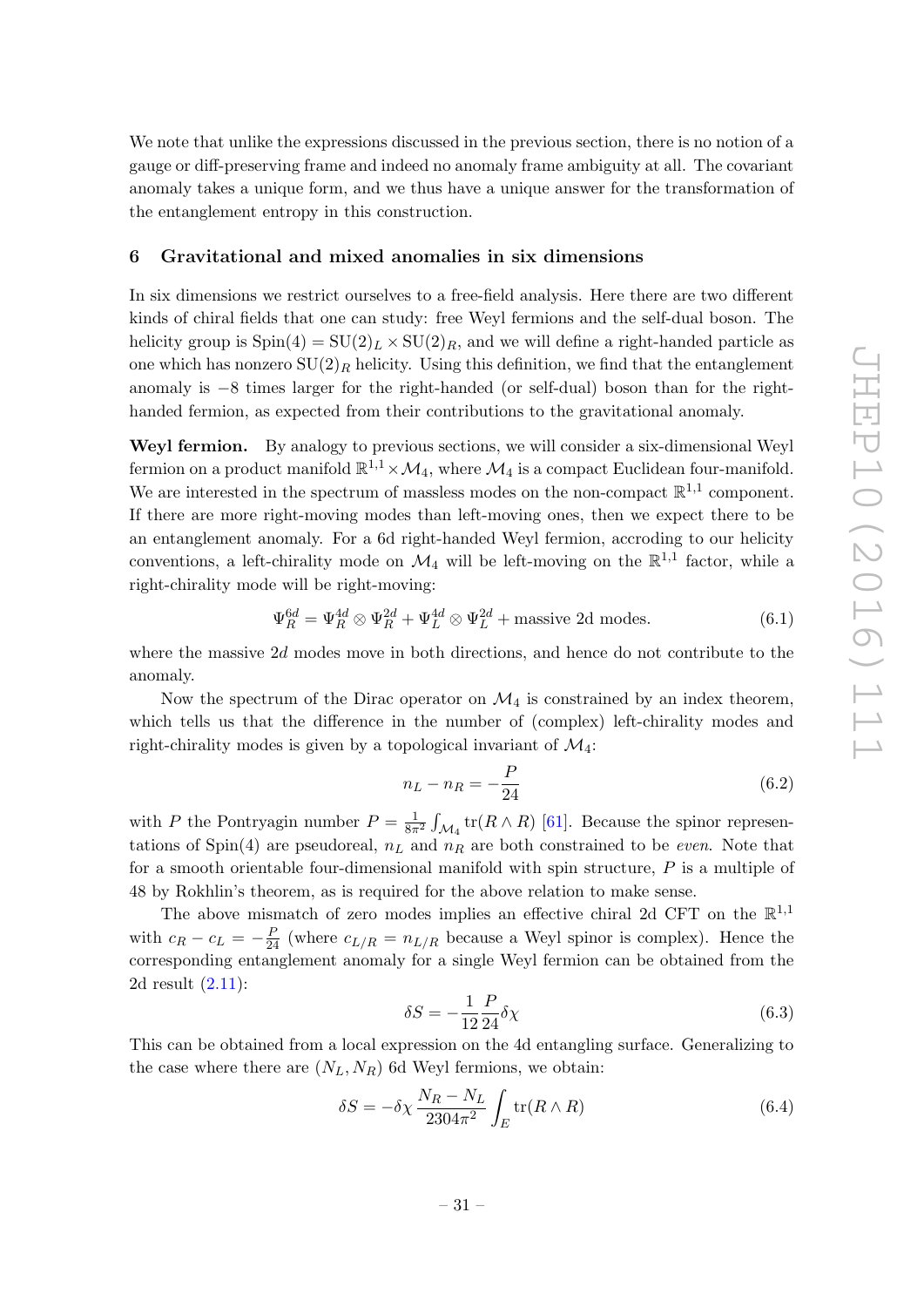where  $R$  is the intrinsic four-dimensional curvature on the entangling surface.

We may also consider the case in which  $\mathcal{M}_4$  depends nontrivially on the  $\mathbb{R}^{1,1}$  directions. Since the number of left and right moving modes is always an integer, deforming the geometry to allow for extrinsic curvature  $K^{ab}$  cannot affect the number of modes, as evaluated on a compact surface, and we expect [\(6.4\)](#page-32-1) to still apply.

**Chiral boson.** In dimensions of the form  $D = 4k + 2$ , there also exists a bosonic chiral theory, namely a  $k/2$ -form field with self-dual (i.e. right-handed) field strength. For  $k = 0$ , this is just a right-moving chiral scalar field  $\Phi_R$ , which can be treated using the methods of section [2.](#page-9-1) For  $k = 1$ , we have a 2-form potential  $A_{ab}$  whose curvature  $F = dA$  satisfies the self-duality condition  $F = *F$ . The self-duality equation, together with the Bianchi identity  $dF = 0$ , implies the Maxwell equation  $d * F = 0$ , and is thus sufficient to determine the equations of motion for the system. The gauge transformation is  $\delta A = d\alpha$ , where  $\alpha$  is a 1-form.

If we gauge fix using the Lorenz gauge  $d * A = 0$ , then all solutions to the equations of motion are zero vectors of the 6d Hodge Laplacian:

$$
\Delta A = (d * d * + * d * d)A = 0 \tag{6.5}
$$

On any product manfold, the Hodge Laplacian has the property that it decomposes into the sum of the Laplacian of the base and the fiber:  $\Delta^{6d} = \Delta^{4d} + \Delta^{2d}$ . The 2-form A splits into 3 polarization classes: a) 2-forms on  $\mathcal{M}_4$  times scalars on the  $\mathbb{R}^{1,1}$ , b) 2-forms on  $\mathbb{R}^{1,1}$ times scalars on  $\mathcal{M}_4$ , and c) mixed products of 1-forms on both  $\mathcal{M}_4$  and  $\mathbb{R}^{1,1}$ . We will use  $u, v$  to represent right-moving and left-moving coordinates respectively on  $\mathbb{R}^{1,1}$ , and  $i, j \ldots$ to represent coordinates of  $\mathcal{M}_4$ .

We are interested in finding chiral modes of  $\mathbb{R}^{1,1}$  which propagate in only one direction. Let us begin by restricting attention to modes whose profile on  $\mathbb{R}^{1,1}$  is right-moving:  $e^{i\omega u}$ . Such modes are massless excitations with  $\Delta^{2d} = 0$ , and therefore also  $\Delta^{4d} = 0$ . The 0, 1, or 2-forms on  $\mathcal{M}_4$  are therefore harmonic, i.e. both dA and  $d * A$  vanish on  $\mathcal{M}_4$ . However, the harmonic 0-form solution is pure gauge, and the harmonic 1-form fails to satisfy the self-duality constraint (since  $F_{iuv} \neq 0$ , but  $F_{ijk}|_{\mathcal{M}_4} = 0$  for a harmonic mode). It follows that we can restrict attention to the case in which the 2-form is polarized along  $\mathcal{M}_4$ . We are left with the solution

$$
A_{ij} = e^{i\omega v} h_{ij} \tag{6.6}
$$

where  $h_{ij}$  is a harmonic 2-form on  $\mathcal{M}_4$ . This solution has a field strength polarized in the  $h_{ij,v}$  direction, and in order for this field strength to be self-dual,  $h_{ij}$  must also be self-dual, since  $^{6d}\epsilon^{abu}{}_{cdu} = {}^{4d}\epsilon^{ab}{}_{cd}$ . On the other hand, if we instead chose the field to move in the u direction, then since  $^{2d}\epsilon^v{}_v = -^{2d}\epsilon^u{}_u$ , we would instead need  $h_{ij}$  to be anti-self-dual. (The situation is reversed for a 6d anti-self-dual field.) These definitions of  $\epsilon$  are in accordance with our helicity convention, that

$$
A_R^{6d} = A_R^{4d} \otimes \Phi_R^{2d} + A_L^{4d} \otimes \Phi_L^{2d} + \text{massive 2d modes},\tag{6.7}
$$

similiar to the fermion decomposition  $(6.1)$ .

We conclude that the 6d self-duality constraint is equivalent to saying that the leftchirality modes on  $\mathcal{M}_4$  move left on  $\mathbb{R}^{1,1}$ , while the right-chirality modes move right — just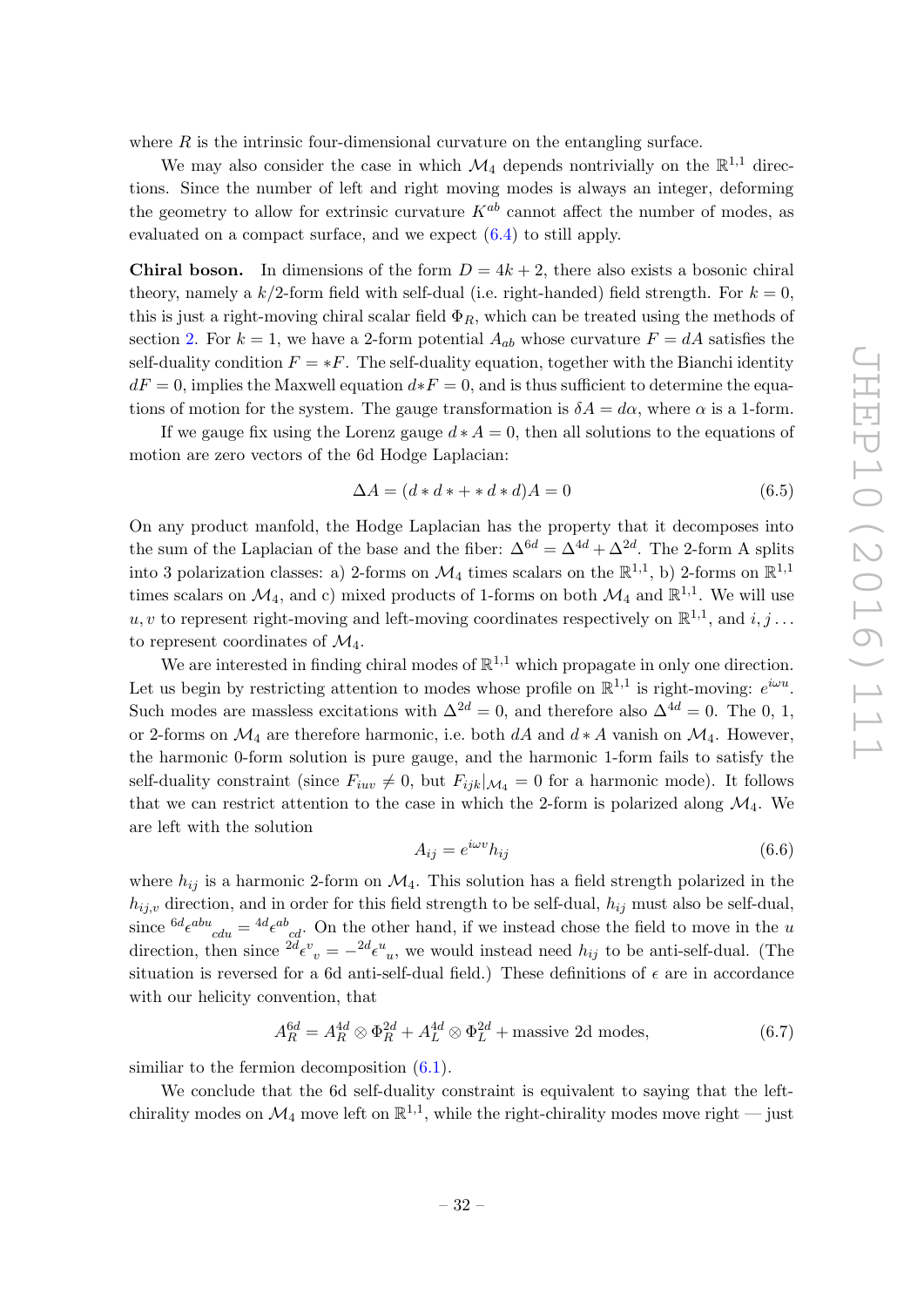as in the case of the fermion. But there are a different number of right and left chirality modes on  $\mathcal{M}_4$ , if it has nonzero Pontryagin number. According to the index theorem:

$$
n_L - n_R = \frac{P}{3},\tag{6.8}
$$

where  $P$  is always a multiple of 3 on any four-dimensional orientable manifold (without assuming the existence of a spin structure). We conclude that a self-dual 2-form field has an entanglement anomaly which is given by the same expression  $(6.4)$  but with a coefficient that is −8 times the value for a Weyl fermion.

General entanglement anomaly formula. Given these results we may generalize to a less symmetric situation: i.e. consider a product manifold of the form described above, but consider a boost  $\delta \chi$  that is nonconstant along the entangling surface. Since  $\delta S$  must be given by an expression local on  $E$ , in this case we expect  $(6.4)$  to be valid up to a total derivative term:

<span id="page-34-1"></span>
$$
\delta S = -16\pi c_1 \int_E \left( \text{tr}(R \wedge R) + D_a v^a \right) \delta \chi(x),\tag{6.9}
$$

where we have chosen to define a coefficient  $c_1$  such that for fermions and bosons respectively we have

$$
c_{1, \text{fermions}} = -\frac{1}{36864\pi^3} (N_R - N_L) \qquad c_{1, \text{bosons}} = \frac{8}{36864\pi^3} (N_R - N_L) \tag{6.10}
$$

There seems to be one allowed covariant total derivative term, $17$  but as we explain below it does not actually appear, i.e.  $v^a = 0$  above.

This is as far as we can go from a free-field theory analysis. To complete the story one should now repeat the path-integral derivations presented above for the 6d case to derive this expression from a Ward-identity analysis, which would also hold in less symmetric situations. We have not done that in this paper.

However, the desired expression was obtained from a holographic analysis in [\[7\]](#page-43-3), where it was also argued that the resulting expression should hold for any anomalous field theory. If we restrict the result from [\[7\]](#page-43-3) to a product manifold, we do indeed find an expression that is precisely  $(6.9)$  with no extra total derivative term, where  $c_1$  is the anomaly coefficient for one of the two possible 6d gravitational anomalies.

Interestingly, however, for a non-product manifolds [\[7\]](#page-43-3) finds an extra term in the entanglement anomaly that is sensitive to the integral of the square of the twist flux over the entangling surface, i.e. in our notation there is a contribution of the form

<span id="page-34-2"></span>
$$
\delta S \sim c \int_{\mathcal{M}^4} dU \wedge dU \ . \tag{6.11}
$$

This coefficient of this term depends on both of the 6d purely gravitational anomaly coefficients.

<span id="page-34-0"></span><sup>&</sup>lt;sup>17</sup>The only term which is weight 4, parity odd on  $\mathcal{M}_4$ , and even on  $\mathbb{R}^{1,1}$ , is  $\epsilon^{abce}D_a(K_{bc}D_eK_{fh})g^{fh}$ , where  $D_a$  is the intrinsic covariant derivative on  $\mathcal{M}_4$ . Note that it explicitly involves the inverse metric, and thus has a different weight under homogenous Weyl transformations than the other entanglement anomaly terms that we have studied.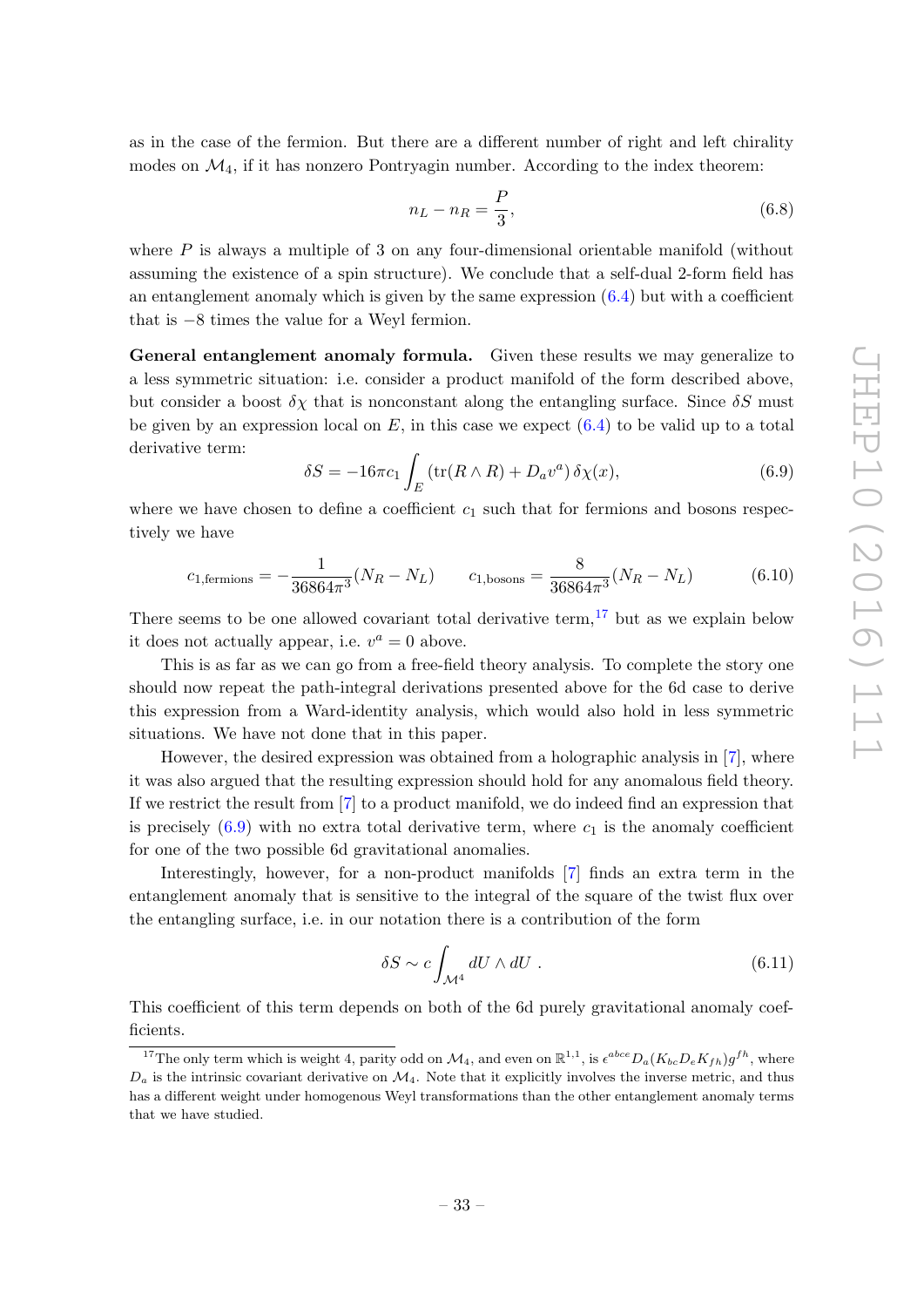To understand this sort of term from free field theory one has to perform an analysis of the type performed in [4.3](#page-26-0) in six dimensions on an entangling surface that has a nonzero square of the twist field flux.

This seems possible (and indeed, as we discuss briefly in appendix [B](#page-38-0) the degeneracy of zero modes is even consistent with this), but there is reason to expect the existence of subtleties: recall from section [4.3](#page-26-0) that we obtained agreement between the free field and Ward identity calculations only in the anomaly frame that was suited to the type of background field (gauge or metric) that was turned on. We argued that this was due to the presence of linearly growing potentials. This problem arises here as well, except that we now have no freedom to shift to an anomaly frame where the diffeomorphism anomaly is absent. We leave further investigation of this issue to later work.

#### <span id="page-35-0"></span>7 Discussion

This has been a long journey, and we now briefly review the path that we traveled. We studied the structure of entanglement entropy in quantum field theories with gravitational anomalies or mixed gauge-gravitational anomalies. Such theories are not precisely invariant under changes of coordinates, and we showed that indeed there is an *entanglement anomaly*, i.e. that the entanglement entropy in such theories changes in a well-defined manner under diffeomorphisms or U(1) gauge transformations.

We presented various derivations of this fact. Beginning with two-dimensional conformal field theories, we reviewed an intuitive geometric argument involving separation of left and right moving degrees of freedom as well as a (slightly) more formal discussion using conformal field theory techniques. In two and four dimensions we used a careful treatment of Ward identities to derive closed expressions for the diffeomorphism variation of the entanglement entropy as local integrals over the entangling surface. These results apply to any anomalous theory, conformal or not. In four dimensions the mixed anomaly can also be presented in a manner that preserves diffeomorphisms but breaks  $U(1)$  charge conservation, and we showed that in this anomaly frame there is a closed expression for the  $U(1)$  gauge variation of the entanglement entropy.

In four dimensions, for these expressions to be nonzero we must turn on background magnetic or gravitational fields. In four and six dimensions we then studied free fields (chiral fermions or self-dual bosons) moving in various background fields, permitting explicit calculations of the transformation of the entanglement entropy. The entanglement anomaly in sufficiently symmetric situations turns out to only be sensitive to the zero mode spectrum of chiral fermions; with the help of well-known index theorems we found precise agreement with the general formulas above. In the case of the  $4d U(1)$  gauge transformation this agreement involved a novel kind of "zero" mode for a Weyl fermion moving on a gravitational background with a nonzero "twist" turned on along the entangling surface.

We also studied another point of view on the entanglement anomaly by describing d-dimensional anomalous theories as living on the boundary of  $d+1$ -dimensional gapped "Hall" phases. These combined bulk + boundary systems are actually microscopically diffeomorphism-invariant, as the anomaly of the gapped bulk cancels that of the gapless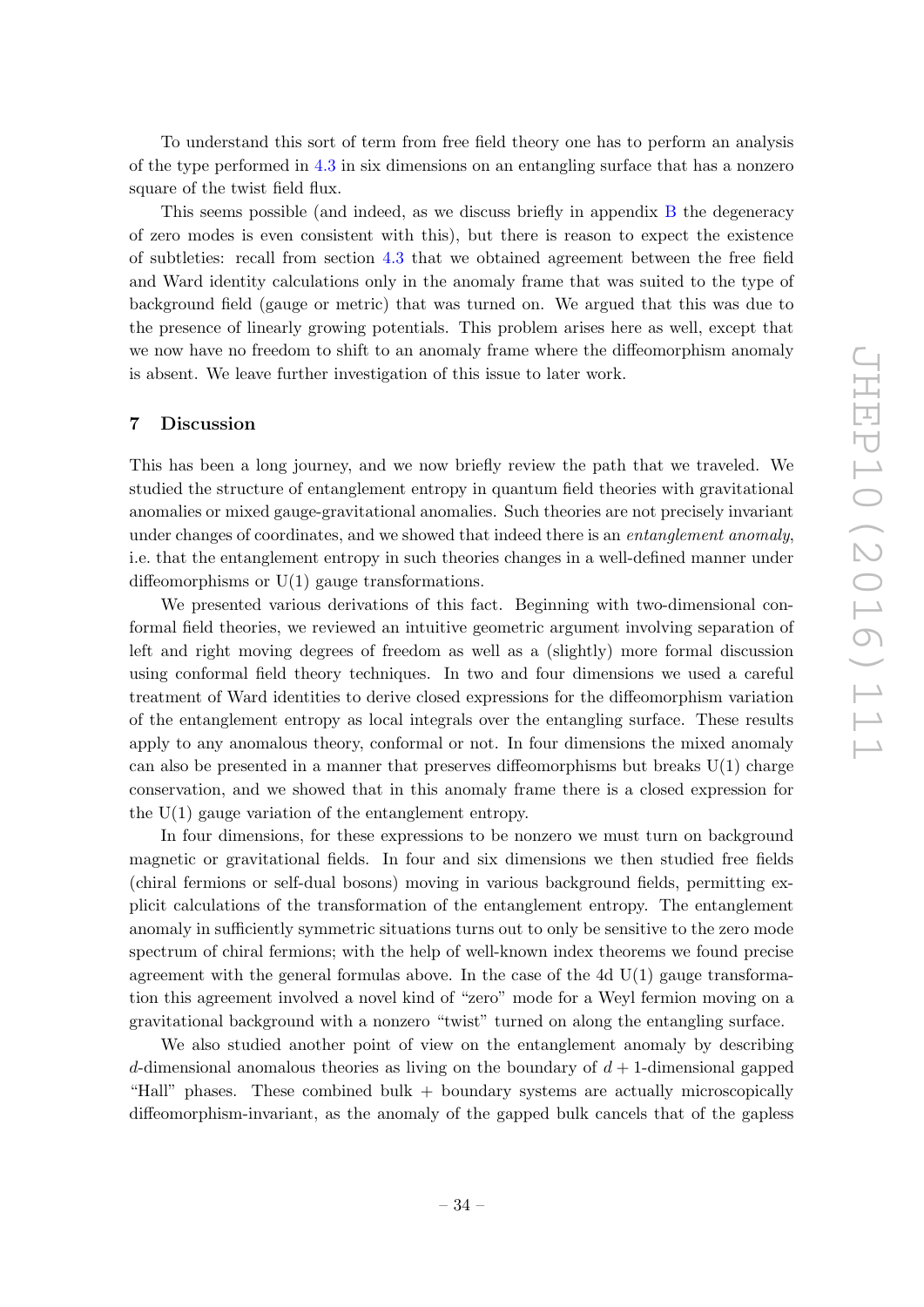boundary. Nevertheless, if we "shear" the boundary metric relative to the bulk, the entanglement entropy transforms in a universal manner that is completely captured by the anomaly. In principle the predictions of these sections could be verified by an direct computation on the wavefunction of the many-body state of electrons in a quantum Hall droplet, and there may be applications to condensed matter physics.

With the factual summary out of the way, we now turn to a discussion of the implications of our results. An immediate and seemingly obvious consequence is that even if a full theory is non-anomalous, if a subsector of it is anomalous then the entanglement of that subsector will be subject to the entanglement anomalies described above. For example, consider the Standard Model describing our universe. If we sum over all the chiral fields then the mixed gauge-gravitational anomaly vanishes. However (in the presence of a magnetic field suitably coupling to  $U(1)$  hypercharge), the entanglement entropy of any one of the fermion fields can only be defined up to the boost ambiguity described above! We find the idea that it is hard to define the entanglement of e.g. the electron neutrino field with the rest of the universe intriguing and feel it may lead to further insights.

There are also many more concrete directions for further study. The discussion of the relation between zero modes and entanglement anomalies is not yet complete. In particular, in six dimensions there are more cases to consider, including both the nonzero twist flux terms of the form  $(6.11)$ , as well as the physics of the mixed gauge-gravitational anomaly in six dimensions. It would also be interesting to further understand the field-theoretical implications of the novel "zero" mode on the twist field background.

Finally, we find it interesting that the anomaly structure of a quantum field theory appears to be encoded into the entanglement structure of the many-body state. We hope that further study of the connections between entanglement and anomalies will better help us understand both of these fundamental ideas in quantum field theory.

## Acknowledgments

It is a pleasure to acknowledge helpful discussions with H. Casini, A. Castro, D. Hofman, I. Ilgin, K. Jensen, Y. Liu, M. Metlitski, J. Kruthoff, W. Song, and E. Witten. We thank also T. Azeyanagai, G-S. Ng, T. Nishioka, R. Loganayagam and A. Yarom for correspondence and for sharing their drafts before publication. A.W. is grateful for support from the Simons Foundation, the Institute for Advanced Study, the KITP, and NSF grants No. PHY-1205500, PHY11-25915, and PHY-1314311 while this work was completed. N.I. is very grateful to the Perimeter Institute and the organizers of the KITPC Beijing workshop "Holographic duality for condensed matter physics," for hospitality during the completion of this work. Finally, we thank an anonymous referee for a careful reading and an attention to minus signs. N.I. is supported by the D-ITP consortium, a program of the Netherlands Organisation for Scientific Research (NWO) that is funded by the Dutch Ministry of Education, Culture and Science (OCW).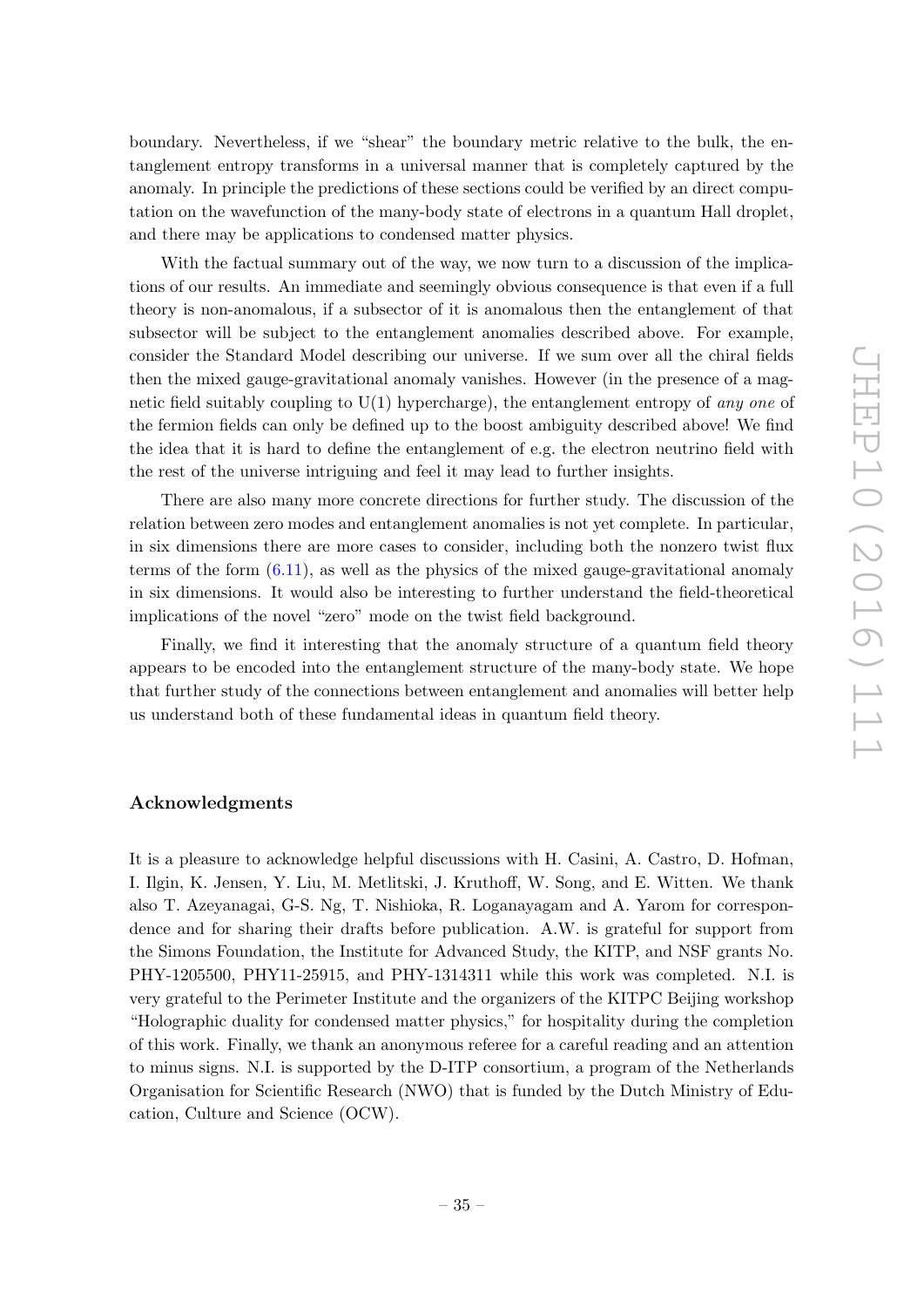## <span id="page-37-0"></span>A Geometric conventions

Our conventions for analytic continuation are the same as in [\[6\]](#page-43-2), i.e. from Euclidean time  $\tau_E$  to Lorentzian t are connected by

$$
\tau_E = it \tag{A.1}
$$

We define the Christoffel symbol as

$$
\Gamma^{\alpha}_{\mu\nu} = \frac{1}{2} g^{\alpha\beta} \left[ \partial_{\mu} g_{\nu\beta} + \partial_{\nu} g_{\mu\beta} - \partial_{\beta} g_{\mu\nu} \right], \tag{A.2}
$$

and the Riemann tensor is

$$
R^{\rho}_{\sigma\mu\nu} = \partial_{\mu}\Gamma^{\rho}_{\nu\sigma} - \partial_{\nu}\Gamma^{\rho}_{\mu\sigma} + \Gamma^{\rho}_{\mu\lambda}\Gamma^{\lambda}_{\nu\sigma} - \Gamma^{\rho}_{\nu\lambda}\Gamma^{\lambda}_{\mu\sigma}.
$$
 (A.3)

In two dimensions complex coordinates  $z, \overline{z}$  in Euclidean space and null coordinates  $u, v$  in Lorentzian space are defined as

$$
z = x + i\tau = x - t = -u \qquad \overline{z} = x - i\tau = x + t = v \tag{A.4}
$$

Our choice of orientation for the epsilon tensor is  $\epsilon^{z\overline{z}} = -2i$ ; in our conventions this associates  $c<sub>L</sub>$  in [\(2.3\)](#page-10-5) with the antiholomorphic sector that is a function of  $\overline{z}$  (and v upon continuation to Lorentzian signature) and similarly it associates  $c_R$  with z and u. The fastest way to see this is to study the theory on a background metric in conformal gauge and use the Weyl anomaly equation  $T^{\mu}_{\mu} = \frac{c}{24\pi}R$  to solve for  $T^{z\overline{z}}$  as a function of the conformal factor. If we then insert this into the covariant anomaly equation [\(2.6\)](#page-10-4) then we can read off a modified Schwarzian derivative expression, with the holomorphic sector sensitive to  $c_R$  and the antiholomorphic sector sensitive to  $c_L$ .

For dimensions higher than two, we will need some geometry of submanifolds. Some useful formulas are written below. A more detailed discussion can be found in [\[62,](#page-45-17) [63\]](#page-45-18). In the rest of this section we work entirely in Euclidean signature.

The entangling surface  $\partial A$  is a codimension-2 submanifold parametrized by coordinates  $\sigma^i$ . If  $x^{\mu}(\sigma^i)$  are the embedding coordinates of the entangling surface, then the induced metric  $h_{ij}$  on the entangling surface is

<span id="page-37-1"></span>
$$
h_{ij}(\sigma) = g_{\mu\nu}(x(\sigma))e_i^{\mu}e_j^{\nu} \qquad e_i^{\nu} \equiv \frac{\partial X^{\nu}}{\partial \sigma^i} . \qquad (A.5)
$$

Consider the two normal vectors  $n_a^{\mu}$  to this submanifold, where a is an orthonormal index that runs over 1, 2, and we have  $n^{a\mu}n_{\mu}^{b} = \delta^{ab}$ . We construct projection tensors onto the entangling surface and its orthogonal complement respectively as:

$$
h_{\mu\nu} \equiv e^i_\mu e^j_\nu h_{ij} \qquad n_{\mu\nu} \equiv n^a_\mu n^b_\nu \delta_{ab}, \tag{A.6}
$$

where the  $i, j$  indices are raised and lowered using the induced metric from  $(A.5)$ . Now the usual extrinsic curvature is

$$
K_{aij} = K_{aji} \equiv \nabla_{\mu} n_{a\nu} e_i^{\mu} e_j^{\nu}
$$
 (A.7)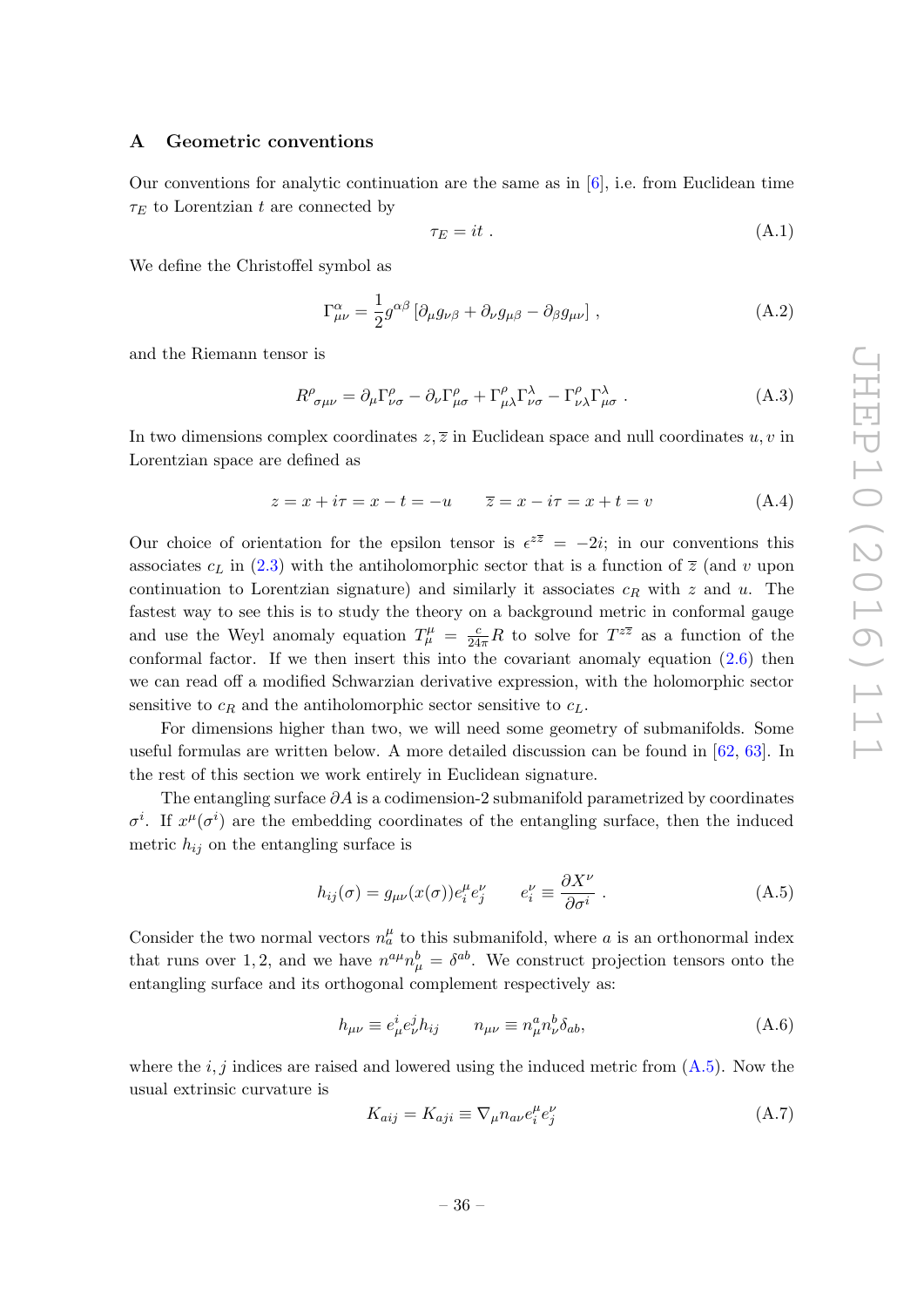The indices on the above object are a mix of tangential and normal; it is often helpful to think instead of a fully covariant extrinsic curvature tensor by defining

<span id="page-38-5"></span>
$$
K_{\mu\rho\sigma} = K_{aij} n^a_\mu e^i_\rho e^j_\sigma \tag{A.8}
$$

We turn to geometric structures associated to the normal frame. Note that there is an  $SO(2)$ gauge freedom associated with local rotations of this normal frame about the entangling surface:

$$
\delta n^a_\mu = \Lambda(\sigma) \bar{\epsilon}^{ab} n^b_\mu \tag{A.9}
$$

where  $\bar{\epsilon}_{ab}$  is the 2-dimensional antisymmetric symbol. We will call this degree of freedom the twist. We can define the binormal (a full spacetime tensor) to the entangling surface to be

<span id="page-38-1"></span>
$$
\epsilon_{\partial A}^{\mu\nu} \equiv \bar{\epsilon}^{ab} n_a^{\mu} n_b^{\nu} \tag{A.10}
$$

The binormal is invariant under the  $SO(2)$  frame rotations discussed above. We can now define a twist  $SO(2)$  gauge field that lives on the entangling surface:

$$
V_i^{ab} = -V_i^{ba} \equiv n^a_\rho \nabla_\mu n^{b\rho} e_i^\mu \tag{A.11}
$$

We can also define the field strength of  $U$  on the entangling surface as

<span id="page-38-4"></span>
$$
\Omega_{ij}^{ab} \equiv \partial_i V_j^{ab} - \partial_j V_i^{ab} \tag{A.12}
$$

If the co-dimension of the sub-manifold in question is higher than 2, then the twist symmetry is non-Abelian and there are extra terms present in  $(A.12)$  that we have omitted; we direct the reader to [\[63\]](#page-45-18) for a complete treatment. We can define fully covariant versions of V and  $\Omega$  as in  $(A.8)$  via

$$
V_{\rho}^{\mu\nu} = V_i^{ab} n_a^{\mu} n_b^{\nu} e_{\rho}^{i} \qquad \Omega_{\mu\nu}^{\ \rho\sigma} = \Omega_{ij}^{\ \ ab} e_{\mu}^{i} e_{\nu}^{j} n_{a\rho} n_{b\sigma} \ . \tag{A.13}
$$

Now finally we present the Voss-Ricci relation between the twist field strength, the extrinsic curvature, and the background Riemann tensor:

<span id="page-38-2"></span>
$$
\Omega_{\kappa\lambda}^{\mu\nu} = \left( K^{\mu}_{\kappa\sigma} K^{\nu}_{\ \lambda\beta} - K^{\mu}_{\ \lambda\sigma} K^{\nu}_{\ \kappa\beta} \right) g^{\beta\sigma} + h^{\rho}_{\kappa} h^{\sigma}_{\lambda} n^{\mu}_{\tau} n^{\nu\alpha} R^{\tau}_{\ \alpha\rho\sigma} \tag{A.14}
$$

This is an analog of the more familiar Gauss-Codazzi relations, which tell us how the extrinsic curvatures of a sub-manifold are related to its intrinsic curvature and to the background Riemann tensor with all or three indices projected tangentially to the submanifold. This less familiar relation projects the first two indices normally and the last two tangentially, and so only exists when there are at least two normal directions.

As  $\Omega_{\mu\nu\alpha\beta}$  and  $V^{\mu\nu}_{\rho}$  are actually associated with a U(1) gauge symmetry, there is no loss of information in contracting with the binormal to obtain simpler objects

<span id="page-38-3"></span>
$$
\Omega_{\mu\nu} \equiv \frac{1}{2} \epsilon^{\alpha\beta}_{\partial A} \Omega_{\mu\nu\alpha\beta} \qquad V_{\mu} \equiv \frac{1}{2} \epsilon^{\partial A}_{\alpha\beta} V^{\alpha\beta}_{\mu}.
$$
\n(A.15)

#### <span id="page-38-0"></span>B Free fermions with twist flux

Here we present some details on the free fermion computations alluded to in the main text.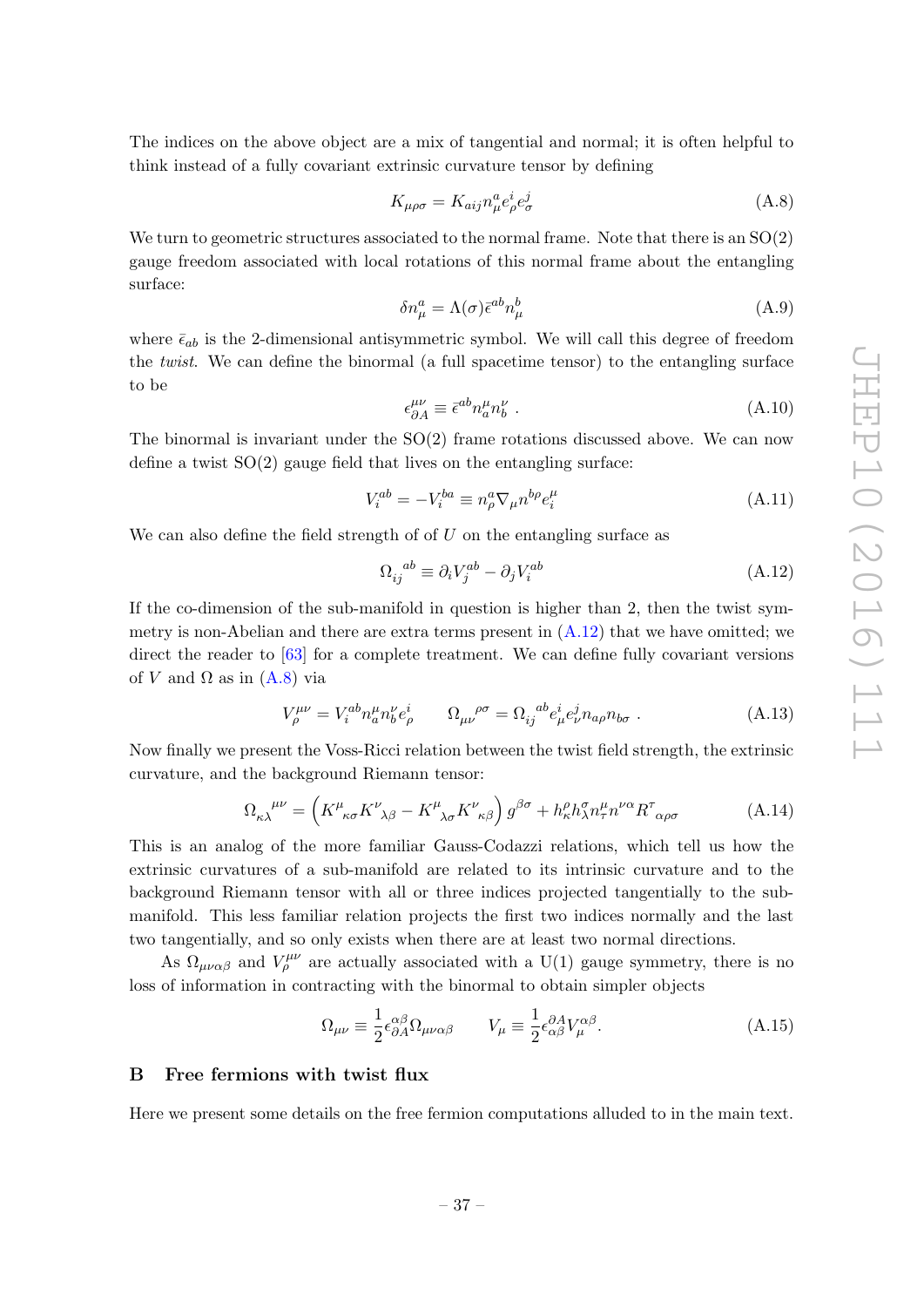## <span id="page-39-0"></span>B.1 Twist flux geometry and chiral modes

We are interested in understanding the dynamics of Weyl fermions on the following background:

$$
ds^{2} = dr^{2} - r^{2}(d\eta - U_{i}(x^{i})dx^{i})^{2} + dx^{i}dx^{j}\delta_{ij} + \cdots
$$
 (B.1)

where it is understood that the twist gauge field  $U_i$  is small and we work only to first order in it. We work in  $d = 2\mathbb{Z}$  dimensions, where we are interested in particular in  $d = 4, 6, i, j$ run over an even dimensional transverse  $\mathbb{R}^p$ ,  $p = 2\mathbb{Z}$ . The vielbein is defined as

$$
g_{\mu\nu} = e^a_\mu e^b_\nu \eta_{ab},\tag{B.2}
$$

where in this section a, b are tangent space indices and  $\eta_{ab}$  is the flat Minkowski metric with mostly plus signature. Explicitly, the vielbeins are

$$
e^{\hat{r}} = dr \qquad e^{\hat{i}} = dx^i \qquad e^{\hat{\eta}} = r(d\eta - U_i dx^i) \tag{B.3}
$$

The spin connection can be computed from the torsion-free condition to be

$$
\omega_{\hat{r}}^{\hat{\eta}} = d\eta - \frac{1}{2}U_i dx^i \qquad \omega_{\hat{i}}^{\hat{\eta}} = -r\partial_{[i}U_{j]}dx^j + \frac{1}{2}U_i dr \qquad \omega_{\hat{j}}^{\hat{i}} = -r^2\partial_{[i}U_{j]}d\eta \ . \tag{B.4}
$$

We now seek to study the Weyl equation on this background. We will start with the Dirac equation in a chiral basis and eventually take a Weyl projection. We work with the following basis of Dirac matrices in  $d$ -dimensions:

$$
\Gamma^{\eta} = \begin{pmatrix} 0 & -1 \\ 1 & 0 \end{pmatrix} \qquad \Gamma^{r} = \begin{pmatrix} 0 & \gamma^{p+1} \\ \gamma^{p+1} & 0 \end{pmatrix} \qquad \Gamma^{i} = \begin{pmatrix} 0 & \gamma^{i} \\ \gamma^{i} & 0 \end{pmatrix} \qquad (B.5)
$$

An explicit index on a gamma matrix should be understood as denoting a tangent space index, i.e.  $\gamma^r \equiv \gamma^{\hat{r}}$ , and thus there are no metric factors above. Here  $\gamma^i$  refers to a choice of Dirac matrices for  $\mathbb{R}^p$  and  $\gamma^{p+1}$  refers to the chirality matrix for the *p*-dimensional spinor, i.e. if  $p = 4$  it is simply the usual  $\gamma^5$ . If  $p = 2$  we can take  $\gamma^i = \sigma^i$  with  $\sigma^i$  the usual Pauli matrices, and  $\gamma^{p+1} = \sigma^3$ .

The Dirac action for a spinor in curved space is

$$
S = -\int d^4x \sqrt{-g} i \bar{\psi} \gamma^a e_a^{\mu} D_{\mu} \psi,
$$
 (B.6)

where the covariant derivative is

$$
D_{\mu} = \partial_{\mu} + \frac{1}{8} \omega_{ab,\mu} [\gamma^a, \gamma^b] . \tag{B.7}
$$

We may now directly compute the Dirac equation. In what follows we will work only with the equations of motion near the Rindler horizon  $r \to 0$ ; thus we neglect all terms of the form  $r\partial_i U_j$ , which are higher order in r, as well as all terms that are quadratic or higher in  $U_i$ . We find for the Dirac equation:

$$
\left[ \left( \begin{array}{cc} 0 & \gamma^{p+1} \\ \gamma^{p+1} & 0 \end{array} \right) \left( \partial_r + \frac{1}{2r} \right) + \frac{1}{r} \left( \begin{array}{cc} 0 & -1 \\ 1 & 0 \end{array} \right) \partial_\eta + \left( \begin{array}{cc} 0 & D_\perp \\ D_\perp & 0 \end{array} \right) \right] \psi = 0. \quad (B.8)
$$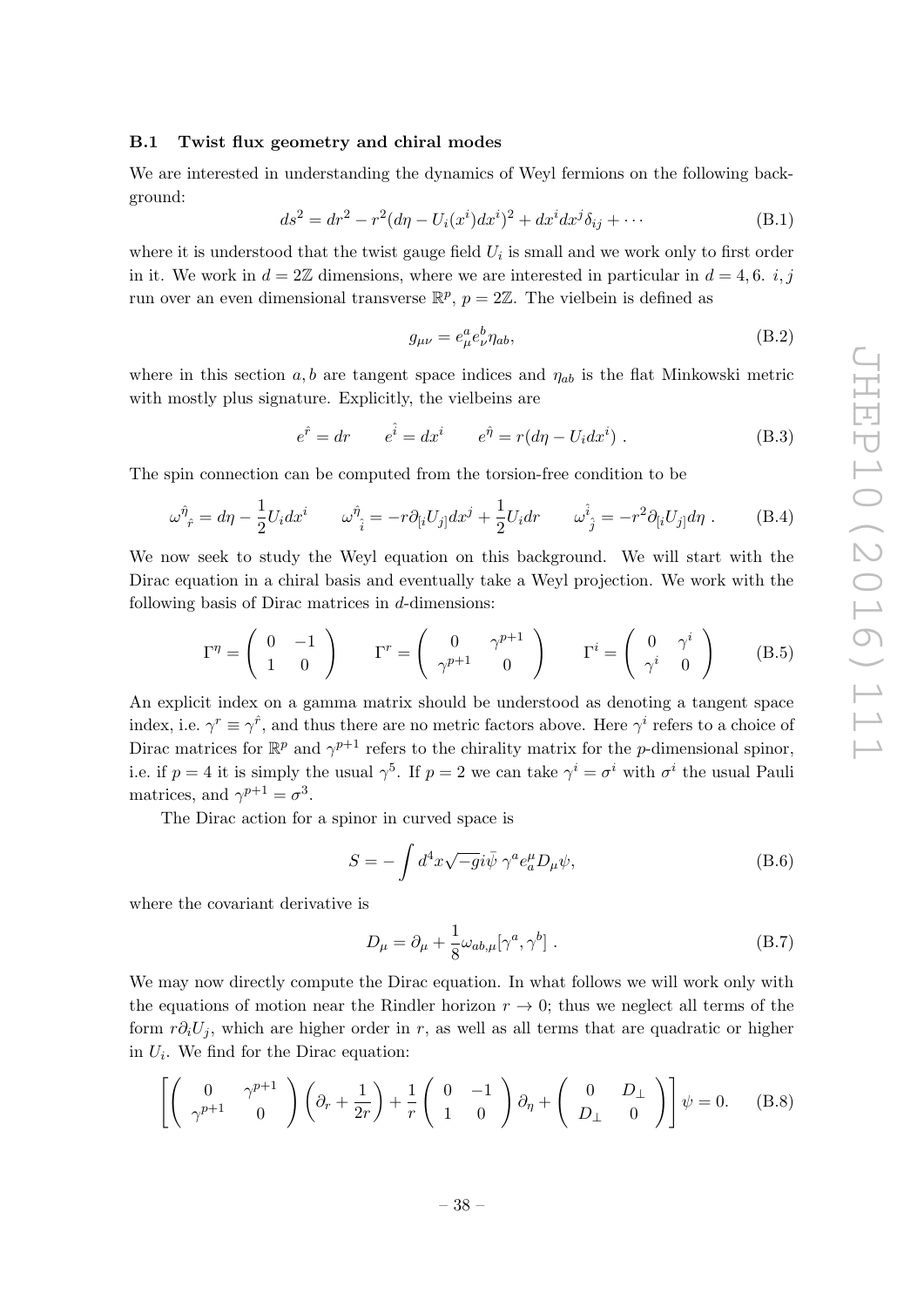where the operator  $D_{\perp}$  on the transverse space is:

$$
D_{\perp} \equiv \gamma^i \left(\partial_i + U_i \partial_\eta\right) \tag{B.9}
$$

We see that this looks like the coupling of a Dirac spinor to a  $U(1)$  gauge field  $U_i$  in the transverse space. This can be made more precise if we work in frequency space, giving all fields time dependence of the form  $e^{-i\omega\eta}$ ; then the effective U(1) charge of each of these modes is simply the Rindler energy  $\omega$ .

We now finally take a Weyl projection to find that the Weyl equation in d-dimensions is

$$
\left(\pm \partial_{\eta} + \gamma^{p+1} \left(r \partial_{r} + \frac{1}{2}\right) + r D_{\perp}\right) \psi_{R,L} = 0
$$
\n(B.10)

We see that the spectrum of  $D_{\perp}$  is crucial in determining the low-energy properties of the Rindler modes. In particular, a zero mode of  $D_{\perp}$  with a definite chirality under  $\gamma^{p+1}$  will map to a mode in Rindler space with a chiral nature.

We can now make contact with the usual index theorems for  $U(1)$  gauge fields coupled to Dirac fermions in p-dimensions. We should note that this is actually somewhat heuristic. Normally index theorems apply to compact manifolds; however we cannot really compactify the  $\mathbb{R}^p$  in a sensible way, since the U(1) gauge symmetry in question is not compact.<sup>[18](#page-40-0)</sup> Nevertheless we will obtain sensible answers.

We start in  $p = 2$ . Then the 2d index theorem tells us that the numbers of definite chirality zero modes of  $D_{\perp}$  satisfy:

<span id="page-40-1"></span>
$$
N_{+} - N_{-} = \frac{\omega}{2\pi} \int d^{2}x \, dU \tag{B.11}
$$

As none of the quantities on the right-hand side are quantized, this should be thought of as characterizing the *density* of zero modes per unit-p volume. In  $p = 2$  we see that the net chirality of the modes is determined by the sign of the Rindler energy. This is somewhat novel, resulting in a chiral charge flow in the Rindler directions and a resulting gauge anomaly in the entanglement entropy. We discuss its implications in detail in the main text and below.

We now move to  $p = 4$ , though we do not actually use it in this paper. Now the 4d index theorem tells us that

$$
N_{+} - N_{-} = \frac{\omega^2}{32\pi^2} \int d^4x \epsilon^{ijkl} (dU)_{ij} (dU)_{kl}
$$
 (B.12)

We see that in this case it is  $\omega^2$  that appears on the right-hand side and not  $\omega$ . Thus the net chirality of the zero modes is determined by the sign of  $dU \wedge dU$  and not by the sign of the Rindler energy. This is more conventional then the case above. Each of these zero modes depends on the Rindler coordinates as an ordinary 2d Weyl fermion, presumably resulting in the diffeomorphism anomaly in the entanglement entropy discussed in [\(6.11\)](#page-34-2).

The fact that the *degeneracy* of the modes depends on the Rindler energy does indicate that the physics in the Rindler directions is still somewhat exotic.

<span id="page-40-0"></span><sup>&</sup>lt;sup>18</sup>In other words, Rindler energy is not quantized: it is more appropriate to call  $U_i$  a R gauge field.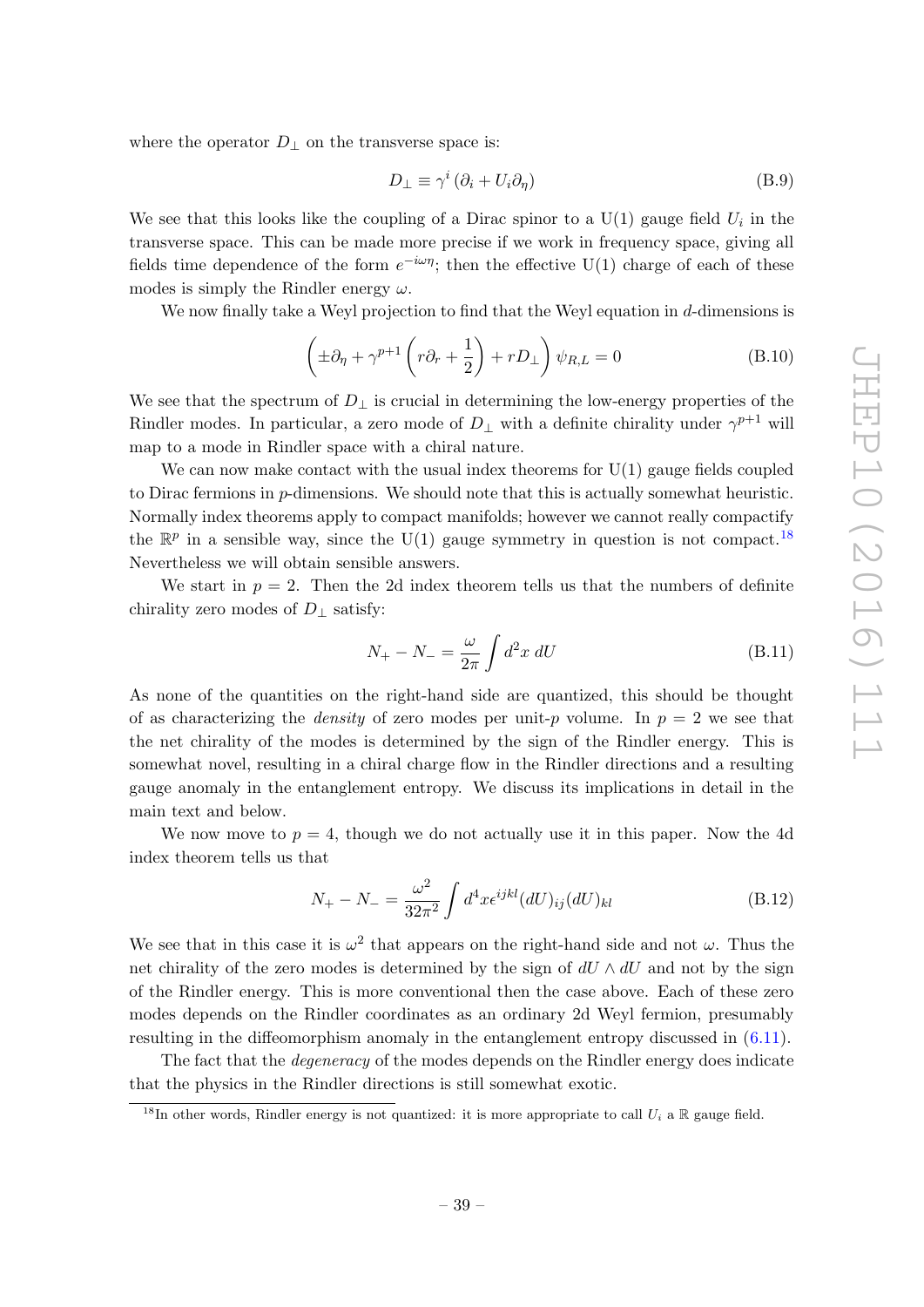## <span id="page-41-0"></span>B.2 Canonical quantization of free fermion modes

In this section we provide a discussion of the physics arising from [\(B.11\)](#page-40-1). As discussed in the main text, if we build a full spinor from  $\psi_L = \chi^{\pm}(x, y) \Psi^{\pm}_{\omega}(r) e^{-i\omega \eta}$ , we find for the equation of motion in the Rindler radial coordinate:

$$
\left(r\partial_r + \frac{1}{2} + i\omega\right)\Psi^+_{\omega}(r) = 0, \qquad \omega\mathcal{B} > 0 \qquad (B.13)
$$

$$
\left(r\partial_r + \frac{1}{2} - i\omega\right)\Psi_{\omega}^-(r) = 0, \qquad \omega\mathcal{B} < 0 \qquad (B.14)
$$

For concreteness, let us now fix the sign of  $\mathcal{B} > 0$ . We then find that

<span id="page-41-1"></span>
$$
\Psi_{\omega}^{\pm}(r) \sim \frac{1}{\sqrt{r}} e^{-i|\omega|\log r}
$$
\n(B.15)

In other words, independent of the sign of  $\omega$ , the spatial momentum in the r-direction always has the same sign. This is somewhat novel, and we devote the rest of this appendix to the canonical quantization of such a  $(1+1)d$  system. The ultimate goal is to derive the expression for the current [\(4.31\)](#page-27-0) in the main text.

We work only with the interesting zero mode sector, suppressing the transverse directions (which provide only a constant density of states). Due to the restriction on spatial momenta present in  $(B.15)$ , the fermion field may be expanded in terms of only positive momentum modes as

$$
\psi(r) = \int_{p>0} \frac{dp}{2\pi} \frac{e^{-ip\log r}}{\sqrt{r}} \left( a_p v_2 + b_p^{\dagger} v_1 \right)
$$
(B.16)

where  $v_1 = (1, 0)^T$ ,  $v_2 = (0, 1)^T$ .  $a_p$  and  $b_p$  are the raising and lowering operators for those modes. The Weyl action turns out to be:

$$
S = i \int dr d\eta \left( \psi^{\dagger} \partial_{\eta} \psi + r \psi^{\dagger} \sigma^3 \partial_r \psi \right) . \tag{B.17}
$$

Thus the canonical momentum to  $\psi$  is

$$
\pi_{\psi} = i\psi^{\dagger},\tag{B.18}
$$

leading to the canonical quantization condition

$$
\{\psi^{\dagger}(r), \psi(r')\} = \delta(r - r') \tag{B.19}
$$

Let us now use this to determine the canonical commutation relations of  $a_p$  and  $b_p$ . We may extract  $a_p$  from  $\psi$  as follows:

$$
a_p = v_2^{\dagger} \int \frac{dr}{\sqrt{r}} e^{ip \log r} \psi(r), \tag{B.20}
$$

and similarly for  $b_q$ . We then find that

$$
\{a_p, a_{p'}^{\dagger}\} = (2\pi)\delta(p - p') \qquad \{b_p, b_{p'}^{\dagger}\} = (2\pi)\delta(p - p')
$$
 (B.21)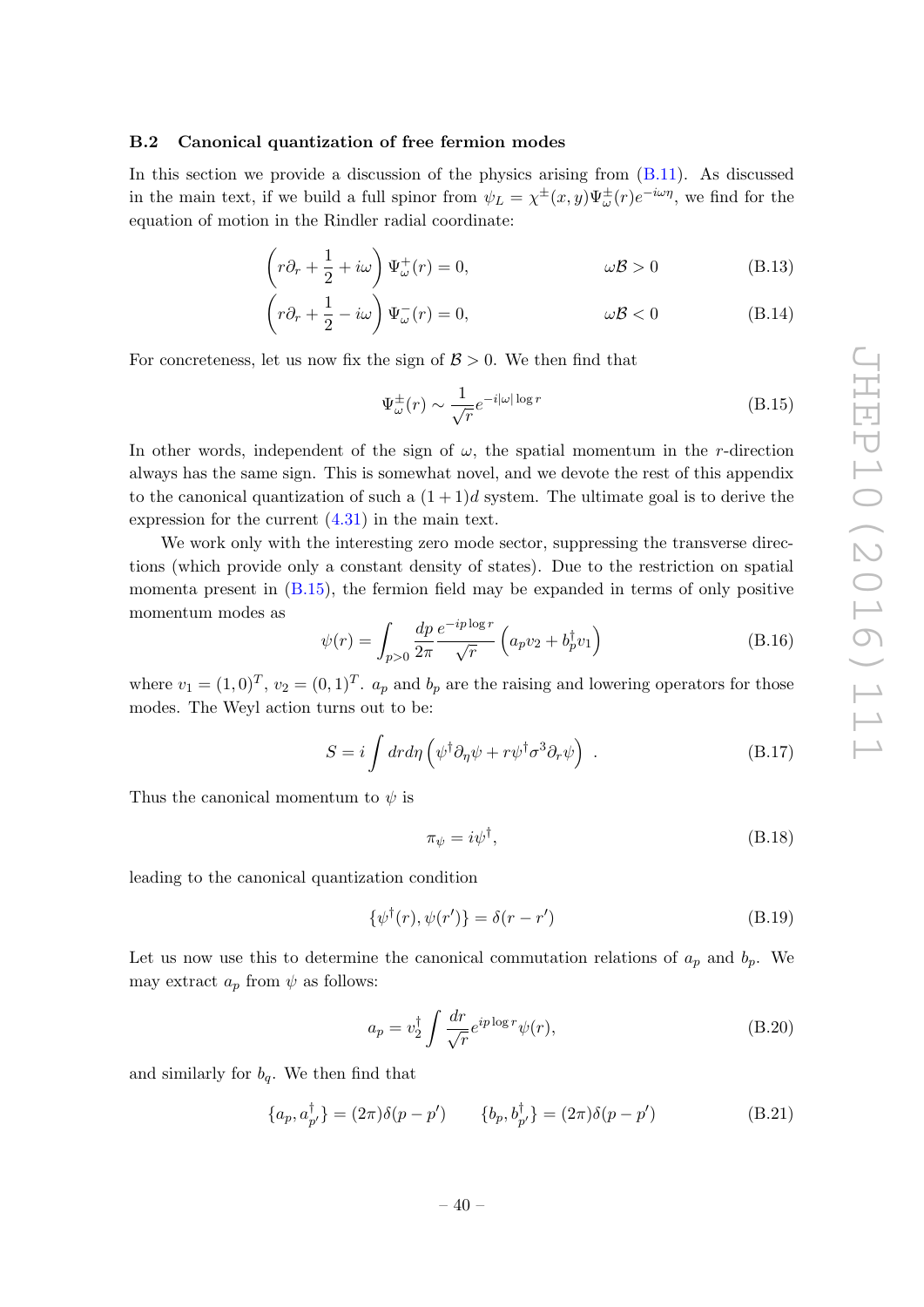Thus these behave as normal fermion raising and lowering operators. Note that so far the interesting restriction to positive momenta has not played a role.

Let us now find the Hamiltonian so that we determine the correct vacuum. The Hamiltonian is

<span id="page-42-1"></span>
$$
H = \pi \partial_{\eta} \psi - \mathcal{L} = -i \int dr r \psi^{\dagger} \sigma^3 \partial_r \psi,
$$
 (B.22)

which can be worked out in modes to be

$$
H = \int \frac{dr}{r} \frac{dpdp'}{(2\pi)^2} \left( a_p^{\dagger} a_p' - b_p b_p'^{\dagger} \right) p' e^{(i \log r)(q - p)} \tag{B.23}
$$

The relative minus sign between the two sets of oscillators arises from the  $\sigma^3$  in the Hamiltonian in  $(B.22)$ . We now anti-commute the b's, neglect the zero-point energy, and do some integrals to find

$$
H = \int_{p>0} \frac{dp}{2\pi} p \left( a_p^{\dagger} a_p + b_p^{\dagger} b_p \right) \tag{B.24}
$$

This shows that we may define the vacuum by  $a_p|0\rangle = 0$ ,  $b_p|0\rangle = 0$ . The Hamiltonian is positive-definite because of the restriction to positive momenta.

We now turn to the current. The original charge current is defined as

$$
j^{\mu} = -q\bar{\psi}\gamma^{\mu}\psi\tag{B.25}
$$

Thus the contribution to the radial current from the zero-point sector is (up to zero-point contributions, which we neglect as they do not contribute to the entanglement anomaly in question):

$$
j^{r}(r) = q \int \frac{dpdp'}{(2\pi)^{2}} \left( a_{p}^{\dagger} a_{p'} + b_{p'}^{\dagger} b_{p} \right) \frac{e^{i \log r(q-p)}}{r} . \tag{B.26}
$$

Note both particles and anti-particles contribute with the same sign to the current, as one might have expected from heuristic considerations described in the main text. Now in the thermal state the density matrix is diagonal in a momentum basis, and we have

$$
\langle b_{p'}^{\dagger} b_p \rangle = \langle a_p^{\dagger} a_{p'} \rangle = (2\pi) \delta(p - p') n(\omega_p) \qquad n(\omega) \equiv \frac{1}{1 + e^{\beta \omega}} \tag{B.27}
$$

where for us  $\omega_p = p$  and  $n(\omega)$  is simply the Fermi-Dirac distribution. This gives us the expression for the current used in [\(4.31\)](#page-27-0).

Open Access. This article is distributed under the terms of the Creative Commons Attribution License [\(CC-BY 4.0\)](http://creativecommons.org/licenses/by/4.0/), which permits any use, distribution and reproduction in any medium, provided the original author(s) and source are credited.

## References

- <span id="page-42-0"></span>[1] P. Calabrese and J.L. Cardy, Entanglement entropy and quantum field theory: a non-technical introduction, [Int. J. Quant. Inf.](http://dx.doi.org/10.1142/S021974990600192X) 4 (2006) 429 [[quant-ph/0505193](https://arxiv.org/abs/quant-ph/0505193)] [IN[SPIRE](http://inspirehep.net/search?p=find+EPRINT+quant-ph/0505193)].
- [2] L. Amico, R. Fazio, A. Osterloh and V. Vedral, Entanglement in many-body systems, [Rev.](http://dx.doi.org/10.1103/RevModPhys.80.517) [Mod. Phys.](http://dx.doi.org/10.1103/RevModPhys.80.517) 80 (2008) 517 [[quant-ph/0703044](https://arxiv.org/abs/quant-ph/0703044)] [IN[SPIRE](http://inspirehep.net/search?p=find+EPRINT+quant-ph/0703044)].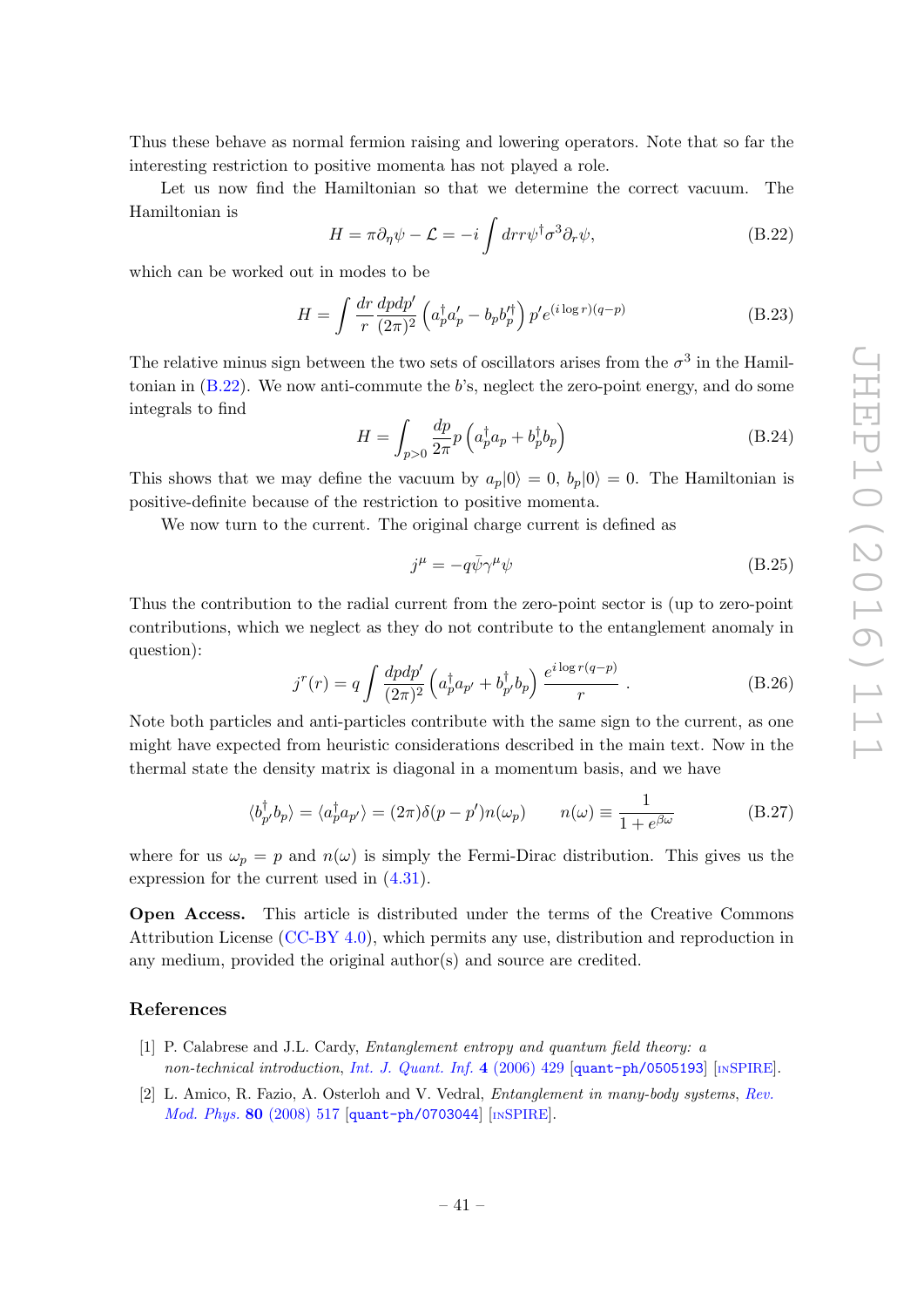- [3] S. Ryu and T. Takayanagi, Holographic derivation of entanglement entropy from AdS/CFT, [Phys. Rev. Lett.](http://dx.doi.org/10.1103/PhysRevLett.96.181602) 96 (2006) 181602 [[hep-th/0603001](https://arxiv.org/abs/hep-th/0603001)] [IN[SPIRE](http://inspirehep.net/search?p=find+EPRINT+hep-th/0603001)].
- <span id="page-43-0"></span>[4] S.N. Solodukhin, Entanglement entropy of black holes, [Living Rev. Rel.](http://dx.doi.org/10.12942/lrr-2011-8) 14 (2011) 8 [[arXiv:1104.3712](https://arxiv.org/abs/1104.3712)] [IN[SPIRE](http://inspirehep.net/search?p=find+EPRINT+arXiv:1104.3712)].
- <span id="page-43-1"></span>[5] A.C. Wall, Testing the generalized second law in  $1+1$  dimensional conformal vacua: an argument for the causal horizon, Phys. Rev.  $\bf{D} 85$  [\(2012\) 024015](http://dx.doi.org/10.1103/PhysRevD.85.024015) [[arXiv:1105.3520](https://arxiv.org/abs/1105.3520)] [IN[SPIRE](http://inspirehep.net/search?p=find+EPRINT+arXiv:1105.3520)].
- <span id="page-43-2"></span>[6] A. Castro, S. Detournay, N. Iqbal and E. Perlmutter, Holographic entanglement entropy and gravitational anomalies, JHEP  $07$  [\(2014\) 114](http://dx.doi.org/10.1007/JHEP07(2014)114)  $\text{arXiv:1405.2792}$  $\text{arXiv:1405.2792}$  $\text{arXiv:1405.2792}$  [IN[SPIRE](http://inspirehep.net/search?p=find+EPRINT+arXiv:1405.2792)].
- <span id="page-43-3"></span>[7] T. Azeyanagi, R. Loganayagam and G.S. Ng, Holographic entanglement for Chern-Simons terms, [arXiv:1507.02298](https://arxiv.org/abs/1507.02298) [IN[SPIRE](http://inspirehep.net/search?p=find+EPRINT+arXiv:1507.02298)].
- <span id="page-43-5"></span>[8] T. Nishioka and A. Yarom, Anomalies and entanglement entropy, JHEP 03 [\(2016\) 077](http://dx.doi.org/10.1007/JHEP03(2016)077) [[arXiv:1509.04288](https://arxiv.org/abs/1509.04288)] [IN[SPIRE](http://inspirehep.net/search?p=find+EPRINT+arXiv:1509.04288)].
- <span id="page-43-4"></span>[9] T.L. Hughes, R.G. Leigh, O. Parrikar and S.T. Ramamurthy, Entanglement entropy and anomaly inflow, Phys. Rev. D  $93$  [\(2016\) 065059](http://dx.doi.org/10.1103/PhysRevD.93.065059) [[arXiv:1509.04969](https://arxiv.org/abs/1509.04969)] [IN[SPIRE](http://inspirehep.net/search?p=find+EPRINT+arXiv:1509.04969)].
- <span id="page-43-6"></span>[10] J.-R. Sun, Note on Chern-Simons term correction to holographic entanglement entropy, JHEP 05 [\(2009\) 061](http://dx.doi.org/10.1088/1126-6708/2009/05/061) [[arXiv:0810.0967](https://arxiv.org/abs/0810.0967)] [IN[SPIRE](http://inspirehep.net/search?p=find+EPRINT+arXiv:0810.0967)].
- [11] W.-Z. Guo and R.-X. Miao, Entropy for gravitational Chern-Simons terms by squashed cone method, JHEP 04 [\(2016\) 006](http://dx.doi.org/10.1007/JHEP04(2016)006) [[arXiv:1506.08397](https://arxiv.org/abs/1506.08397)] [IN[SPIRE](http://inspirehep.net/search?p=find+EPRINT+arXiv:1506.08397)].
- [12] S.M. Hosseini and Á. Véliz-Osorio, *Gravitational anomalies, entanglement entropy and* flat-space holography, Phys. Rev. D  $93$  [\(2016\) 046005](http://dx.doi.org/10.1103/PhysRevD.93.046005) [[arXiv:1507.06625](https://arxiv.org/abs/1507.06625)] [IN[SPIRE](http://inspirehep.net/search?p=find+EPRINT+arXiv:1507.06625)].
- <span id="page-43-7"></span>[13] A. Belin, A. Castro and L.-Y. Hung, *Fake gaps in*  $AdS_3/CFT_2$ *, JHEP* 11 [\(2015\) 145](http://dx.doi.org/10.1007/JHEP11(2015)145) [[arXiv:1508.01201](https://arxiv.org/abs/1508.01201)] [IN[SPIRE](http://inspirehep.net/search?p=find+EPRINT+arXiv:1508.01201)].
- <span id="page-43-8"></span>[14] D.V. Fursaev, A. Patrushev and S.N. Solodukhin, *Distributional geometry of squashed cones*, Phys. Rev. **D 88** [\(2013\) 044054](http://dx.doi.org/10.1103/PhysRevD.88.044054) [[arXiv:1306.4000](https://arxiv.org/abs/1306.4000)] [IN[SPIRE](http://inspirehep.net/search?p=find+EPRINT+arXiv:1306.4000)].
- <span id="page-43-9"></span>[15] S.N. Solodukhin, Entanglement entropy, conformal invariance and extrinsic geometry, [Phys.](http://dx.doi.org/10.1016/j.physletb.2008.05.071) Lett. **B 665** [\(2008\) 305](http://dx.doi.org/10.1016/j.physletb.2008.05.071) [[arXiv:0802.3117](https://arxiv.org/abs/0802.3117)] [IN[SPIRE](http://inspirehep.net/search?p=find+EPRINT+arXiv:0802.3117)].
- <span id="page-43-13"></span>[16] C. Holzhey, F. Larsen and F. Wilczek, Geometric and renormalized entropy in conformal field theory, [Nucl. Phys.](http://dx.doi.org/10.1016/0550-3213(94)90402-2)  $\bf{B}$  424 (1994) 443 [[hep-th/9403108](https://arxiv.org/abs/hep-th/9403108)] [IN[SPIRE](http://inspirehep.net/search?p=find+EPRINT+hep-th/9403108)].
- [17] S. Ryu and T. Takayanagi, Aspects of holographic entanglement entropy, JHEP 08 [\(2006\)](http://dx.doi.org/10.1088/1126-6708/2006/08/045) [045](http://dx.doi.org/10.1088/1126-6708/2006/08/045) [[hep-th/0605073](https://arxiv.org/abs/hep-th/0605073)] [IN[SPIRE](http://inspirehep.net/search?p=find+EPRINT+hep-th/0605073)].
- [18] L.-Y. Hung, R.C. Myers and M. Smolkin, On holographic entanglement entropy and higher curvature gravity, JHEP  $04$  [\(2011\) 025](http://dx.doi.org/10.1007/JHEP04(2011)025)  $\text{arXiv:1101.5813}$  $\text{arXiv:1101.5813}$  $\text{arXiv:1101.5813}$  [IN[SPIRE](http://inspirehep.net/search?p=find+EPRINT+arXiv:1101.5813)].
- [19] A. Schwimmer and S. Theisen, Entanglement entropy, trace anomalies and holography, [Nucl.](http://dx.doi.org/10.1016/j.nuclphysb.2008.04.015) Phys. **B 801** [\(2008\) 1](http://dx.doi.org/10.1016/j.nuclphysb.2008.04.015) [[arXiv:0802.1017](https://arxiv.org/abs/0802.1017)] [IN[SPIRE](http://inspirehep.net/search?p=find+EPRINT+arXiv:0802.1017)].
- <span id="page-43-10"></span>[20] H. Casini, M. Huerta and R.C. Myers, Towards a derivation of holographic entanglement entropy, JHEP  $05$  [\(2011\) 036](http://dx.doi.org/10.1007/JHEP05(2011)036)  $\text{arXiv:1102.0440}$  $\text{arXiv:1102.0440}$  $\text{arXiv:1102.0440}$  [IN[SPIRE](http://inspirehep.net/search?p=find+EPRINT+arXiv:1102.0440)].
- <span id="page-43-11"></span>[21] L. Álvarez-Gaumé and E. Witten, *Gravitational anomalies*, *[Nucl. Phys.](http://dx.doi.org/10.1016/0550-3213(84)90066-X)* **B** 234 (1984) 269 [IN[SPIRE](http://inspirehep.net/search?p=find+J+%22Nucl.Phys.,B234,269%22)].
- <span id="page-43-12"></span>[22] P.V. Buividovich and M.I. Polikarpov, Entanglement entropy in gauge theories and the holographic principle for electric strings, [Phys. Lett.](http://dx.doi.org/10.1016/j.physletb.2008.10.032) **B** 670 (2008) 141  $\left[$ [arXiv:0806.3376](https://arxiv.org/abs/0806.3376) $\right]$ [IN[SPIRE](http://inspirehep.net/search?p=find+EPRINT+arXiv:0806.3376)].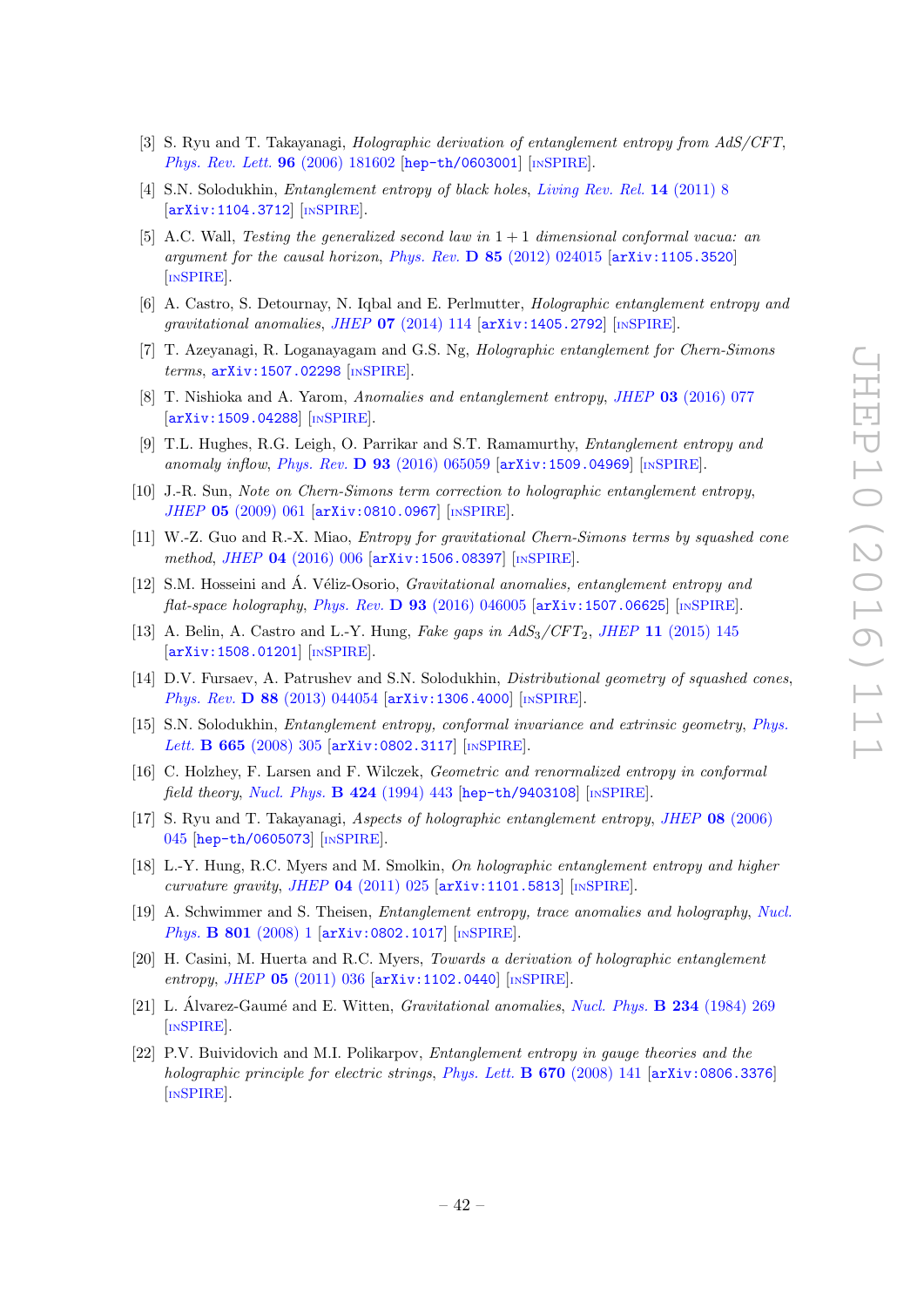- [23] W. Donnelly, Decomposition of entanglement entropy in lattice gauge theory, [Phys. Rev.](http://dx.doi.org/10.1103/PhysRevD.85.085004) D 85 [\(2012\) 085004](http://dx.doi.org/10.1103/PhysRevD.85.085004) [[arXiv:1109.0036](https://arxiv.org/abs/1109.0036)] [IN[SPIRE](http://inspirehep.net/search?p=find+EPRINT+arXiv:1109.0036)].
- <span id="page-44-0"></span>[24] H. Casini, M. Huerta and J.A. Rosabal, Remarks on entanglement entropy for gauge fields, Phys. Rev. D 89 [\(2014\) 085012](http://dx.doi.org/10.1103/PhysRevD.89.085012) [[arXiv:1312.1183](https://arxiv.org/abs/1312.1183)] [IN[SPIRE](http://inspirehep.net/search?p=find+EPRINT+arXiv:1312.1183)].
- <span id="page-44-1"></span>[25] G. 't Hooft, On the quantum structure of a black hole, [Nucl. Phys.](http://dx.doi.org/10.1016/0550-3213(85)90418-3)  $\bf{B}$  256 (1985) 727 [IN[SPIRE](http://inspirehep.net/search?p=find+J+%22Nucl.Phys.,B256,727%22)].
- <span id="page-44-2"></span>[26] H. Casini and M. Huerta, A finite entanglement entropy and the C-theorem, [Phys. Lett.](http://dx.doi.org/10.1016/j.physletb.2004.08.072) **B** 600 [\(2004\) 142](http://dx.doi.org/10.1016/j.physletb.2004.08.072) [[hep-th/0405111](https://arxiv.org/abs/hep-th/0405111)] [IN[SPIRE](http://inspirehep.net/search?p=find+EPRINT+hep-th/0405111)].
- <span id="page-44-3"></span>[27] P. Calabrese and J.L. Cardy, Entanglement entropy and quantum field theory, [J. Stat. Mech.](http://dx.doi.org/10.1088/1742-5468/2004/06/P06002) 06 [\(2004\) P06002](http://dx.doi.org/10.1088/1742-5468/2004/06/P06002) [[hep-th/0405152](https://arxiv.org/abs/hep-th/0405152)] [IN[SPIRE](http://inspirehep.net/search?p=find+EPRINT+hep-th/0405152)].
- <span id="page-44-4"></span>[28] J.L. Cardy, O.A. Castro-Alvaredo and B. Doyon, Form factors of branch-point twist fields in quantum integrable models and entanglement entropy, [J. Statist. Phys.](http://dx.doi.org/10.1007/s10955-007-9422-x) 130 (2008) 129 [[arXiv:0706.3384](https://arxiv.org/abs/0706.3384)] [IN[SPIRE](http://inspirehep.net/search?p=find+EPRINT+arXiv:0706.3384)].
- <span id="page-44-5"></span>[29] W. Nelson, A comment on black hole entropy in string theory, Phys. Rev. D 50 [\(1994\) 7400](http://dx.doi.org/10.1103/PhysRevD.50.7400) [[hep-th/9406011](https://arxiv.org/abs/hep-th/9406011)] [IN[SPIRE](http://inspirehep.net/search?p=find+EPRINT+hep-th/9406011)].
- <span id="page-44-8"></span>[30] K. Ohmori and Y. Tachikawa, *Physics at the entangling surface*, *[J. Stat. Mech.](http://dx.doi.org/10.1088/1742-5468/2015/04/P04010)* **04** (2015) [P04010](http://dx.doi.org/10.1088/1742-5468/2015/04/P04010) [[arXiv:1406.4167](https://arxiv.org/abs/1406.4167)] [IN[SPIRE](http://inspirehep.net/search?p=find+EPRINT+arXiv:1406.4167)].
- [31] W. Donnelly and A.C. Wall, *Entanglement entropy of electromagnetic edge modes*, *[Phys.](http://dx.doi.org/10.1103/PhysRevLett.114.111603)* Rev. Lett. 114 [\(2015\) 111603](http://dx.doi.org/10.1103/PhysRevLett.114.111603) [[arXiv:1412.1895](https://arxiv.org/abs/1412.1895)] [IN[SPIRE](http://inspirehep.net/search?p=find+EPRINT+arXiv:1412.1895)].
- [32] W. Donnelly and A.C. Wall, *Geometric entropy and edge modes of the electromagnetic field*, [arXiv:1506.05792](https://arxiv.org/abs/1506.05792) [IN[SPIRE](http://inspirehep.net/search?p=find+EPRINT+arXiv:1506.05792)].
- [33] W. Donnelly, *Entanglement entropy and non-Abelian gauge symmetry, [Class. Quant. Grav.](http://dx.doi.org/10.1088/0264-9381/31/21/214003)* 31 [\(2014\) 214003](http://dx.doi.org/10.1088/0264-9381/31/21/214003) [[arXiv:1406.7304](https://arxiv.org/abs/1406.7304)] [IN[SPIRE](http://inspirehep.net/search?p=find+EPRINT+arXiv:1406.7304)].
- <span id="page-44-9"></span>[34] K.-W. Huang, Central charge and entangled gauge fields, Phys. Rev. D 92 [\(2015\) 025010](http://dx.doi.org/10.1103/PhysRevD.92.025010) [[arXiv:1412.2730](https://arxiv.org/abs/1412.2730)] [IN[SPIRE](http://inspirehep.net/search?p=find+EPRINT+arXiv:1412.2730)].
- <span id="page-44-6"></span>[35] H.B. Nielsen and M. Ninomiya, *Absence of neutrinos on a lattice.* 1. Proof by homotopy theory, [Nucl. Phys.](http://dx.doi.org/10.1016/0550-3213(81)90361-8) **B** 185 (1981) 20 [Erratum ibid. **B 195** (1982) 541] [IN[SPIRE](http://inspirehep.net/search?p=find+J+%22Nucl.Phys.,B185,20%22)].
- <span id="page-44-7"></span>[36] H.B. Nielsen and M. Ninomiya, Absence of neutrinos on a lattice. 2. Intuitive topological proof, [Nucl. Phys.](http://dx.doi.org/10.1016/0550-3213(81)90524-1) **B 193** (1981) 173 [IN[SPIRE](http://inspirehep.net/search?p=find+J+%22Nucl.Phys.,B193,173%22)].
- <span id="page-44-10"></span>[37] X.-G. Wen, Theory of the edge states in fractional quantum Hall effects, [Int. J. Mod. Phys.](http://dx.doi.org/10.1142/S0217979292000840) B 6 [\(1992\) 1711](http://dx.doi.org/10.1142/S0217979292000840) [IN[SPIRE](http://inspirehep.net/search?p=find+J+%22Int.J.Mod.Phys.,B6,1711%22)].
- <span id="page-44-11"></span>[38] E. Fradkin, Field theories of condensed matter physics, Cambridge University Press, Cambridge U.K. (2013) [Front. Phys. 82 (2013) 1] [IN[SPIRE](http://inspirehep.net/search?p=find+J+%22Front.Phys.,82,1%22)].
- <span id="page-44-12"></span>[39] A.N. Schellekens, *Meromorphic*  $C = 24$  conformal field theories, *[Commun. Math. Phys.](http://dx.doi.org/10.1007/BF02099044)* 153 [\(1993\) 159](http://dx.doi.org/10.1007/BF02099044) [[hep-th/9205072](https://arxiv.org/abs/hep-th/9205072)] [IN[SPIRE](http://inspirehep.net/search?p=find+EPRINT+hep-th/9205072)].
- <span id="page-44-13"></span>[40] P. Calabrese and J. Cardy, *Entanglement entropy and conformal field theory, [J. Phys.](http://dx.doi.org/10.1088/1751-8113/42/50/504005)* A 42 [\(2009\) 504005](http://dx.doi.org/10.1088/1751-8113/42/50/504005) [[arXiv:0905.4013](https://arxiv.org/abs/0905.4013)] [IN[SPIRE](http://inspirehep.net/search?p=find+EPRINT+arXiv:0905.4013)].
- <span id="page-44-14"></span>[41] W.A. Bardeen and B. Zumino, Consistent and covariant anomalies in gauge and gravitational theories, [Nucl. Phys.](http://dx.doi.org/10.1016/0550-3213(84)90322-5) **B 244** (1984) 421 [IN[SPIRE](http://inspirehep.net/search?p=find+J+%22Nucl.Phys.,B244,421%22)].
- [42] L. Alvarez-Gaumé and P.H. Ginsparg, *The structure of gauge and gravitational anomalies*, [Annals Phys.](http://dx.doi.org/10.1016/0003-4916(85)90087-9) 161 (1985) 423 [Erratum ibid. 171 (1986) 233] [IN[SPIRE](http://inspirehep.net/search?p=find+J+%22AnnalsPhys.,161,423%22)].